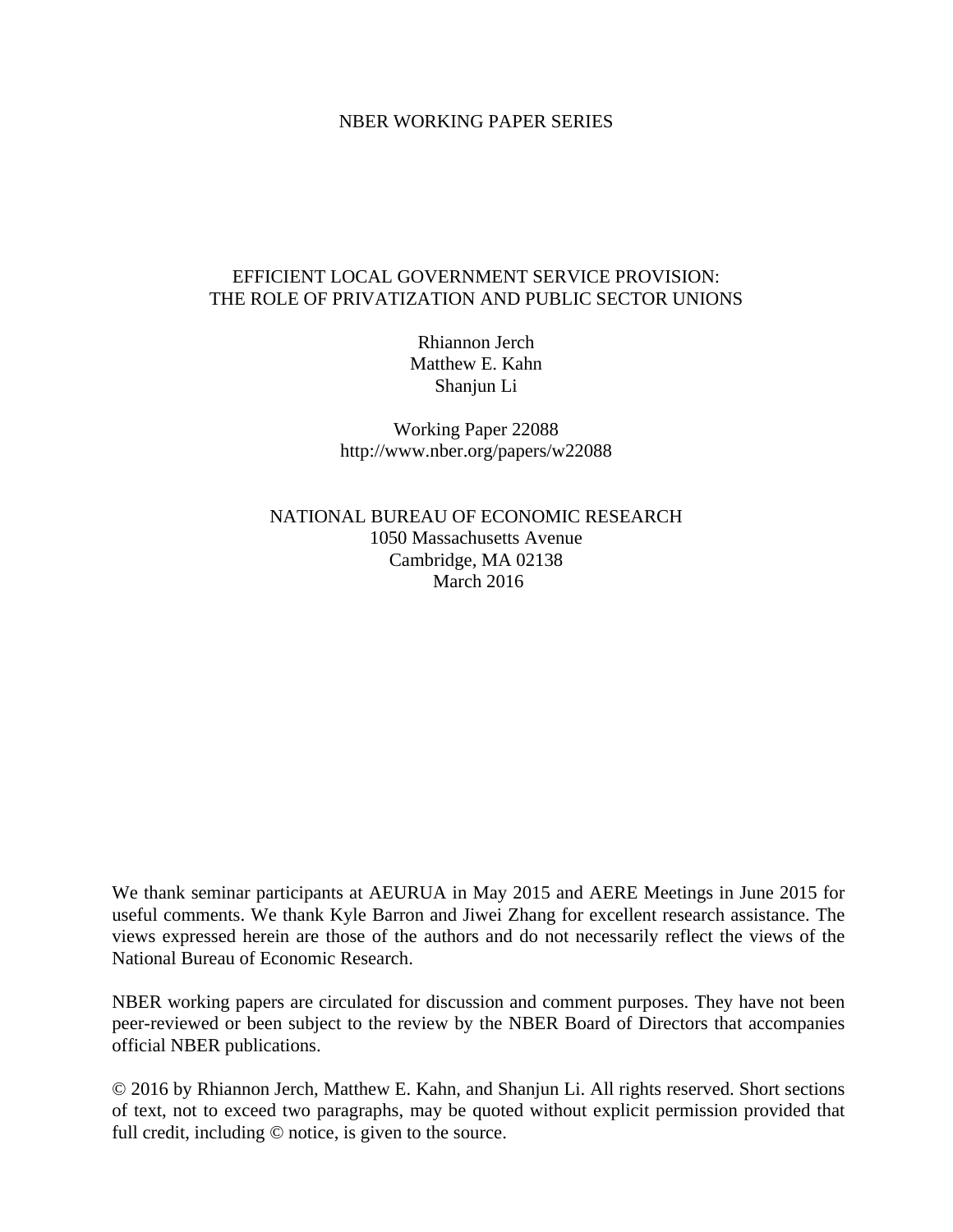Efficient Local Government Service Provision: The Role of Privatization and Public Sector Unions Rhiannon Jerch, Matthew E. Kahn, and Shanjun Li NBER Working Paper No. 22088 March 2016 JEL No. J3,J45,R4,R5

## **ABSTRACT**

Local governments spend roughly \$1.6 trillion per year to provide a variety of public services ranging from police and fire protection to public schools and public transit. However, we know little about public sector's productivity in delivering key services. To understand the productivity both over time and across space, we examine public bus service, which represents a standardized output for benchmarking the cost of local government service provision. There is significant dispersion across transit agencies in the operating cost per bus mile with the highest being more than three times as high as the lowest among top 20 largest cities by population. We estimate the cost savings from privatization and explore the political economy of why privatization rates are lower in high cost unionized areas. Our analysis finds that the full privatizaton could result in cost savings of \$5.7 billion in 2011 and that the gain in economic efficiency from more closely aligning bus fares with production costs would be worth at least half a billion dollars.

Rhiannon Jerch PhD candidate Dyson School of Applied Economics and Management Cornell University rlj78@cornell.edu

Matthew E. Kahn Department of Economics University of Southern California KAP Los Angeles, CA 90089 and NBER kahnme@usc.edu

Shanjun Li Cornell University 405 Warren Hall Ithaca, NY 14853 sl2448@cornell.edu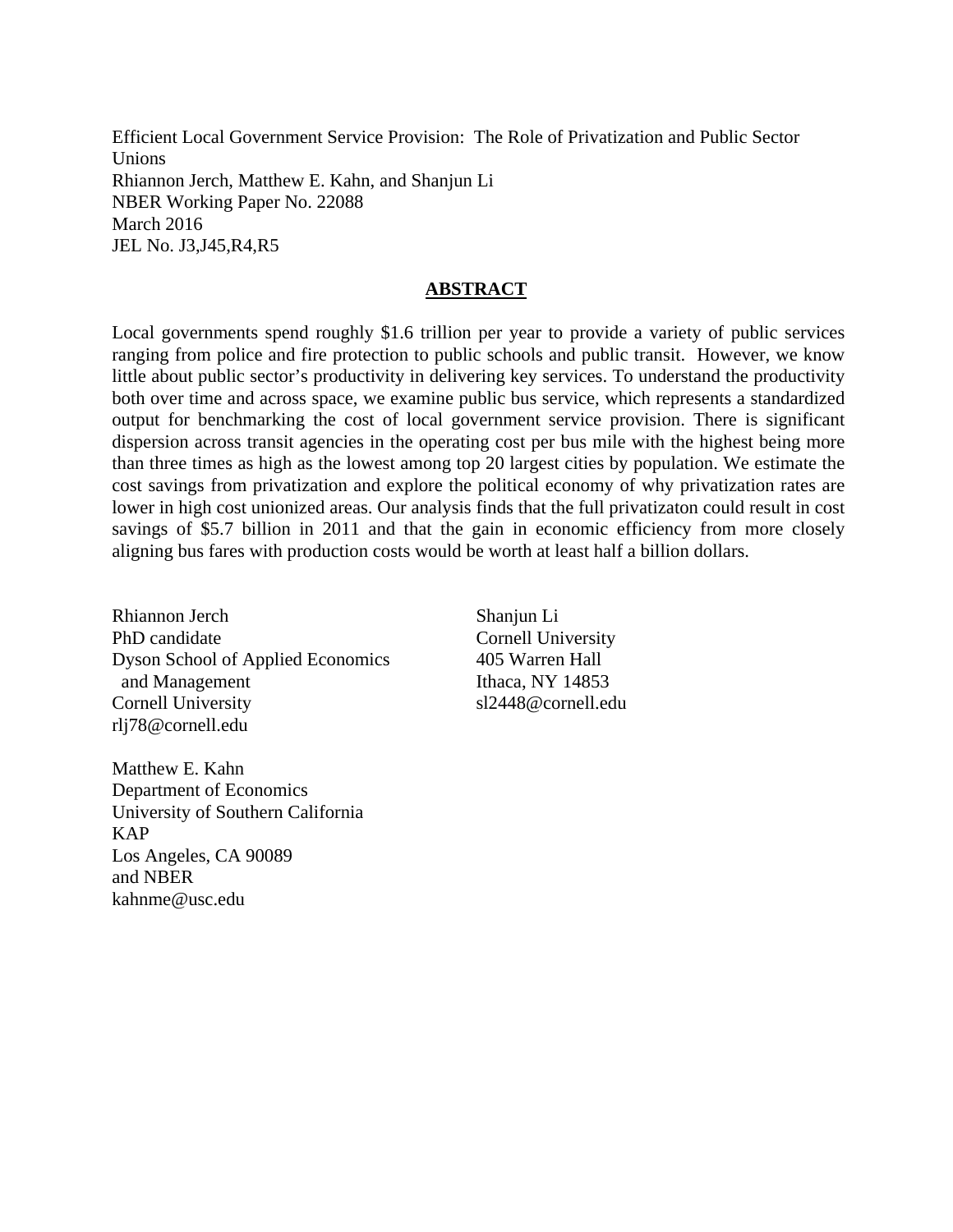### **1. INTRODUCTION**

Over the last several decades, there have been large productivity gains in the private sector. For example, the U.S manufacturing sector's average annual productivity growth was 4.7% from 2000 to [2](#page-2-0)007 and it was 2.1% from 2008 to 2015.<sup>2</sup> Similar productivity gains are unlikely to have occurred for the public sector because the sector is labor intensive in general and is likely to suffer from Baumol's Disease such that the cost of provision rises over time (Baumol 1967). For key local public services such as public schools, garbage collection, public transit services, fire protection and snow removal, we know little about local government productivity dynamics in delivering such services. Local public services represent a major expenditure category (\$1.6 trillion dollars were spent in 2012, amounting to 9.2% of total GDP). State and local governments employed 19.3 million people in year 2012, over 13 percent of total employment.

In the absence of public sector productivity gains, rising costs for public services mean that local taxpayers face a higher tax burden. But part of these taxpayer expenditures are collected as higher wages by the public employees who earn more from public sector jobs than their next best alternative and are shielded from unemployment risk associated with private competitive labor markets.<sup>[3](#page-2-1)</sup> As of 2014, the median hourly wage paid by the Chicago Transit Agency to bus drivers was \$32.25 and the  $25<sup>th</sup>$  percentile was \$24.2 per hour. During a time of great concern about income inequality, public employment offers stable middle-class jobs for less educated and disadvantaged workers (Alesina, et. al 2000, Boustan and Margo 2009).

A challenge in studying public sector productivity trends arises because key indicators such as street safety or local school quality is both a function of who chooses to live in an area and the local government's ability to deliver quality services. Without a standardized metric of quality, it is quite challenging to evaluate the public sector's service efficiency at a point in time across cities or over time for the same city. In this paper, we argue that the operating cost of moving a bus one mile offers a standardized metric for ranking local government service efficiency. A distinctive feature of bus travel is its simple Leontief production function featuring three key inputs; a driver, a bus, and fuel. The bus

 $\overline{\phantom{a}}$ 

<span id="page-2-1"></span>

<span id="page-2-0"></span> $\frac{3}{2}$  http://www.bls.gov/lpc/prodybar.htm.<br> $\frac{3}{2}$  Prior studies document how the public-sector wage premium is even higher when taxpayers respond inelastically to tax hikes. Brueckner and Neumark (2014) document how public employees are able to extract rents from local taxpayers in areas with attractive natural amenities. Public sector wages rise in absolute terms relative to private-sector wages in the presence of such amenities. This relationship is stronger for unionized public-sector workers. Diamond (2016) finds similar results in areas with inelastic housing supply.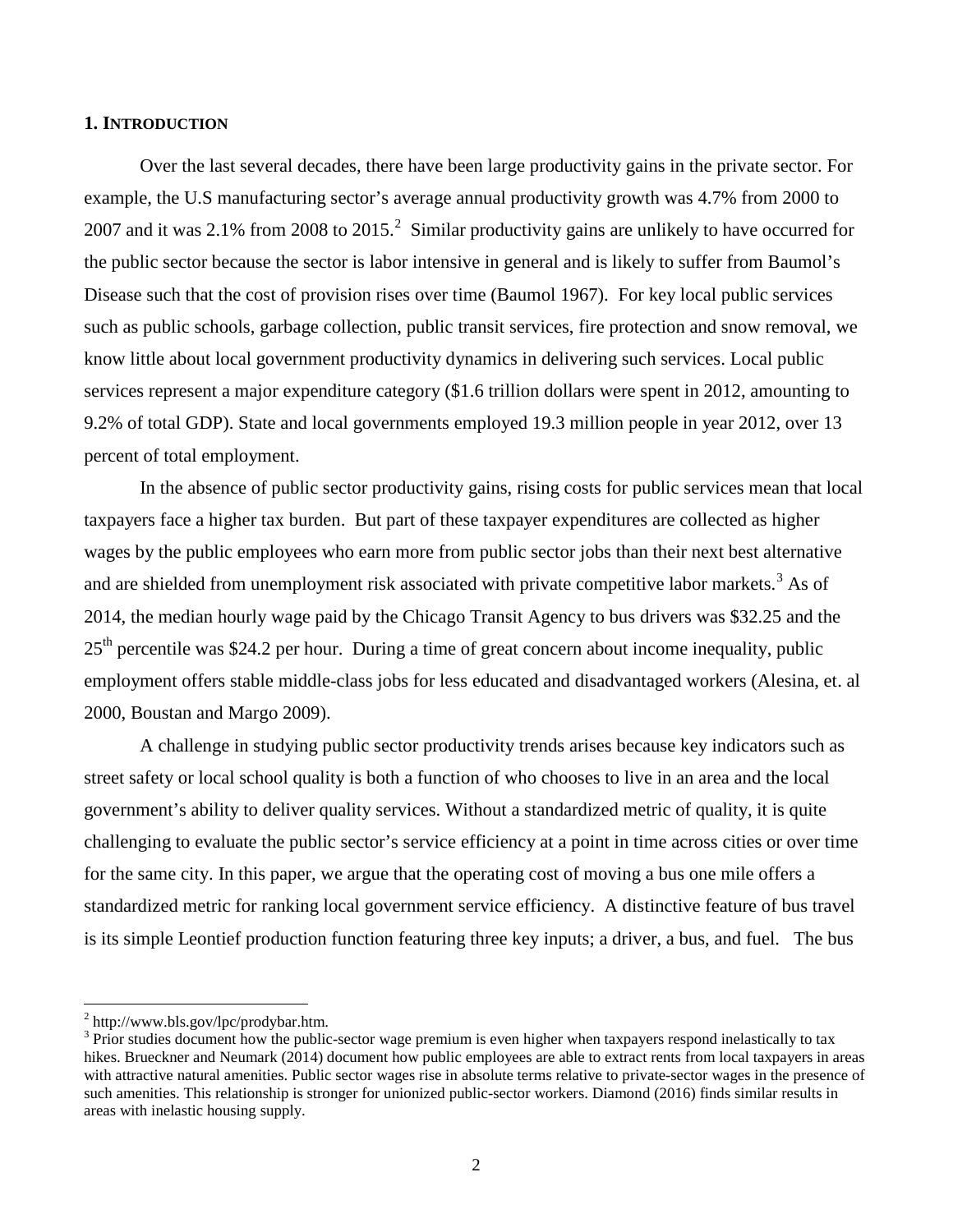and the fuel needed to move the bus are traded on a national market (Kahn, Li and Nickelsburg 2015). Labor represents over 80% of the cost.

An inefficient transit agency can have a high operating cost per mile for two main reasons. It can overpay bus drivers and mechanics relative to their local opportunity cost or it can hire too many drivers and mechanics relative to the efficient level of employment. While a for-profit firm in a competitive industry would have sharp incentives to engage in cost minimization, non-profit public transit agencies have weaker incentives to do so as they face pressure from unions and local political leaders.<sup>[4](#page-3-0)</sup> We study the role of public sector unions as a key determinant of public transit operating cost differentials across space and time.

Privatization represents one strategy for checking local union power and mitigating Baumol's disease. A transit agency that privatizes a fraction of its bus miles is outsourcing a contract to private sector firms. This action (and even the threat of this action) could discipline public sector unions and is likely to enhance public sector efficiency (as measured by the cost per bus mile). We provide new estimates of the effect of privatization on the cost of government service provision. To identify the causal effect, we address the fact that privatization is an endogenous choice by employing a regression discontinuity (RD) design based on mayoral elections similar to Ferreira and Gyourko (2009). The political affiliation of city mayors can play an important role in public service provisions and the propensity for privatization increases when a Republican wins office.

The results from the RD design show that bus transit agencies experience substantial cost savings from privatizing: transit agencies can reduce per-mile operating costs by nearly 70 percent from privatizing the service provision, holding other factors constant. In addition to testing for the average effect of privatization, we also document that privatization has larger efficiency-improving effects for a city's dominant transit agency and in areas with strong union power. Our findings are consistent with private enterprises operating at a lower cost and higher efficiency relative to their public counterparts. Private entities hire fewer laborers and engage in less "featherbedding" relative to public transit agencies.

 $\overline{a}$ 

<span id="page-3-0"></span><sup>&</sup>lt;sup>4</sup> Winston (2010) provides a review of several institutionalized protections that inhibit labor production efficiencies. These include: powerful transit worker unions; Section 13(C) of the 1964 Federal Transit Act, which obligates a transit employer to pay extremely costly severance packages to divested employees; excessive administrative staffing in order to fulfill federal bureaucratic obligations; and large transit subsidies which discourage efficiency improvements. Excessive administrative staffing mandated by the subsidizing-government institutions are further documented by Lave (1991). Winston (2000) reviews how policymakers in charge of public entities tend to be responsive to political influences rather than market influences at the expense of efficiency.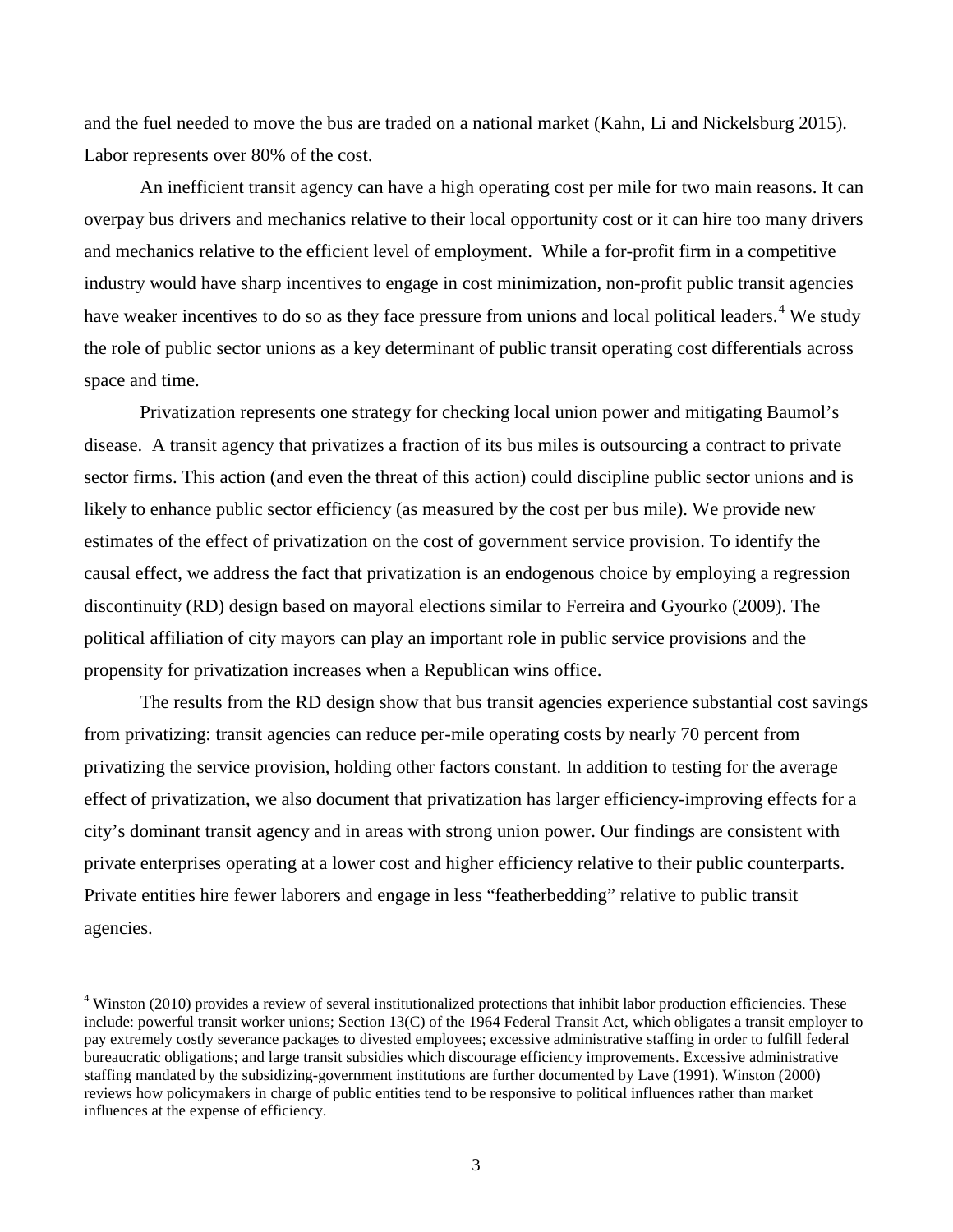After estimating the effect of privatization on the cost of bus service provision, we use our estimates to conduct a welfare analysis. We quantify the deadweight loss from public provision of highcost services and provide new estimates of the cost of transferring income to the public sector unions relative to the deadweight loss. Larger cities with strong union power experience substantial losses in consumer surplus from costly public transit. Our estimates suggest that fully privatizing all bus transit would produce cost savings of approximately \$5.7 billion, or 30% of total US bus transit operating expenses. The increased usage of public transit from the corresponding cost reduction would lead to a gain in social welfare of at last \$524 million.

The paper is organized as follows. Sections 2 describes the relationship between labor unions and transit operating costs across the U.S. Sections 3 and 4 present our theoretical model of transit service provision and our empirical identification strategy, respectively. Section 5 describes the context and the data while Section 6 discusses our empirical results. We provide estimates of social welfare losses in Section 7, and Section 8 concludes.

#### **2. Spatial and Temporal Variation in Operating Costs of Bus Transit**

 $\overline{\phantom{a}}$ 

The cost of operating a public bus varies greatly across U.S. cities. Table 1 compares the operating cost of public costs (in cost per mile) across the twenty largest urbanized areas in the U.S. in 2012. The cost per mile is calculated as total annual operating costs divided by total annual vehicle miles traveled (VMT). (See Appendix 1 for details on the line items of operating costs.) These values range from \$5.57 per mile in Tampa, Florida, to \$18.67 in New York City, New York. Much of this variation is driven by variation in wages paid to drivers and mechanics. In particular, transit agencies operating in states with strong union power have higher costs per mile. Figure 1 compares the average operating costs per mile over time for transit agencies in weak bargaining states versus strong bargaining states.<sup>[5](#page-4-0)</sup> Costs per mile are consistently higher in strong bargaining states. Table 2 illustrates how the  $90<sup>th</sup>$ 

<span id="page-4-0"></span><sup>5</sup> State bargaining rights data are sourced from R.G. Valletta and R.B. Freeman (1988), "The NBER Public Sector Collective Bargaining Law Data Set." Appendix B. The level of a state's collective bargaining provision are coded as values ranging from 0 (no state laws relevant to bargaining rights) to 6 (state law dictates employer is obligated to negotiate and come to written agreement with unionized public employee). We classify states with strong bargaining rights laws are those where legislative mandate either implicitly or explicitly dictates public employers and union employees must come to an agreement on contract negotiations (values 5 and 6). States with weak bargaining rights laws either prohibit collective bargaining all together, or do not mandate that the public employer bargain with unions (values 4 or less). Courts have typically interpreted an absence of provision for collective bargaining (value of 0) as prohibiting collective bargaining (Freeman and Valletta (1988)), thus we include states classified as level 0 as weak bargaining rights states.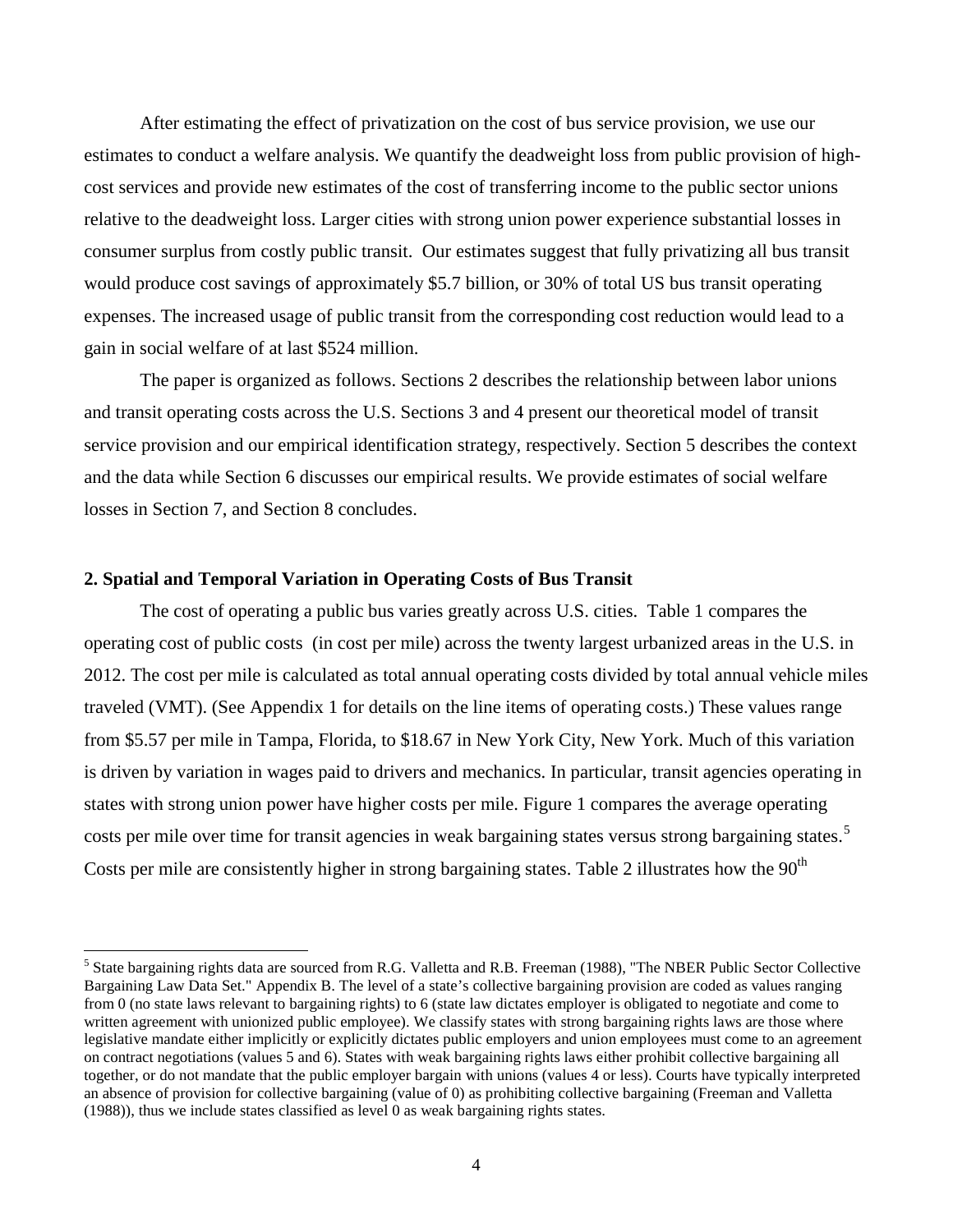percentile of costs per mile in weak bargaining states is consistently lower than the  $50<sup>th</sup>$  percentile among strong bargaining states.

In contrast, privatization shares are consistently lower in strong bargaining states. A transit agency's privatization share is the ratio of privatized vehicle miles traveled to total vehicle miles traveled. Table 1 illustrates how the average privatization share for the twenty largest urbanized areas is negatively correlated with cost per mile. San Diego, CA, for example, was 63% privatized as of 2012, and had a cost per mile of \$7.09. San Jose, CA on the other hand, which has a similar cost-of-living index, had an average cost per mile nearly 56% higher than that of San Diego at \$12.63, and this agency's bus transit is operated almost completely in-house (the privatization share is 1.3%).

Figure 2 displays the growth in privatization shares, comparing strong and weak bargaining states. Strong bargaining rights states have lower privatization shares across the board. Taken together, Figures 1 and 2 illustrate a paradox whereby transit agencies with higher costs are less likely to privatize. Union power appears to simultaneously increase transit agency costs and limit the degree to which the transit agency can outsource their operations.

For some major cities including Boston, Chicago, Denver, and Houston, we are able to access their administrative salary databases listing their universe of bus operators. These data provide the count of drivers and their salary or hourly wage. In Table 3 we report the empirical distributions of current hourly wages for these major transit agencies, as well as descriptive summary statistics on employee utilization, union presence and mean home prices in each city. Boston and Chicago have stronger union presence relative to Houston or Denver because the share of unionized workers in these urbanized areas are higher and because Massachusetts and Illinois are non-right-to-work states. Note that cities with a stronger union presence have more employees per VMT and higher wages paid to transit agency employees. The employees earning the  $25<sup>th</sup>$  percentile wage in Boston and Chicago earn more than the 75<sup>th</sup> percentile employees in Houston or Denver. It is unlikely that housing costs entirely explain this divergence in pay. Chicago has lower average home prices than Denver.

### **3. A Model of Transit Service Provision and Privatization**

Each transit agency is required to forecast aggregate demand for its services and then to prepare to supply these miles by purchasing buses, fuel and hiring drivers and mechanics. We model the manager's decision as choosing operating inputs to minimize the total operating cost conditional on

5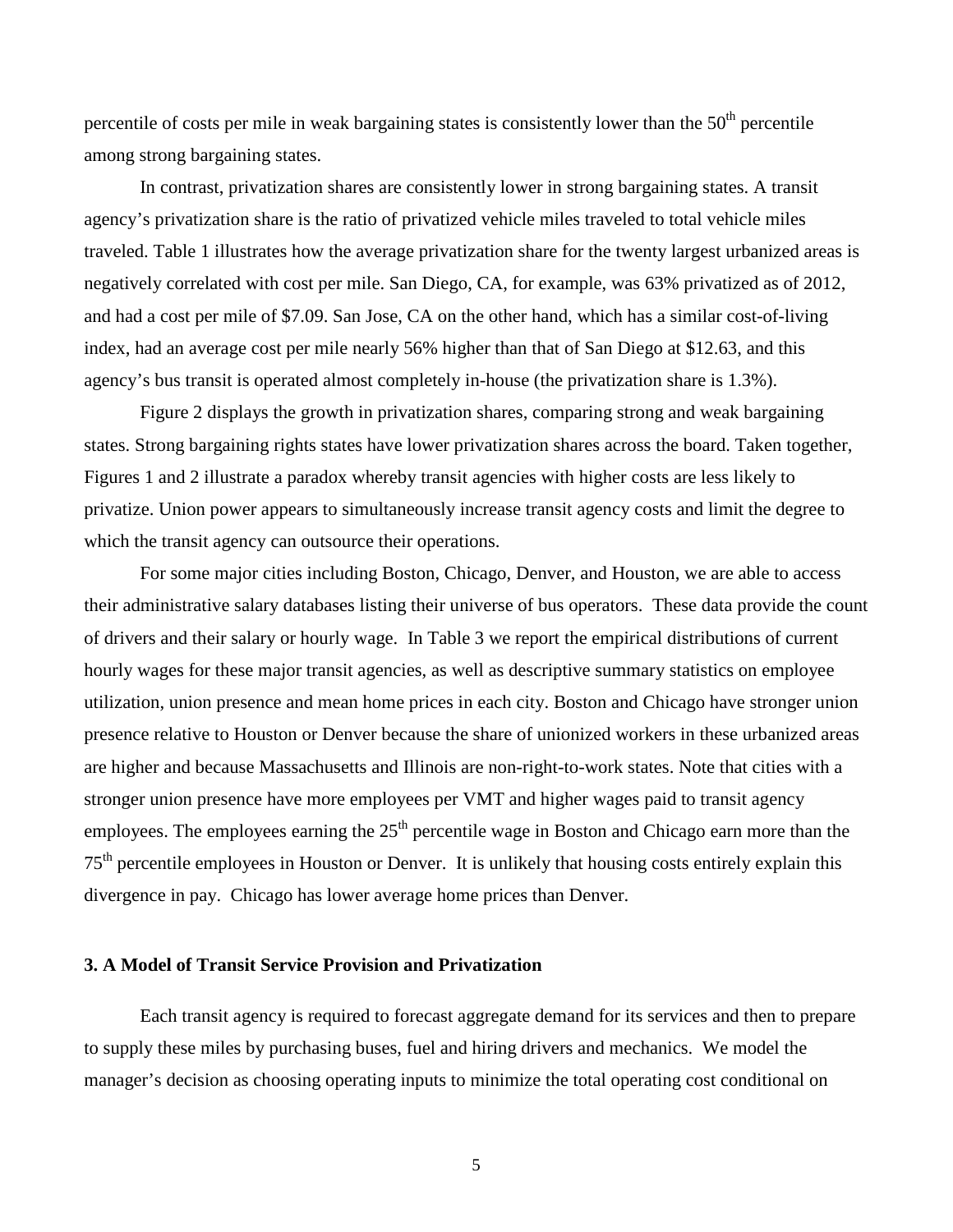capital and fleet inputs. Managerial decisions on capital and fleet procurement are less frequent relative to operating input decisions of labor, maintenance, and fuel. While Li, Kahn and Nickelsburg (2015) study the durable bus investment decision and its implications on energy efficiency for transit agencies, we focus on the labor input decisions and productivity under the influence of labor union rules.

#### **3.1 Optimization and Input Decisions**

A transit agency provides service (i.e., vehicle miles) using three essential inputs: the physical input (bus), fuel, and labor. The production function is Leontief:

$$
Q = \min\{g_k(K, \eta^k), g_l(L, \eta^l)g_f(F, \eta^f)\},\tag{1}
$$

where *Q* denotes the amount of bus service demanded, *K* the number of buses, *L* labor input and *F* fuel input.  $\eta^k$ ,  $\eta^f$  and  $\eta^l$  are productivity shocks (including both observed and unobserved to researchers) that affect how efficiently these inputs produce the service. The function  $g_k(.)$  translates buses into effective capital (i.e., buses in full operation). The function  $g_l(.)$  translates labor inputs (e.g., number of full-time equivalent employees) into effective labor (e.g., non-idle). The function  $g_f(.)$  translates the fuel input into energy used to propel the bus and is affected by bus fuel economy, engine type and unobserved shocks such as driving conditions.

The transit managers first decide the physical input *K* through capital investment to meet the (expected) local demand for bus services. Then they decide the fuel and labor inputs to operate the buses while observing shocks denoted by  $\eta$ . We focus on the operation stage where transit agency managers choose inputs to minimize the operating costs while meeting the demand of the service area.

The static optimization problem can be defined as:

$$
\min_{\{E,L\}} W * L + P * F
$$
  
s.t. 
$$
\min \{g_k(K, \eta^k), g_l(L, \eta^l), g_f(F, \eta^f) \} = \overline{Q},
$$

where *W* is wage and *P* is fuel price. We assume the following functional forms for  $g_l(L, \eta^l)$  and  $g_f(F, \eta^f)$ :

$$
g_l(L,\eta^l) = L * \exp(\eta^L)
$$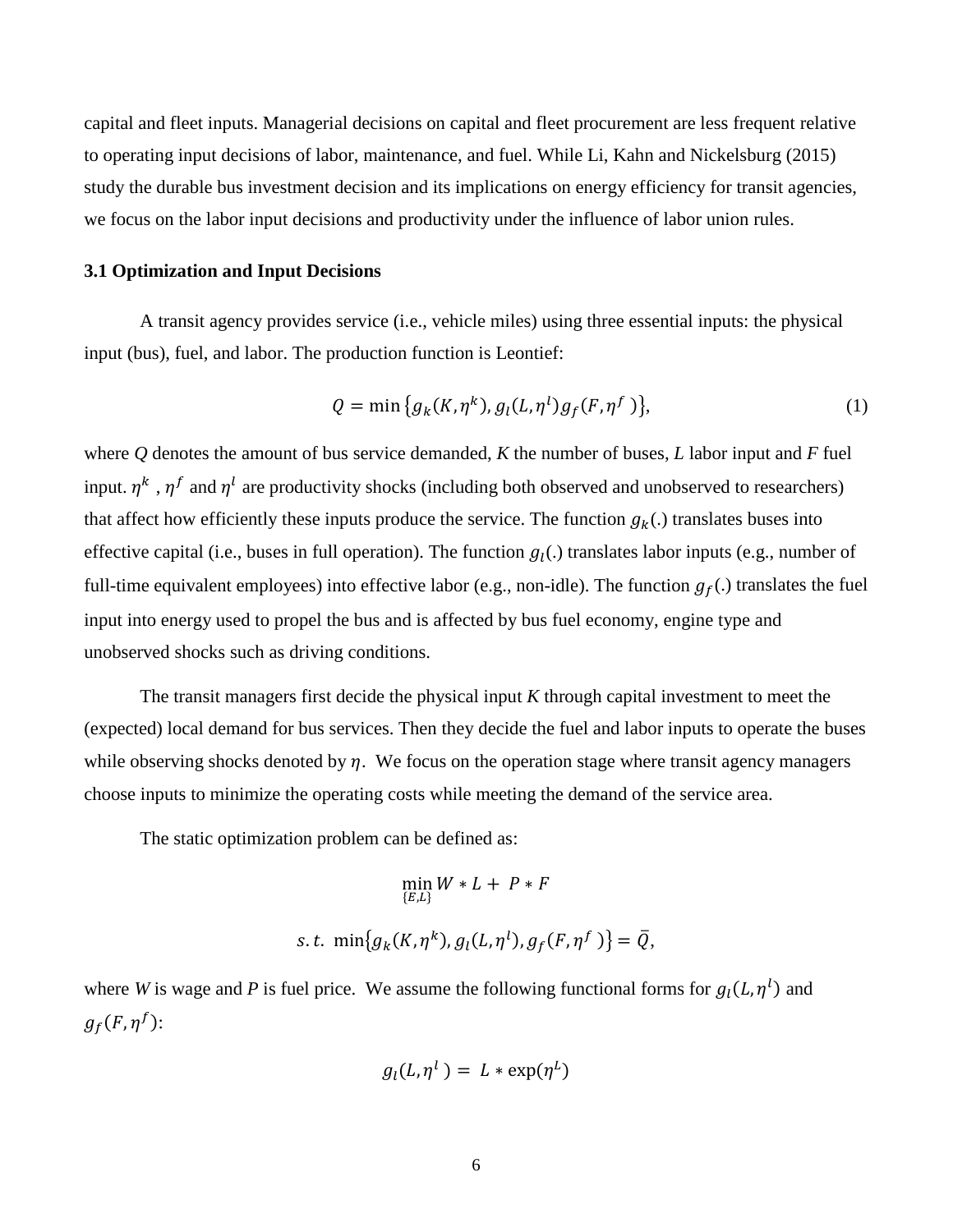$$
g_f(F,\eta^f) = F * \exp(\eta^f)
$$

The optimal fuel and labor inputs and the total cost function can be written as:

$$
L^* = \overline{Q} / \exp(\eta^L), \tag{2}
$$

$$
F^* = \overline{Q} / \exp\left(\eta^f\right). \tag{3}
$$

The total cost function can be expressed as:

l

$$
TC^* = \overline{Q} \left[ W / \exp(\eta^L) + P / \exp(\eta^f) \right]. \tag{4}
$$

Conditional on the capital investment decision (i.e. the bus type), fuel productivity shocks,  $n<sup>f</sup>$ , are mainly dependent upon congestion and other local driving conditions. These forces are arguably out of the control of transit agency managers and are treated as exogenous to their cost minimization decision.<sup>[6](#page-7-0)</sup> Labor productivity shocks  $(\eta^L)$ , on the other hand, are dependent upon local labor and political conditions which the transit agency manager may be able to counteract through the use of private contractors. Labor input decisions are the major determinant of a transit agency's cost minimizing problem.

Wages for bus transit workers depend upon local prevailing wages, as well as public sector union strength. There are two main avenues through which unions increase the costs of transit service provisions. First, the majority of transit union labor contracts place substantial limits on use of part-time workers. Contracts either stipulate minimum eight-hour shifts, or require a minimum ratio of all runs be "straight runs" as opposed to "split runs".<sup>[7](#page-7-1)</sup> These rules work in direct opposition to the heavily peaked demand of transit service. During midday lulls, workers may be paid even when they are not driving. On the other hand, if a driver works more than an eight-hour shift - extending between morning and evening peak demand - the additional hours are compensated as over-time pay. [8](#page-7-2) If managers are able to negotiate for part-time employees, they must pay concessions in the form of wages or benefits that often outweigh gains from lower labor utilization (Giuliano & Lave 1989). By limiting the use of part-time labor, public sector union strength enters into the  $\eta^L$  term in equation (1), and inhibit the translation of employees into

<span id="page-7-0"></span> $6$  The transit agency manager may decide to alter bus routes in order to reduce fuel costs, but must maintain service at the desired quantity,  $\overline{Q}$ .

<span id="page-7-1"></span><sup>&</sup>lt;sup>7</sup> "Split runs" partition driver duties into multiple pieces for a given route, as opposed to a "straight run" where a driver works a continuous eight-hour day. (MacKechnie (2015); *Bloomberg* 2013).

<span id="page-7-2"></span><sup>&</sup>lt;sup>8</sup> In 2010, over time costs paid to New York City's MTA employees amounted to 13 percent of payroll, or the equivalent of employing 7,000 additional full-time workers (*Bloomberg* 2013).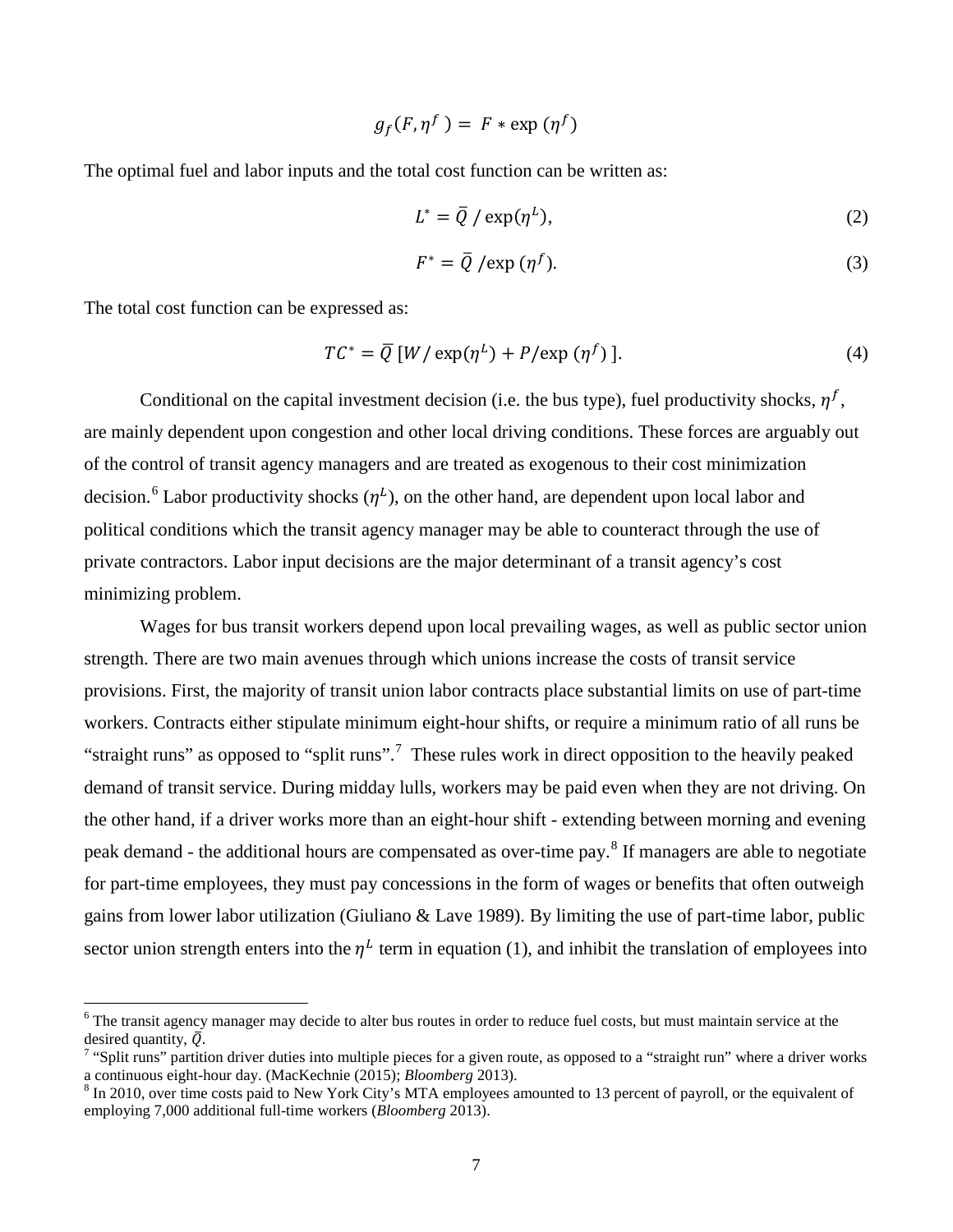fully-utilized, effective labor. The second avenue through which unions increase the cost of service provision is pensions and fringe benefits. The costs of union workers' pensions can amount to 50 percent of their direct wage bill (Black 1991; DiSalvo 2010). Higher unit costs serve to increase  $W$  in equation (4).

A unionized transit agency is likely to pay a higher wage per hour and to have more drivers and mechanics on payroll than would be predicted by the cost-minimizing decision under competitive labor markets. The net effect is a higher average cost per mile of bus service. Figure 1 illustrates the positive correlation between average unit cost of bus service and state union strength. Non-right-to-work states exhibit consistently higher unit cost over time relative to right-to-work states. Figure 2 illustrates how privatization of bus transit is consistently higher among right-to-work states, where union presence has a lower impact on state bargaining laws.<sup>[9](#page-8-0)</sup>

Figure 3 depicts the optimization problem of transit agency managers discussed above. The technology is represented by the isoquant curve for each level of bus service provision. The vertex point is the cost minimizing input choice and the line passing through that point is the isocost curve. Here we assume that the input markets are competitive. For example, the labor market is free of union influence and the wage rate determined by the competitive labor market. However, the realized total cost for the same level of output could be higher due to two potential reasons: inefficient input use and higher input prices. The upper isocost curve in Figure 3 illustrates both channels: it uses more labor for the same level of bus service while the labor cost is higher (a steeper slope).

Now that we have modeled the cost of producing bus miles under alternative local rules, we introduce the privatization decision, which is one strategy transit agency managers can use to counteract union influence and cut costs.

# **3.2 The Privatization Decision**

 $\overline{\phantom{a}}$ 

The ultimate goal of privatization by transit agencies is to reduce costs especially in the face of a tight budget. Many cities use privatization as a way to reduce costs for other types of service provisions.<sup>[10](#page-8-1)</sup> Local and state level economics conditions affect the revenue base that provides the

<span id="page-8-0"></span><sup>9</sup> In a study on the impacts of state legal environment on county-level privatization of public services, Lopez-de-Silanes, Shleifer, and Vishny (1997) find prohibition on public employee political activity and low unionization encourage

<span id="page-8-1"></span> $\frac{10}{10}$  Levin and Tadelis (2010) examine the privatization decision of city services by examining the probability of privatizing city services as a function of service- and city- specific characteristics. They conclude that services for which it is harder to measure and monitor performance are less likely to be privatized. In their empirical work, they find that cities which are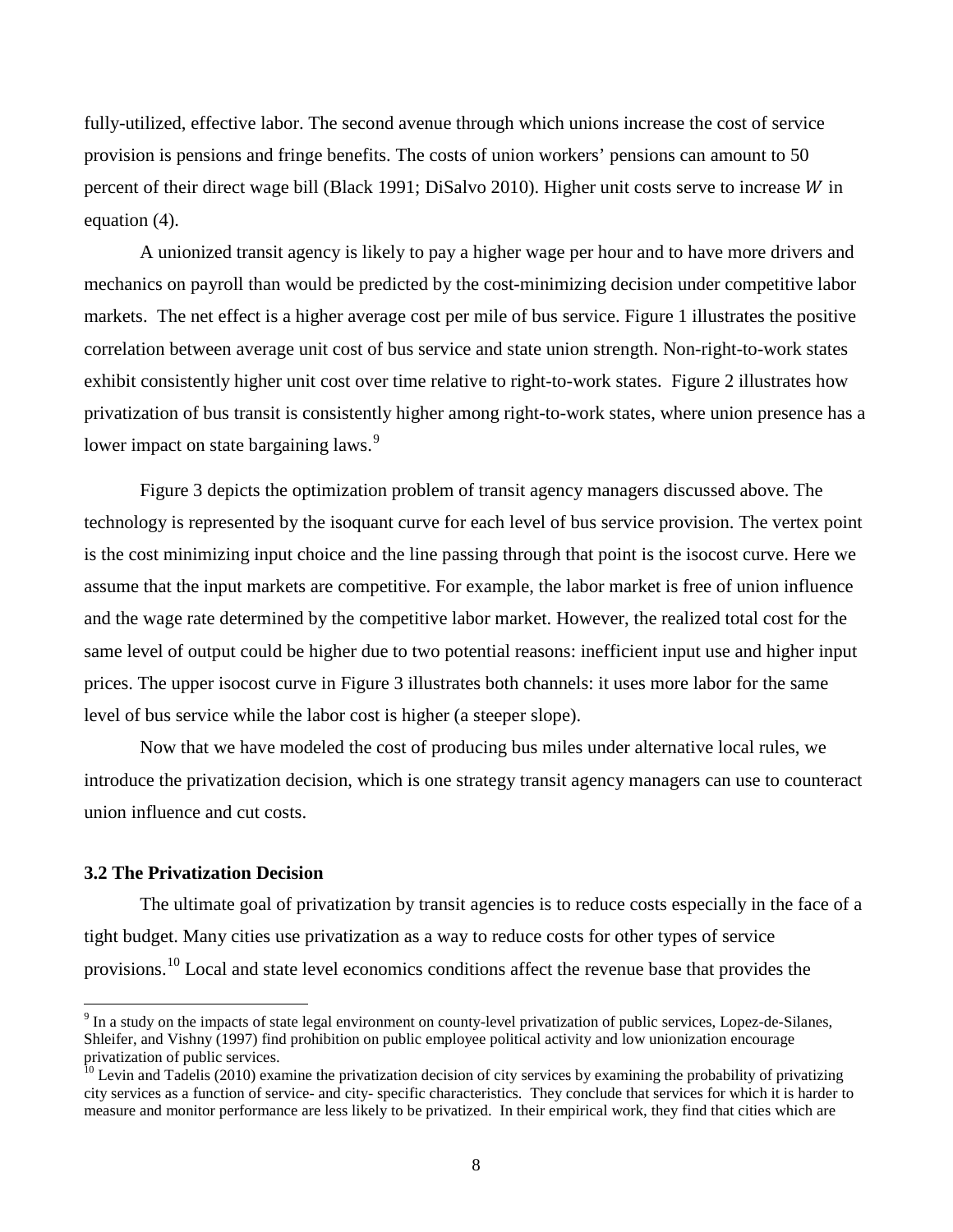majority of the operating funding for bus services. Therefore, sluggish economic growth could provide the impetus for transit agencies to explore the cost-cutting options such as privatization, especially in areas more vulnerable to macroeconomic fluctuations such as a weak local housing market. A strong public sector presence can increase the unit cost of public service provision, but also make it harder to privatize. The opponents of privatization often argue that the public sector provides steady, well-paying jobs for middle class minorities and that the service from private contractors are less safe, less reliable and, ultimately, more expensive. $11$ 

The decision to privatize transit operations originates either with agency management or with a governing body of the agency, such as a county board of supervisors. The agency seeks bids from multiple private competitors. Contract lengths generally span one to three years, after which the transit agency management again seeks bids from competitors (Iseki et al. 2005). Most often, the transit agency pays the private firm a negotiated fixed rate per unit of service delivered.

The privatization of certain service routes includes a wide range of contractual arrangement between the transit agency and private contractors. Contract specifications can range from managerial or maintenance assistance alone, to full "turn-key" relationships, where the contractor performs all essential roles including financial management, procurement, marketing and scheduling. In most instances, private firms are contracted to manage personnel who operate and maintain the buses for a sub-set of service routes offered by the public transit agency. In some instances, private firms are contracted to operate all routes offered by the public agency. The private firm is in charge of hiring, compensating, and scheduling employees, as well as negotiating labor contracts with union representatives. Transit agencies retain control over key policy decisions, including service levels, fares, annual operating plans, and contractual compliance. The transit agency is also in charge of budgeting and financing operations, and maintains ownership of all equipment, vehicles, and facilities.

Most private contractors of bus transit are national or multinational firms.<sup>[12](#page-9-1)</sup> While market forces incentivize private firms to keep costs at competitive levels, private firms further benefit from

l

larger, newer, or in the western part of the U.S. are more likely to contract out public services to private providers. They also

<span id="page-9-0"></span>find a negative correlation between city expenditure per capita and privatization of public service.<br><sup>11</sup> "Public-Sector Jobs Vanish, Hitting Blacks Hard" by Larry Hanley, President, Amalgamated Transit Union International

<span id="page-9-1"></span><sup>&</sup>lt;sup>12</sup> The three largest private contracting companies, Veolia, First Transit, and MV Transit collectively accounted for 65 percent of all US public bus transit contracts in 2013 (NTD.gov). Veolia is a French company that operates worldwide. MV Transit is a US-based company with international operations. First Transit is a US-based company that operates in the US and Canada.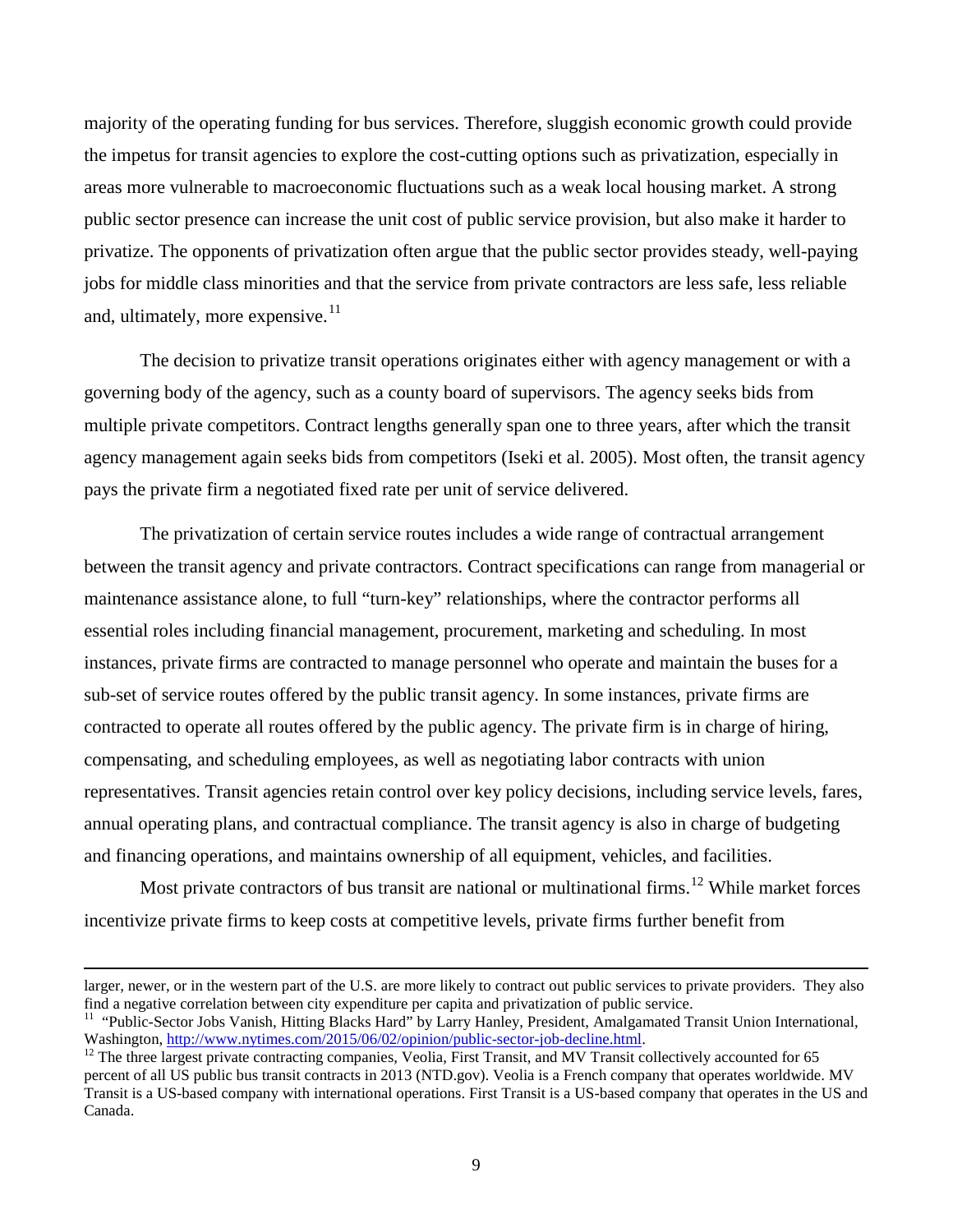economies of scale in ways that public providers cannot. Accumulated experience garnered from managing several transit agencies at once and negotiating with labor unions enable private firms to employ labor and other operating inputs in a more cost-efficient way than their public counterparts. For example, the demand for bus service is highly peaked in the morning and evening commute hours. Private contractors can hire part-time workers to meet the demand during peak hours while public transit agencies have more limited ability to negotiate for part-time labor use in the face of public sector unions.

#### **4. The Effects of Privatization and Unions on the Cost of Service Provision**

Whether and to what extent privatization reduces the cost of public service provision are contentious issues. Using panel data on hundreds of transit agencies' annual operating costs, we seek to understand why agencies differ with respect to their cost of service provision and what role privatization plays in lowering such costs. Since privatization is a choice, we must explicitly model the determinants of this endogenous variable.

#### **4.1 The Empirical Specification**

To examine the effect of privatization and other factors such as public sector unions on efficiency and input costs, we specify the productivity shocks to labor  $(\eta^l)$  in equation (2) as a function of privatization and other factors:

$$
\eta^l = -d\gamma - x\beta - \varepsilon,\tag{5}
$$

where *d* is a variable characterizing the level of privatization from 0 (no privatization) to 1 (full privatization of all bus service). *x* are other observed covariates that affect productivity and  $\varepsilon$  are unobserved to researchers.

With the optimal labor inputs and productivity shocks from equations (2) and (5), we can write the unit labor cost,  $l$ , as the following:

$$
l = L^* * W/\overline{Q} = W/\exp(\eta^l) = W/\exp(-d\gamma - x\beta - \varepsilon).
$$

Performing a log transformation on the input cost equation yields:

$$
\ln(l) = \ln(W) + d\gamma + x\beta + \varepsilon. \tag{6}
$$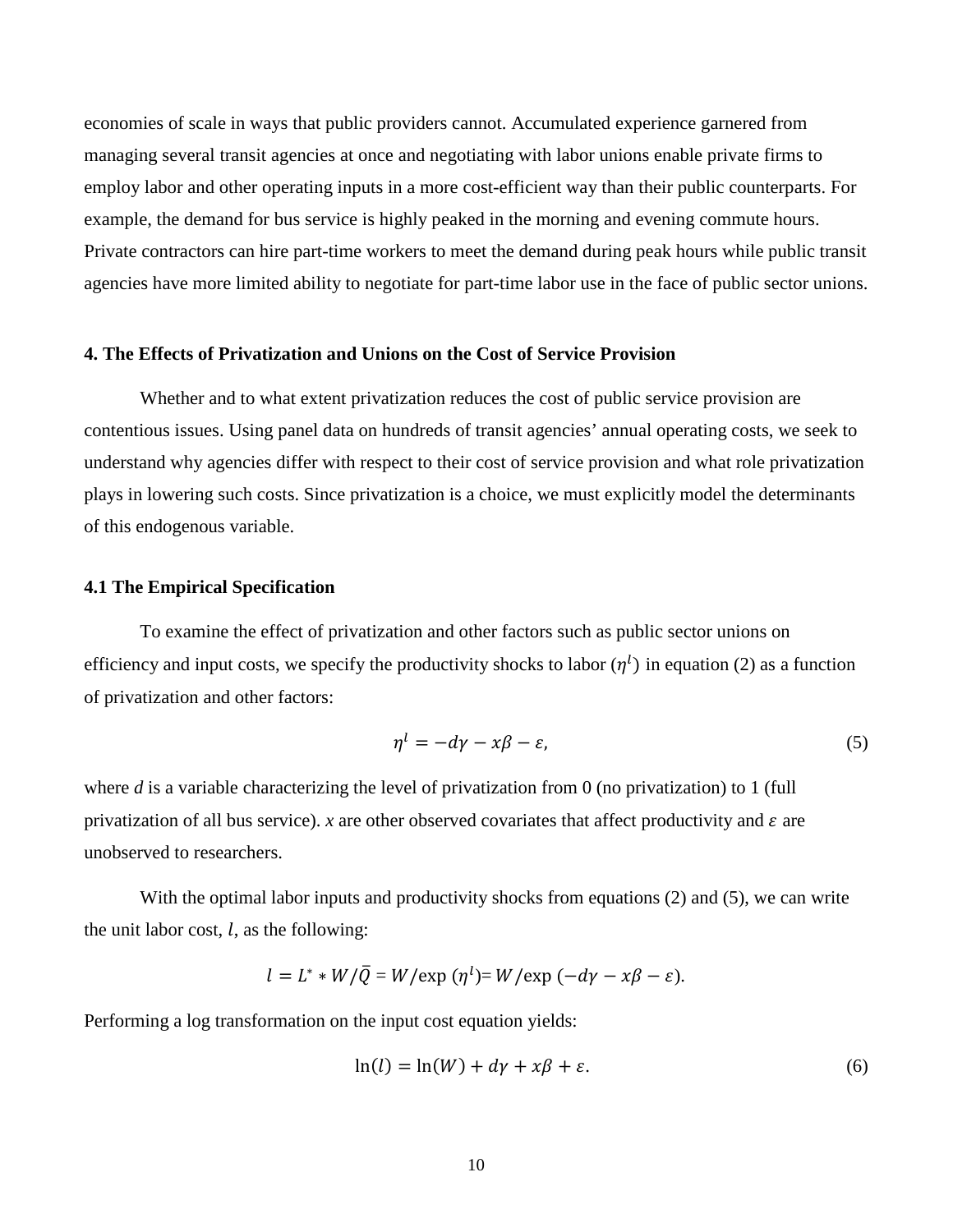Our measure of *W* is the average weekly wage earned by a full-time worker without any college education in the urbanized area. The earnings data are sourced from the BLS Current Population Survey. We use the urbanized-area average wage for two reasons. First, we do not observe wages (and benefits) that transit agencies pay their employees. Second, the actual wages paid to transit employees are an endogenous choice made by the agency. The BLS-sourced wage data provide a measure of the competitive market wage for a low skill employee in a given urbanized area and thus are unlikely to be correlated with transit agency-specific costs. Therefore, we include a coefficient for  $ln(W)$  in the regression. Denote a transit agency by *i* and time by *t*, we rewrite equation (6) as:

$$
\ln(l_{it}) = \alpha \ln(W_{it}) + d_{it}\gamma + x_{it}\beta + \tau_t + \eta_s + \varepsilon_{it}.
$$
\n(7)

Equation  $(7)$  provides the basis for our empirical analysis. We include variables in x such as union strength and collective bargaining to control for the difference between the compensation of transit workers (reflected in the labor cost data) and the wage variable used in our regression (the average wage of all workers without college degree). We also include a set of time fixed effects  $\tau_t$  to control for common time trends across transit agencies and state fixed effects  $\eta_s$  to control for timeinvariant shocks within a state.

#### **4.2 Identifying the Effect of Privatization**

 $\overline{\phantom{a}}$ 

 The decision for a transit agency to privatize some (or all) of their operations is likely to be influenced by local characteristics as well as expectations about future operations and service demand, each of which may not be fully captured by  $x_{it}$  and may affect agency unit costs,  $l_{it}$ . The inability to control for such factors will render  $\varepsilon_{it}$  to be correlated with the treatment,  $d_{it}$ , which will bias estimates of  $\gamma$ . To address this identification challenge, we employ a regression discontinuity design by using data on mayoral election and partisanship of the elected mayors.[13](#page-11-0) Partisanship impacts public spending and the propensity to privatize public services (Gerber and Hopkins, 2011; Richmond, 2001).<sup>[14](#page-11-1)</sup> All else

<span id="page-11-0"></span> $13$  In Appendix 2, we also provide results based on three alternative strategies as robustness checks: the first one uses as the instrument variable a Bartik measure of state employment growth and a city's average cost of housing, the second uses labor contract cycles as an instrument for privatization, and the third compares transit costs between buses and subways (which, by their nature cannot be privatized) for cities that have both modes of transportation. Although these strategies are based on different identification assumptions, the empirical findings from these robustness checks are all consistent with those from the RDD.

<span id="page-11-1"></span><sup>&</sup>lt;sup>14</sup> Between 1998 and 2014, the Amalgamated Transit Union (the largest transit worker's union in the nation), allocated an average of 93% of its political campaign contributions to democratic candidates (see OpenSecrets.org Center for Responsive Politics).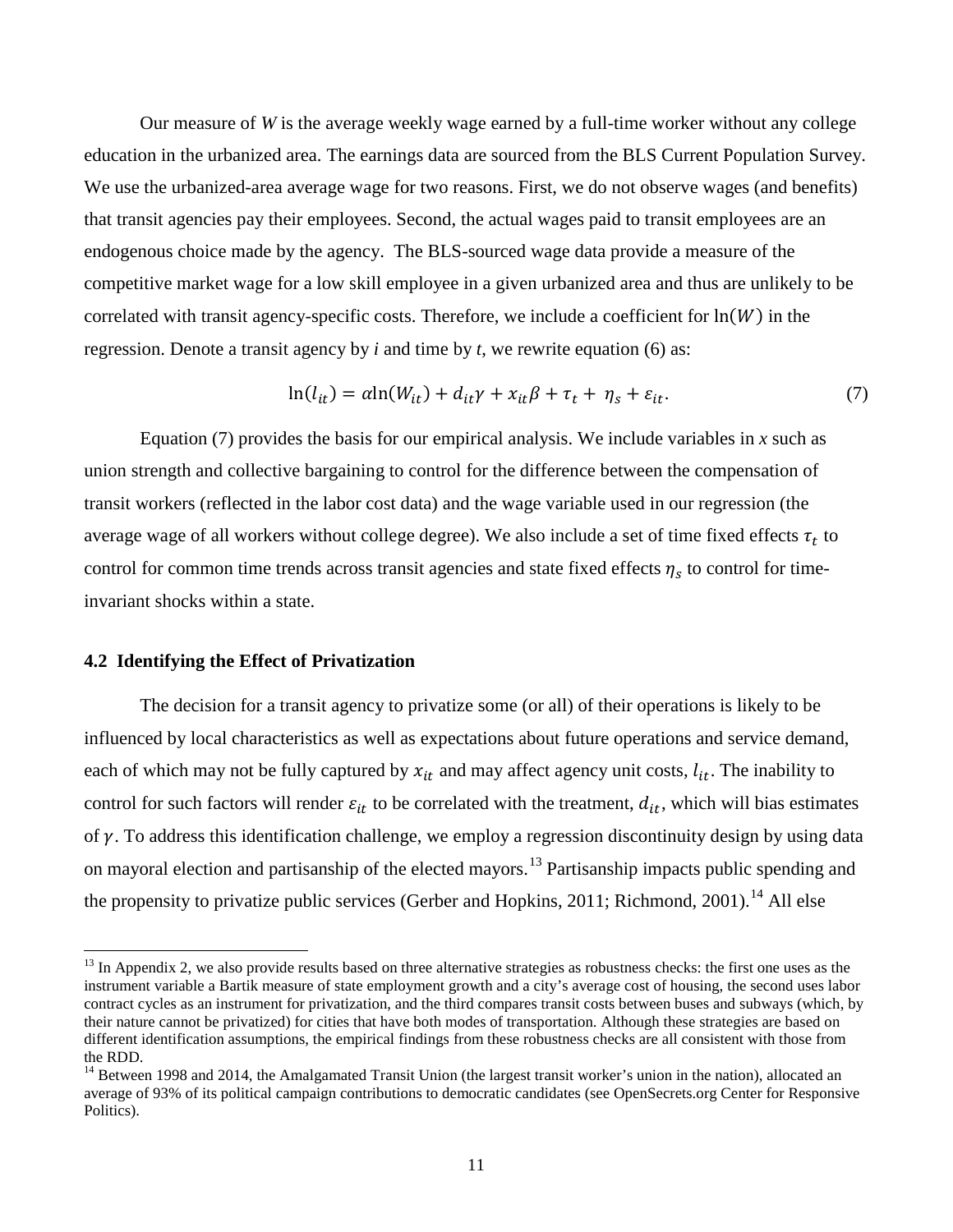equal, a republican mayor is more likely to engage in privatizing compared to a democratic mayor. We exploit the discontinuity in treatment levels generated by narrowly won mayoral elections as a source of pseudo-random assignment of privatization.

In an RD framework, whether the winning margin of the democratic candidate (i.e. the running variable) falls on one side of a fixed cutoff or the other partly determines treatment intensity. The winning margin is defined as the difference between the percentages of votes received by the winner and the runner-up. A winning margin of 0% is the fixed cutoff determining the political party of the winner; a 0% winning margin implies both the republican and the democrat received 50% of the total vote share. We define the winning margin to be positive if the democratic candidate won, and negative if the republican candidate won.<sup>[15](#page-12-0)</sup>

The critical assumption underlying our empirical strategy is that transit agencies in cities with mayoral elections in a narrow window around the 0 winning margin threshold are similar on observable and unobservable dimensions. <sup>16</sup> We verify in the next section that covariates other than the treatment level (privatization share) that might affect the outcome of interest (labor costs) do not change discontinuously at the winning margin threshold for democratic victory. Further, although political party affiliation does not perfectly determine privatization., the probability of treatment changes sharply at the winning margin threshold. The discontinuity we use is fuzzy because there is non-compliance to engage in privatization: some agencies with republican mayors do not privatize and some agencies with democratic mayors do privatize. However, we show in Figure 5 that agencies in cities where the republican candidate won are significantly more likely to privatize a portion of their operations. The data used to generate Figure 5 are explained in greater detail in the next section.

A second critical assumption for a valid RD design is that transit agencies *cannot* precisely manipulate mayoral election voting outcomes, and subsequently select into the treatment (Lee  $\&$ Lemieux 2010). While this assumption is not directly testable, we provide evidence in the next section to obviate concerns about manipulation of the running variable. It is unlikely that for our sample of election outcomes with voter turnout ranging from 3,000 to 257,000 (in cities with populations ranging

 $\overline{\phantom{a}}$ 

<span id="page-12-0"></span><sup>&</sup>lt;sup>15</sup> The winning margin ranges from  $-1$  to 1 and it takes value  $-1$  if none of the candidates are democrats and 1 if all the candidates are democrats.

<span id="page-12-1"></span> $16$  See Lee and Lemieux (2010) for a comprehensive discussion of regression discontinuity designs.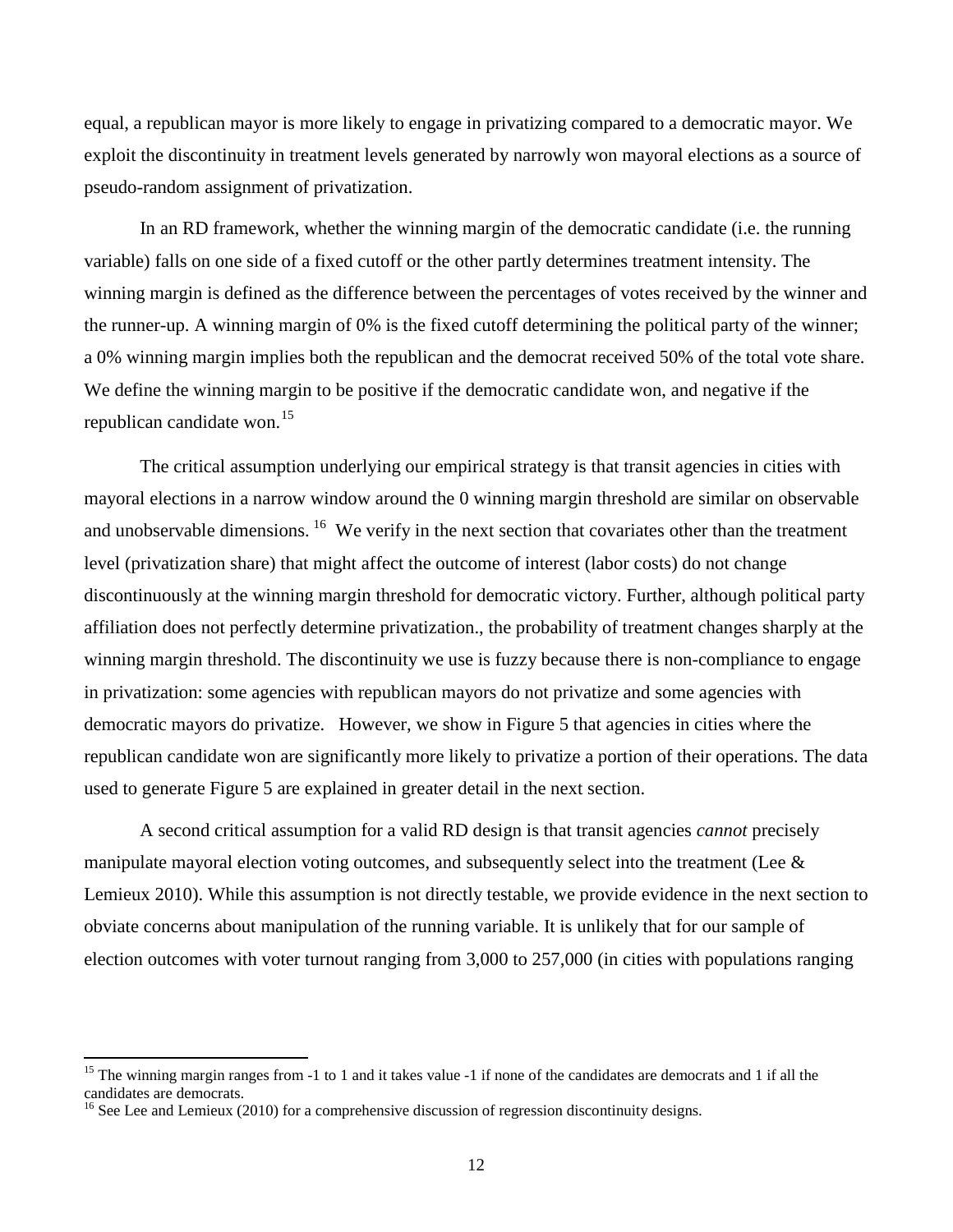from 59,000 to 1.8 million), voters were able to precisely manipulate voting outcomes.<sup>[17](#page-13-0)</sup> The evidence described in the next section suggests that there is no impact of the treatment on sample selection. Consequently, for transit agencies in UZA's with close margins of victory, the political affiliation of republican or democrat is assigned essentially at random. To the extent that political affiliation impacts public transit operating costs only through its effect on privatization levels, mayoral political affiliation may act as an instrument for a transit agency's privatization share.

Our empirical model of the privatization decision is specified as follows:

$$
d_{it} = \lambda L_{it} + P(M_{it}; \kappa) + z_{it}\delta + \epsilon_{it}
$$
\n(8)

where  $L_{it}$  is the dummy variable being 1 for a democrat mayor and zero otherwise.  $P(M_{it}; \kappa)$  is a flexible polynomial function of the Democrat's winning margin  $(M_{it})$ .  $z_{it}$  includes other control variables including fixed effects. Equation (8) provides the first-stage regression in the analysis of the cost equation (7). Our preferred specification for the control function  $P$  is quadratic, however we show in Figure 5 our results vary little after using cubic or quartic polynomials. For all specifications, we allow the polynomial coefficients to differ above and below the cutoff. We estimate the treatment effect using two-stage least squares, following Hahn, Todd, and van der Klaaw (2001).

Comparing outcomes across UZA's within a sufficiently narrow window around the winning margin cutoff permits one to draw causal inferences regarding the effects of privatization on public transit operating costs. Our fuzzy RD design provides a weighted average of the effects of privatization for transit agencies in UZA's with mayoral elections near the winning margin threshold, where weights reflect the ex ante likelihood that of the agency's mayoral winning margin being close to the threshold. We test for heterogeneous treatment effects and find substantial variation in the effect of privatization on labor costs, depending on whether an agency operates in a state with strong or weak bargaining rights laws, and depending on the transit agency size.

 $\overline{a}$ 

<span id="page-13-0"></span> $17$  Near the winning margin threshold, voter turnout is comparable for UZA's on either side of the threshold. Average voter turnout is 48,500 for elections where the winner won by less than 20% of the vote share. Voter turnout is negatively correlated with winning margin. DiNardo and Lee (2004) observe this same trend in their analysis of union elections. The smallest voter turnout in their sample is 20, substantially smaller than the voter turnout observed in our mayoral elections.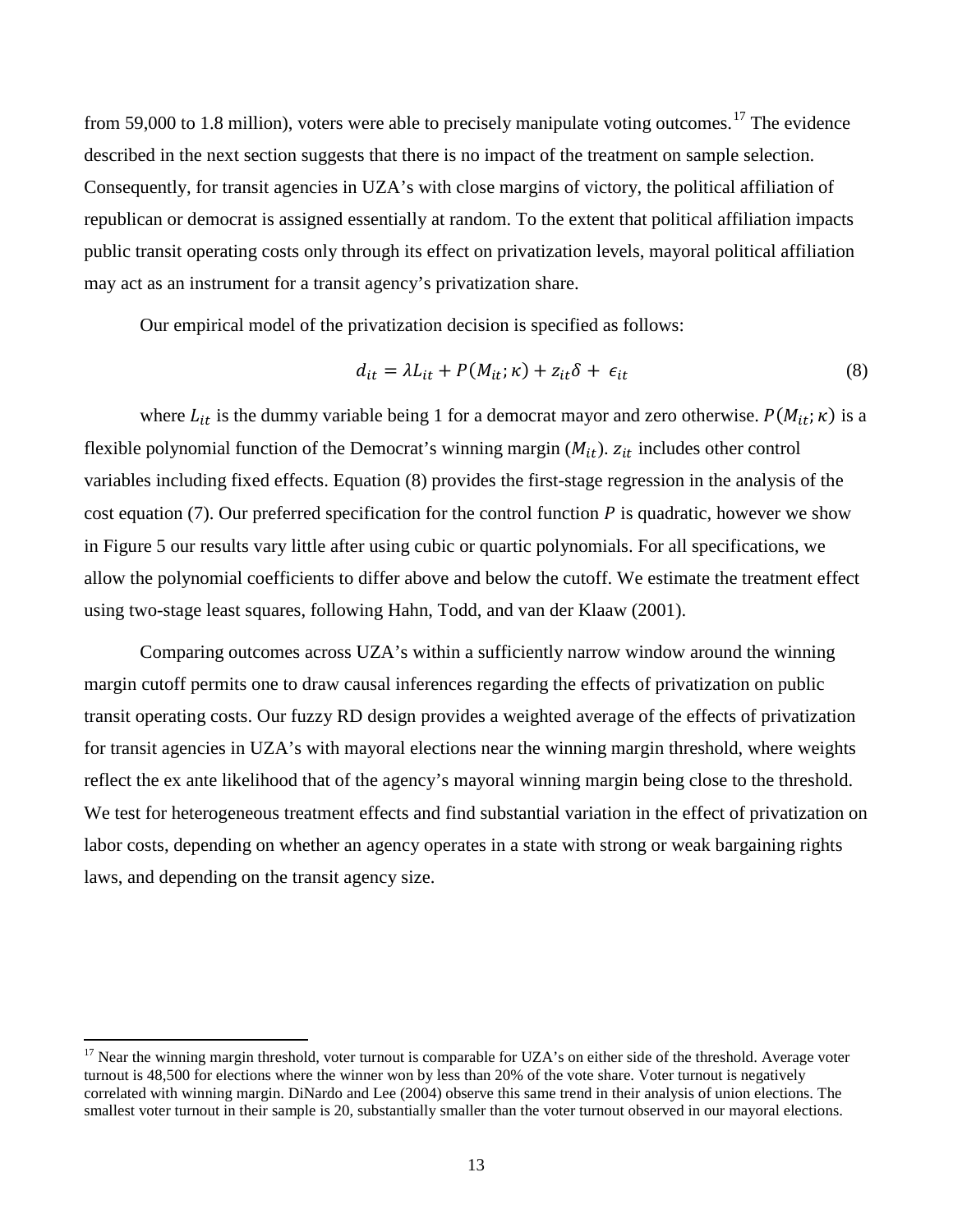#### **5. Data Source and Description**

#### **5.1 Data Sources**

l

Our primary data source is the government-sponsored National Transit Database (NTD). Any transit agency that receives grants or financing from the Federal Transit Administration must report data to the NTD. Our analysis focuses on transit agencies providing fixed-route, public bus transit. We obtained information on annual vehicle miles traveled (VMT), passenger miles traveled (PMT), operating costs, fuel use, fleet characteristics, and number of accidents and fatalities per year for 328 transit agencies from 1998 to 2011, for a total of 3,706 transit agency-year observations. Our sample of transit agencies includes all 50 of the largest public agencies that operate buses, as ranked by passenger trips as of 2011.<sup>[18](#page-14-0)</sup> These data cover 236 distinct urbanized areas (UZA's) across the U.S. Agencies are required to partition their reported operating cost and service information between services that were directly operated and those that were outsourced to a private contractor. We construct the privatization share by dividing the reported privatized VMT by total annual VMT. As of 2011, approximately 43 percent of transit agencies outsourced their operations to some degree between 1998 and 2011. Of those transit agencies, roughly half privatized 100 percent of their VMT for at least one year between 1998 and 2011. Fleet characteristics sourced from NTD include the size and average age of the bus fleet, the share of the fleet that is hybrid or operating on compressed natural gas (CNG), and the organizational type. We codify transit agencies as: an independent agency, a city agency, or "other" which includes agencies operated by the state DOT or planning agency subsidiaries.<sup>[19](#page-14-1)</sup>

NTD reports operating costs which includes labor costs (salaries, wages, benefits, and pensions), costs of fuel, materials and supplies, utility costs, taxes, and liability costs. They do not report these individual components separately. They do report fuel usage data and based on fuel prices from the U.S. Energy Information Administration, we can construct the fuel costs. Based on reported operating costs and fuel costs estimates, we calculate the operating costs net of fuel costs. The labor cost is the major component and in our analysis below, and are calculated as operating costs net of fuel costs. Appendix 1 provides a discussion of the calculation of these cost measures.

The UZA-level data used in our empirical analysis consists of wages, unionization shares, average housing prices, a road congestion index, and population density. Because employee wages are not observed through the NTD data, we used earnings data from 1998 to 2011 from the Bureau of Labor

<span id="page-14-0"></span><sup>&</sup>lt;sup>18</sup> 2013 Public Transportation Fact Book. American Public Transportation Association. 64<sup>th</sup> edition.

<span id="page-14-1"></span><sup>&</sup>lt;sup>19</sup> See the online appendix for a detailed definition of each transit agency type included in the analysis.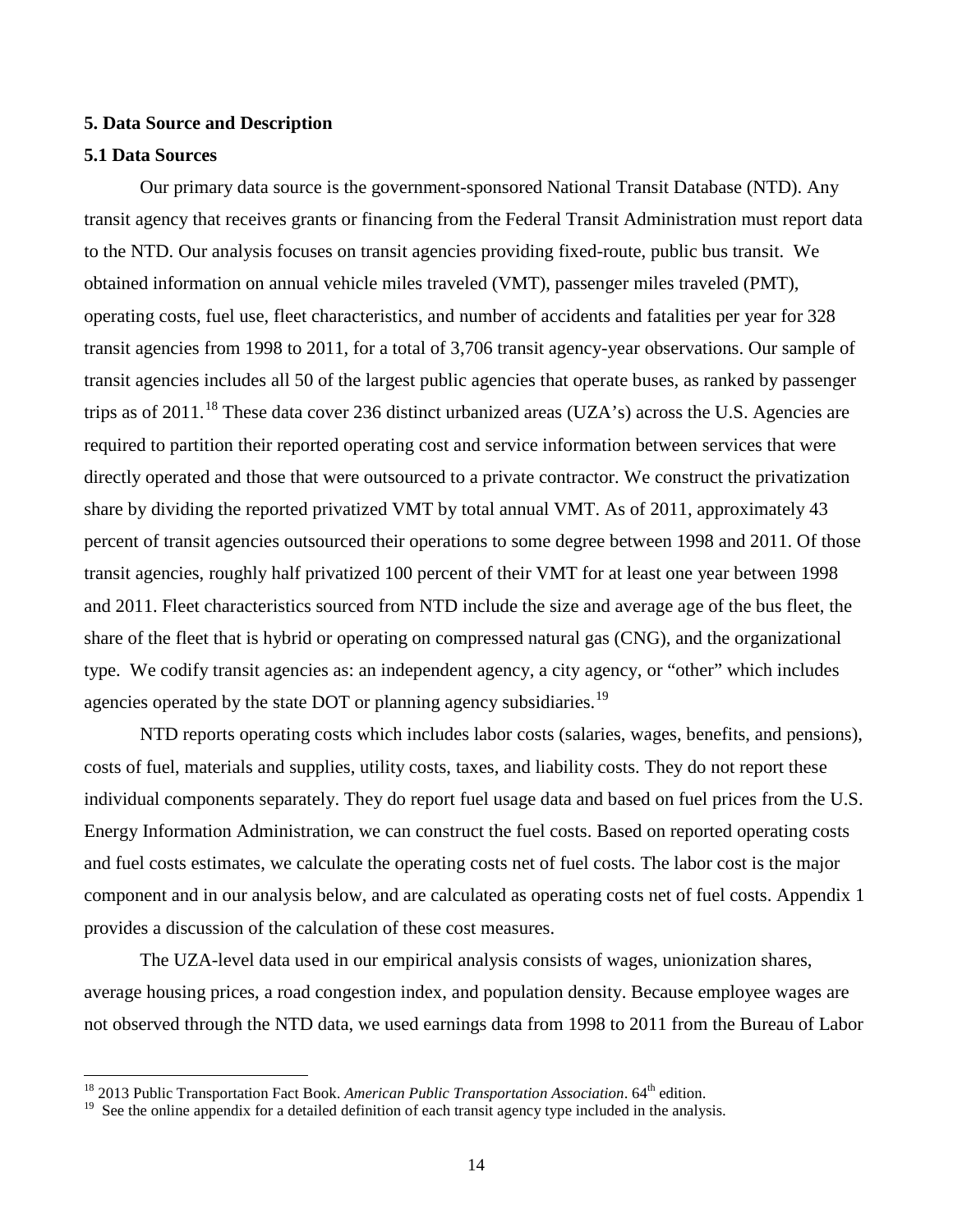Statistics Current Population Survey (CPS) to approximate transit agency labor costs.<sup>20</sup> Unionization share is the ratio of union-represented full time-equivalent (FTE) workers to all FTE workers, also sourced from CPS. Population density is sourced from NTD, and covers years 2000 and 2010. Annual average housing price data are sourced from ACCRA Cost of Living Index.

State collective bargaining rights strength and right -to-work data are sourced from Valletta and Freeman (1988). We use the 1996 updated values extended by Kim Rueben in our analysis. While the timing of the state collective bargaining data does not overlap with our analysis, year-to-year variation of a state's collective bargaining right strength is minimal. See footnote 6 for further explanation on the construction of this variable.

Part of the mayoral election data comes from Ferreira and Gyourko (2009). These data include the names, political affiliation, and winning margin for elections across 128 urbanized areas. Their data are limited to cities with populations over 25,000 with direct mayoral elections, covering years 1998 through 2008. We extended their data up through 2011. The Ferreira and Gyourko sample is observationally similar to the population of U.S. cities that met their criteria, but did not respond to their survey. Our own sample comprises the subset of urbanized areas from Ferreira and Gyourko's dataset that have public bus transit systems reporting to NTD.

## **5.2 RD Validity Tests**

 $\overline{\phantom{a}}$ 

The sample we use in our RD estimation includes only the dominant transit agencies in a given UZA. We define "dominant" transit agencies as the largest transit agency in the UZA, based on average annual vehicle miles traveled. Using only the dominant transit agencies effectively creates a one-to-one match within our sample between a city and a transit agency.<sup>21</sup>

The critical identifying assumption underlying the RD design is that unobservable determinants of transit agency labor costs  $l_{it}$  do not differ among agencies within a narrow window of the 0-winning margin threshold. We provide descriptive evidence as well as a formal test that there is no discontinuity in the distribution of the running variable at the cutoff. Any evidence of a jump in the density of the

<span id="page-15-0"></span> $20$  Our wage data consists of weekly earnings for full-time equivalent (FTE) workers who have earned a high school diploma, or less. We removed observations of earners below the  $5<sup>th</sup>$  and above the 95<sup>th</sup> percentile.<br><sup>21</sup> We focus on the dominant transit agencies for the RD approach for the following reasons. First, the privatization deci

<span id="page-15-1"></span>of these agencies have more significant implications on the local budget than non-dominant agencies. The bottom panel of Appendix Figure 2 plots the privatization share in non-dominant agencies against the winning margin and there does not appear to be a discontinuity in the privatization share by the mayor party among close elections. Second, the non-dominant transit agencies tend to be those that serve suburban areas and their service area may overlap with multiple municipalities. Thus, the connection between a city mayor's political decisions and the city's public services is less clearly defined for such non-centralized transit services. For these two reasons, we focus on dominant transit agencies in our RD analysis below.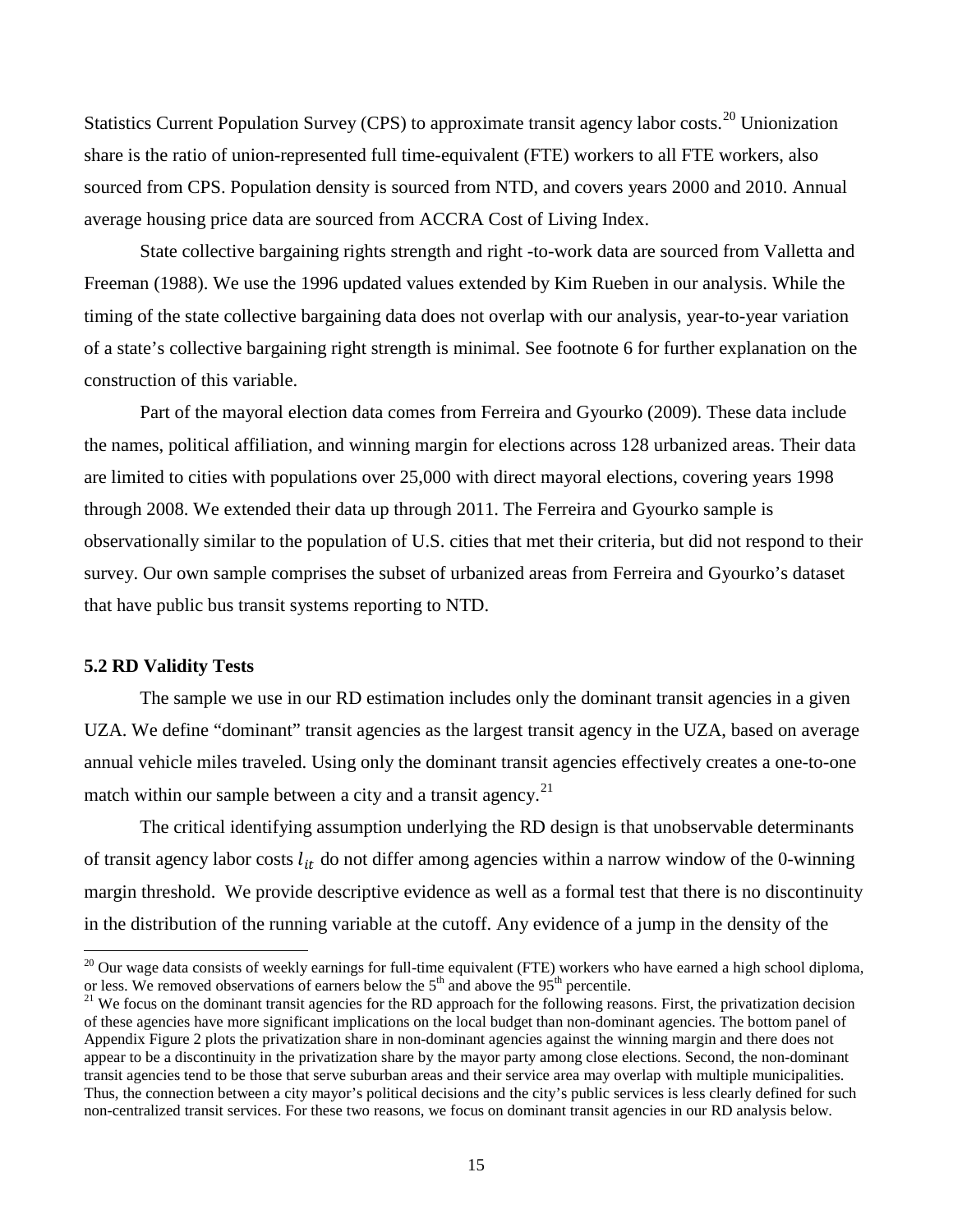running variable at the cutoff would suggest a degree of sorting into the treatment and would invalidate the quasi-experimental RD design.

In Figure 4, we plot the density of observations in several bins of the winning margin over a 60 percentage point window around the 0-winning margin cutoff. There is no indication of discontinuity in the density of the forcing variable at the cutoff. A McCrary (2008) test confirms that there is no statistically significant jump in the running variable density function at  $0<sup>22</sup>$  $0<sup>22</sup>$  $0<sup>22</sup>$  This is consistent with a lack of any manipulation in the margin of victory that may undermine the RD design.

We provide further evidence that the observable baseline covariates evolve smoothly over the threshold. Table 4 presents the descriptive statistics for the transit agencies in our sample. Average values for UZA-level and transit agency-level characteristics are shown in 30-percentage-point bins around the winning margin threshold. Tests of the null hypothesis of continuity of each covariate against the alternative of a jump suggest that there is no sorting around the threshold. The last column of Table 4 shows the p-value of discontinuity estimates from second-order polynomial regression in democrat winning margin.<sup>23</sup> We fail to reject continuity across the winning margin threshold for each covariate listed in Panels A and B. These results are consistent with the smooth density of the running variable (Figure 4), supporting that there is no sorting of transit agencies around the threshold.<sup>24</sup> In contrast to the covariates, Panels C and D show clear evidence of greater privatization levels and lower labor costs for transit agencies where the republican candidate won an election.

Next, we present graphical evidence on the effects of democratic mayoral victories on a transit agency's level of privatized bus miles. Panel A of Figure 5 plots predicted values of privatization share using various control functions as well as mean values of privatization share within half-percentage point bins of the winning margin. There are noticeable discontinuities at the cutoff, with conspicuous drops in privatization levels within each bin for democratic winning margins greater than 0. Privatization levels, while significantly lower, are not zero for democratic victories; however it is clear

 $\overline{a}$ 

<span id="page-16-0"></span> $^{22}$  The McCrary test is based on an estimator for the discontinuity at the cutoff in the density function of the running variable. The test involves, first obtaining a finely-gridded histogram of the running variable; and second, smoothing the histogram using local linear regression on either side of the cutoff. The parameter of interest is the log difference in histogram height to the right and left of the threshold. See McCrary (2008). The point estimate of a discontinuity in the density function is -0.41 with a standard error of 0.25, consequently we can reject the null hypothesis that the running variable density function is discontinuous at the threshold.

<span id="page-16-1"></span><sup>&</sup>lt;sup>23</sup> Specifically, we run regressions of the form:  $y_{it} = \beta_0 + \tau D_i + \beta_1 M_{it} + \beta_2 M_{it}^2 + \varepsilon_{it}$  for ( $|M| \le 0.6$ ). The P-value associated with the estimate of  $\tau$  is listed in Table 4.  $y$  is each covariate listed in Panels A and B, M is the winning margin, and  $D = 1$  if the winning mayor is a democrat. Standard errors were clustered at the UZA level.<br><sup>24</sup> Graphical evidence that baseline covariates evolve smoothly through the threshold is presented in the Appendix Figure 1.

<span id="page-16-2"></span>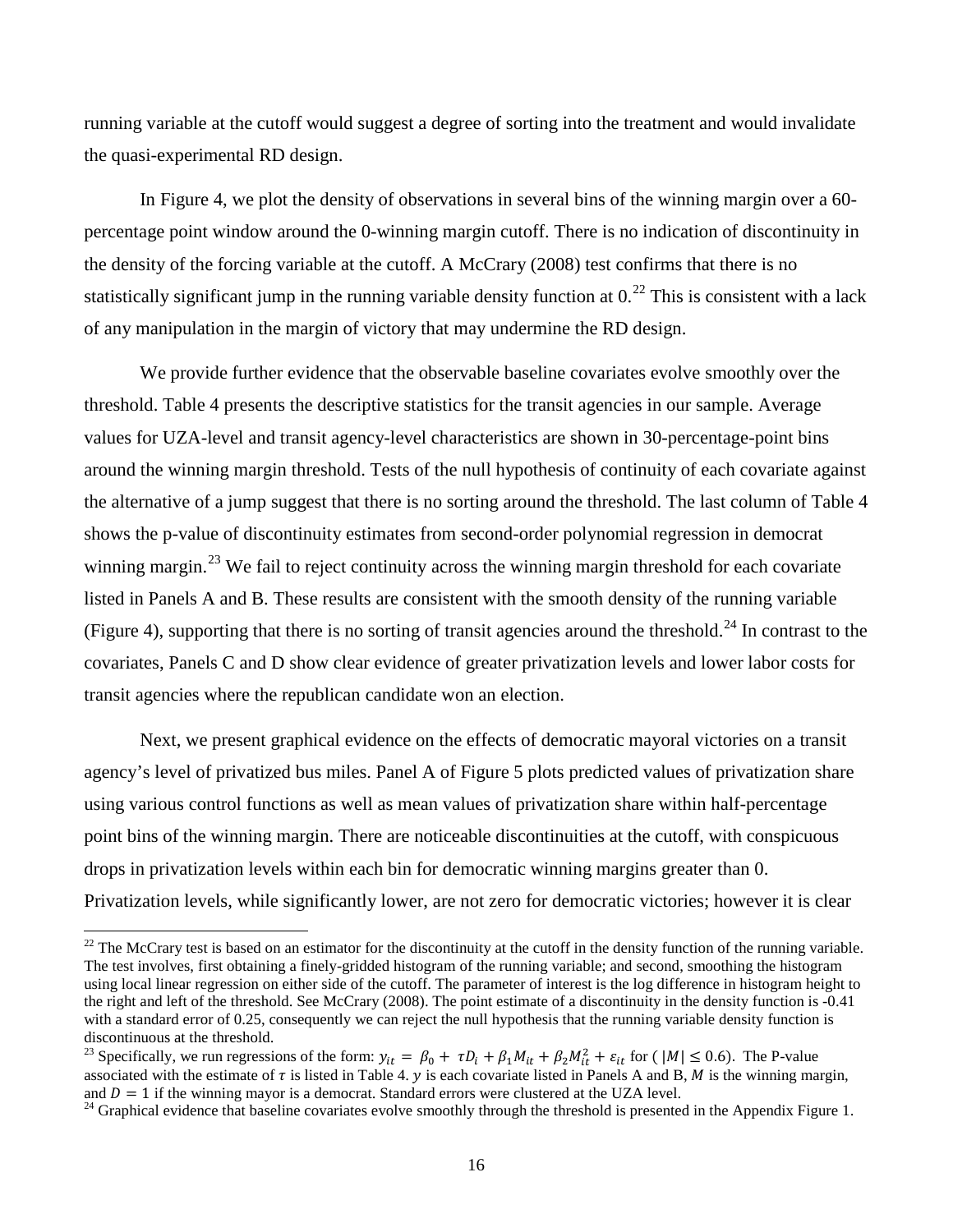that there is a discrete increase in the probability of privatizing public bus transit operations in urbanized areas where a Republican won a mayoral election.

The likelihood of privatization differs across states with either strong or weak collective bargaining rights. Panel B of Figure 5 shows that most of the jump generated in the full sample shown in Panel A is driven by republican victories in states with strong collective bargaining rights. Agencies in weak bargaining rights states show very little difference in privatization levels regardless of whether the republican or democratic mayoral candidate won an election (Panel C).

Figure 5 may seem at odds with Figure 2, which shows how weighted average privatization levels are higher for weak bargaining rights states. However, the graphs are consistent when we consider the opportunity cost of privatizing: for weak bargaining rights states, the opportunity cost is lower due to the fact that these states tend to have lower wages, less union power, smaller city sizes, and lower urban density. In contrast, the potential cost savings is greater in strong bargaining rights states. Consequently, the republican winner is more likely to capitalize on such potential cost savings and privatize; whereas the probability of privatizing is very low for cities with democratic mayors in strong bargaining rights states relative to weak bargaining rights states. Our analysis below will account for this heterogeneous treatment effect across strong versus weak bargaining rights states.

To improve estimation efficiency, we utilize the full sample of 1,444 transit agency-years in our main RD results. However, our estimates are robust to restricting observations to elections with margins of victory closer to the winning threshold. Appendix Figure 3 shows the discontinuity zoomed into elections with winning margins within 60% of the cut-off. The jump in privatization levels for republican mayors is even more evident within a narrow window of the winning margin threshold, and the difference in privatization levels persists across strong relative to weak bargaining rights states. In Section 6, we document how the regression discontinuity estimate in privatization levels is robust to different windows around the threshold.

Given the substantial discontinuity in privatization levels across the winning margin threshold, and given that other covariates are distributed smoothly across the threshold, one can interpret any discontinuity in the conditional distribution of unit labor costs as a causal effect of the privatization.

17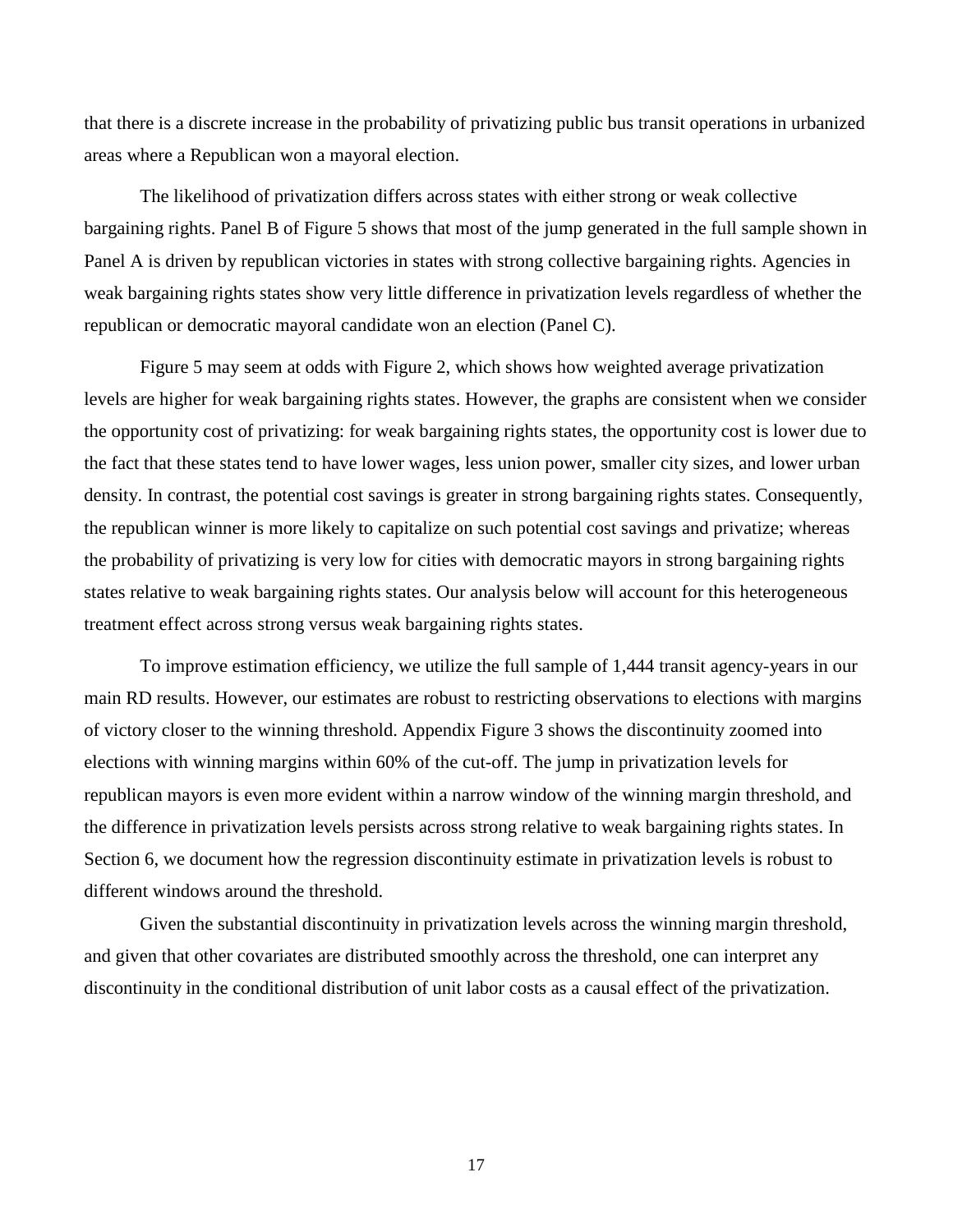### **6. Empirical Results**

The analysis of bus transit labor costs suggests that the private provision of public bus transit is more cost-effective than public provision of public bus transit. Public sector unions are a significant driver of the cost differentials between the private and public operations. The public sector unions appear to extract higher rents when associated with larger transit agencies, when state-level collective bargaining rights are stronger, and when local political leaders are democrats.

## **6.1 The Determinants of Privatization**

Regression estimates of the discontinuities in privatization share are shown in Table 5A. Each cell in the first row reports an estimate of the effect of democratic major on privatization  $(\lambda)$  across various specifications of equation (8). All specifications include quadratic control functions and their interactions with the mayor party dummy. Standard errors are clustered at the UZA level, thus allowing for arbitrary correlation in errors for transit agencies within the same UZA. As we would predict from the discontinuity gaps found in Figure 5, regression results demonstrate that a Democratic mayoral victory reduces the likelihood of privatizing bus miles. Results are robust to the specification of the control function or the inclusion of covariates. All estimates are significant at the 10% level.

In Column (3), we allow the discontinuity estimate to differ for states with strong vs. weak collective bargaining rights laws by including an interaction of the democrat mayor indicator with strong bargaining rights indicator ("Democrat \* Strong Barg"). This variable is equal to 1 for a transit agency operating in a strong bargaining rights state in a year where a Democrat mayor was elected, 0 otherwise. The negative coefficient on "Democrat \* Strong Barg" implies that democrat mayors in cities with strong bargaining rights are even less likely to engage in privatization than their weak bargaining rights mayoral counterparts. The estimates in column (3) are jointly significant with 95% confidence level.

Column (4) uses local polynomial regression estimation with a robust confidence interval developed by Calonico, Cattaneo, and Titiunik (2014, henceforth CCT). The performance of available local polynomial confidence intervals are sensitive to the chosen bandwidth, and can produce biased intervals with low empirical coverage in finite samples. The confidence interval proposed by CCT corrects for this bias by rescaling the conventional bias-corrected t-statistic with a standard error formula that accounts for the additional variation introduced by the estimate bias. The resulting confidence

18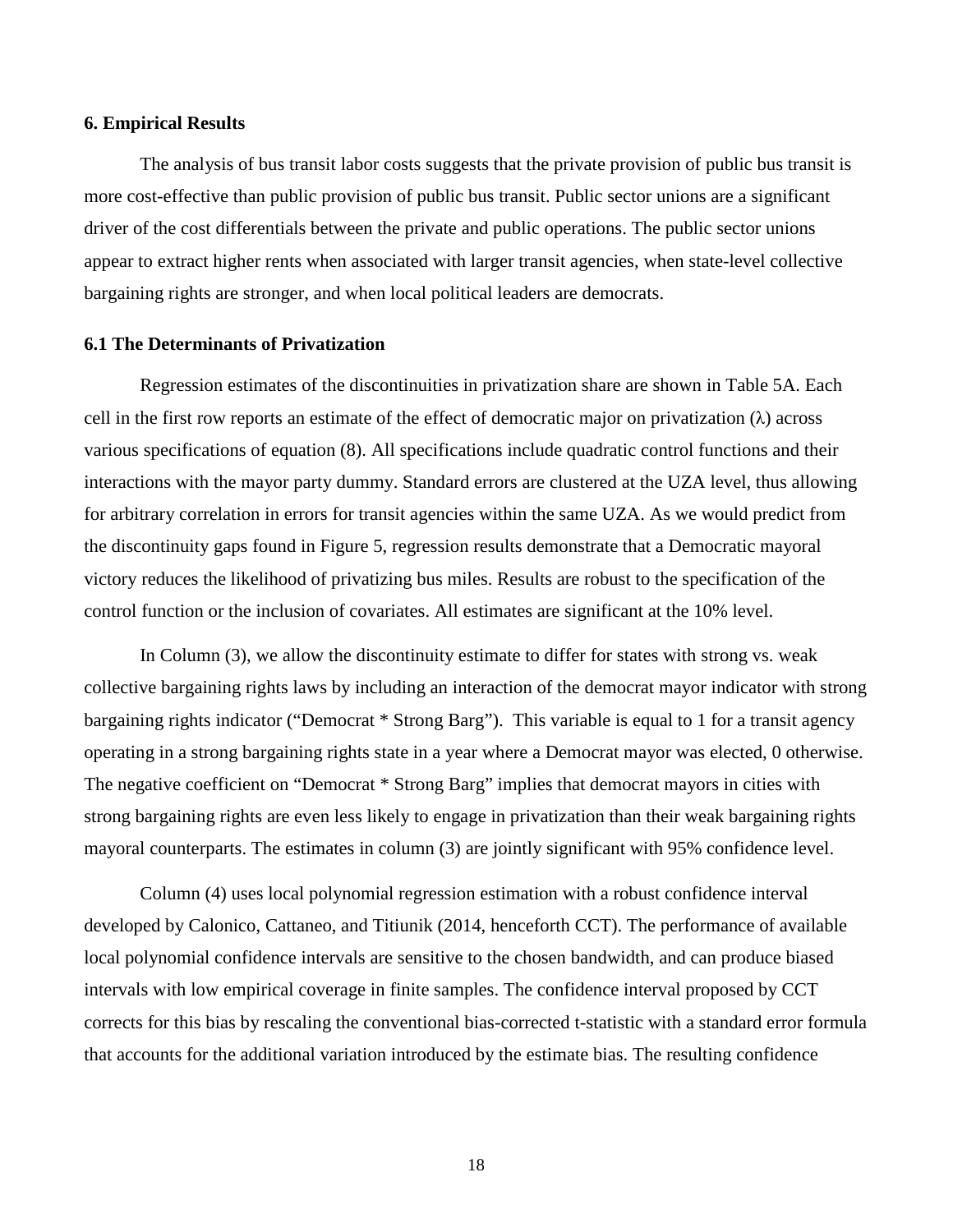interval allows for mean squared optimal bandwidth selectors, and improved coverage rates.<sup>25</sup> Column (4) local polynomial regression estimate employs a triangular kernel density and bandwidths following the selection procedure of CCT (2014). Collectively, results of Table 5A suggest that a democratic mayor reduces privatization levels by between 6 and 10 percent.

We verify that the observed jump in privatization levels is, in fact, driven by the republican winning margin threshold by carrying out a placebo test. Our test employs a series of alternate, false, thresholds. In Figure 6, we plot the discontinuity estimates from a series of regressions run using 10 percentage-point windows around the 0 winning margin cutoff. For expository purposes, we show estimation results over the range -0.4 to 0.4. Estimates are from local polynomial regressions around the false thresholds. Each regression includes a quadratic polynomial in the winning margin. Estimates were noisier for thresholds below 0 due to smaller sample sizes. However, only at the true cutoff of 0 is the discontinuity estimate statistically significant.

#### **6.2 Regression Discontinuity Estimates**

l

We now investigate whether privatization reduces transit agency labor costs. Table 5B reports estimates of  $d$  in equation (7) under three types of estimators: OLS, GMM - or the "fuzzy" RD - and the local polynomial estimator. We show results with and without UZA and agency control variables. All regressions include year and state dummies, so that the relationships between privatization levels and labor costs are identified off of variation across agencies within the same state. Standard errors are clustered at the UZA level. OLS estimates in columns (1) and (2) suggest that a 1% increase in a transit agency's privatization share reduces their per-mile labor costs by between 0.16 and 0.37 percent. For a transit agency with no privatization, the per-mile labor cost-saving effect from fully privatizing transit operations is between 15.0 and 30.9 percent. [26](#page-19-1)

However, the OLS estimates are likely to be biased by unobserved factors that are correlated with a transit agency's level of privatization and which also affects labor costs. Columns  $(3) - (4)$ present analogous results under a GMM fuzzy RD approach in which we instrument the privatization

<span id="page-19-0"></span> $25$  See Calonico, Cattaneo, and Titiunik (2015) for a detailed discussion on the construction of their bias-corrected confidence intervals.

<span id="page-19-1"></span><sup>&</sup>lt;sup>26</sup> Because equation (7) takes the semi-logarithmic functional form and the privatization rate ranges from 0 to 1, a consistent estimator for the percentage impact from full privatization (e.g., privatization rate going from 0 to 1) on the labor cost is 100 \* [ $\exp\left(\hat{\gamma} - \frac{var(\hat{\gamma})}{2}\right) - 1$ ].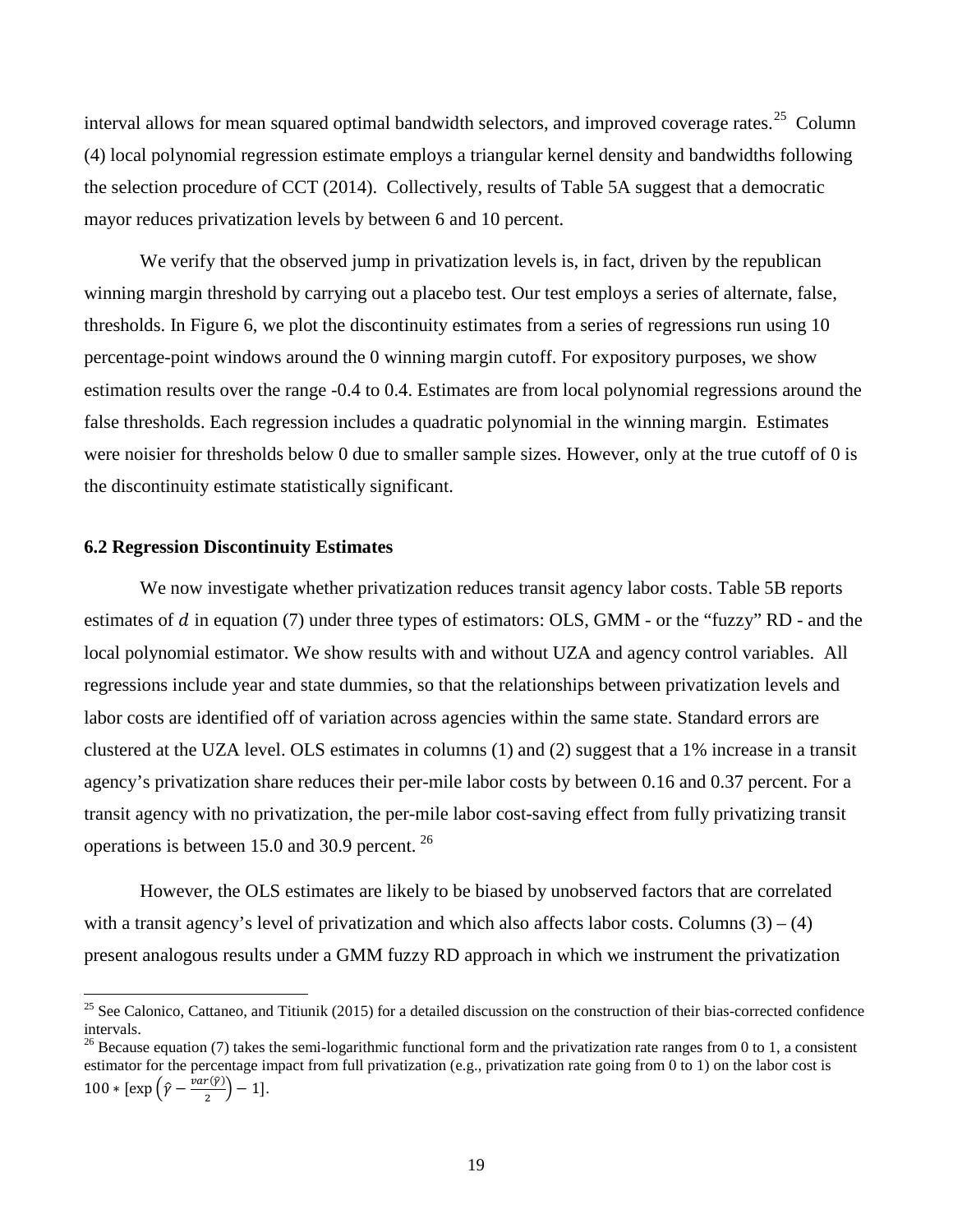share with an indicator equal to 1 if a democrat won a mayoral election. The identifying assumption is that, conditional on observable UZA and agency controls (listed in Table 4), mayoral political party affiliation only affects transit agency labor costs through its effect on privatization levels. We have demonstrated in the previous section that mayoral political affiliation is strongly correlated with privatization levels.

The GMM estimates in columns (3) and (4) are larger in magnitude relative to the naïve specifications in columns (1) and (2). Thus, omitted variables produce a downward bias on the privatization effect. This is consistent with paradox described above whereby large cities with strong union have more to gain from privatization but are less likely to privatize. The fuzzy RD estimates suggest a 1 percent increase in privatization reduces unit labor costs between 0.4 and 1.9 percent for those transit agencies near the 50-50 margin of victory.

Columns (5) and (6) allow for heterogeneous treatment effects across strong vs. weak bargaining rights states. Again, the results show that outsourcing public transit to private entities by 1 percent will decrease labor costs per mile by between 1.0 percent and 2.1 percent. The full effect of privatization is a unit labor cost reduction ranging from 46.4 to 68.1 percent after controlling for observables. Finally, the local polynomial estimate in column (7) is a similar magnitude to the GMM estimates. Each estimate shown in Table 5B falls into the CCT robust confidence interval of [-4.145; -0.110].

Inclusion of UZA and transit agency control variables reduces the magnitude of the GMM estimates substantially. This highlights the importance for controlling for observables in our case. Higher cost transit agencies tend to be those located in larger cities, with higher cost of living, and high unionization rates. Ignoring such factors inflates the correlation between privatization and cost savings.

This magnitude of cost savings suggested by privatizing is immense. There are two probable causes for the substantial downward bias suggested by the OLS results. First, those transit agencies that have the greatest cost-saving potential are not engaging in privatization. Because the sample for the regression discontinuity analysis consists only of dominant transit agencies, the predicted cost savings are likely to be inflated. We investigate the particular relationships between transit agency size and labor costs in subsequent analyses and find dominant transit agencies have approximately 20 percent higher labor costs per mile relative to non-dominant transit agencies, ceteris paribus. Second, it is possible that public transit cost minimization is not the only objective of these larger agencies. For example, other

20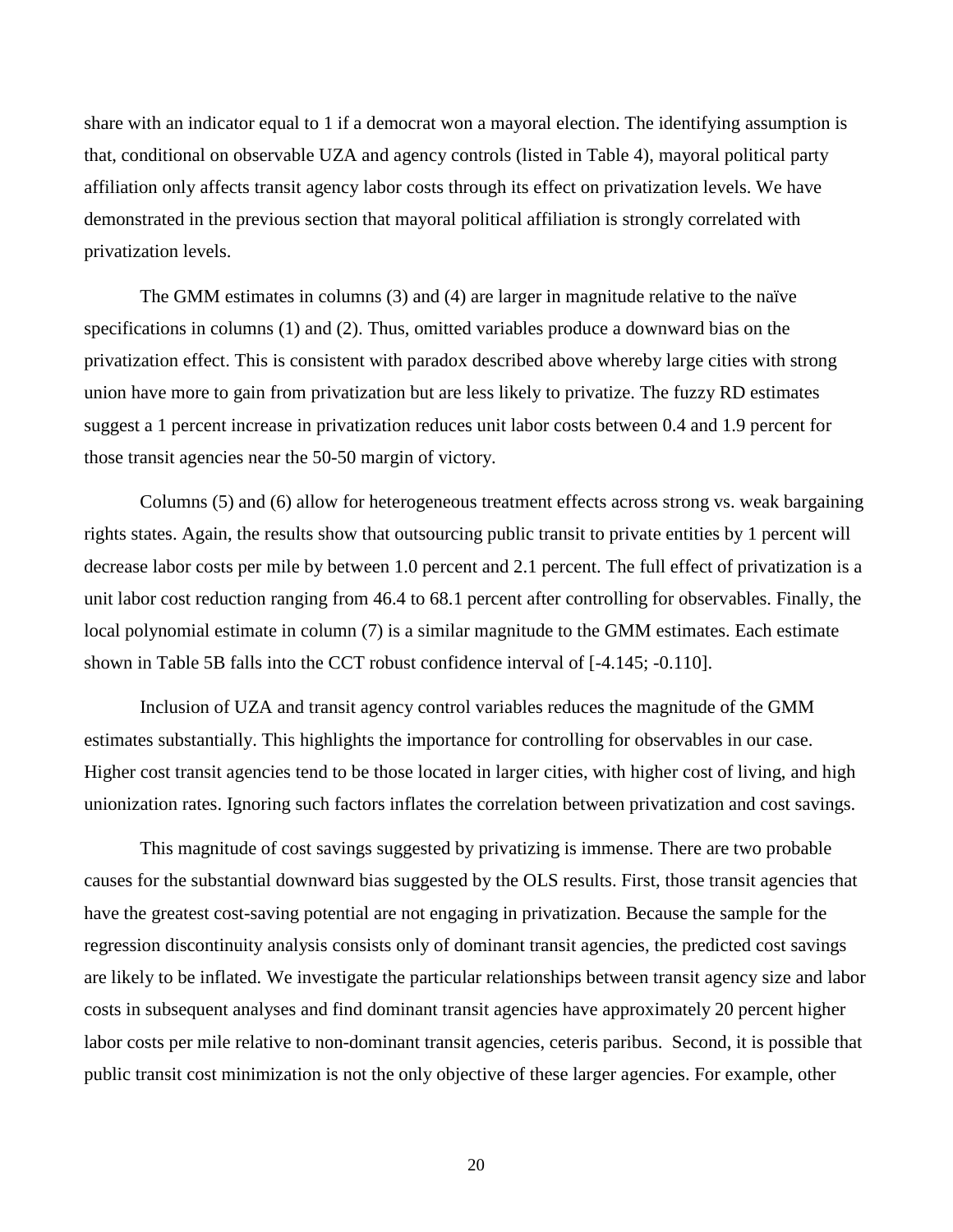political or social welfare objectives may render privatizing public transit suboptimal, even if it means leaving large sums of money on the table.

To further test the robustness of results to the identifying assumption, we estimate the effect of privatization based on three alternative strategies in Appendix 2. The first is an IV strategy where the IV is a Bartik measure of state employment growth interacting with a city's average cost of housing. The second strategy uses labor contract cycles as an instrument for privatization, and the third strategy compares the operating costs per mile between buses and subways (which, by their nature cannot be privatized) for cities that have both modes of transportation. Although these strategies are based on different identification assumptions, the empirical findings from these robustness checks are all consistent with those from the RD estimates.

#### **6.3 Effects of Privatization on Service, Quality and Ridership**

Critics of privatization often point to worsening service quality as a drawback of outsourcing. Hart, Shleifer, and Vishny (1997) theorize that in-house service provision (in the context of prisons) is optimal if cost reductions from privatizing have substantial impacts on noncontractible quality. However, if quality reductions from cost reductions can be controlled through contracts or competition, then privatization is optimal. Therefore, the ability to measure and monitor service quality and its externalities are important factors that determine whether a public service can or should be privatized.

To test whether privatization impacts service quality on average, we estimate the effects of privatization on the number of non-fatal and fatal incidents reported by the transit agencies. Non-fatal incidents include collisions, vehicles leaving the roadway, fires, electric shocks, or security incidents. Fatal incidents include fatal collisions with pedestrians, cyclists, suicides, or operator deaths. These data were available from NTD from 2002 through 2011. Because both of these safety measures are count data with several zeros, we employ a negative binomial regression. Appendix Table 3 reports results from basic negative binomial regressions as well as RD and instrument variable specifications where negative binomial is employed in the second stage. In three of the four specifications, privatization share is negatively correlated with the number of reported incidents per year. None of the specifications produce a statistically significant relationship. These results fail to show that privatization alters the safety and security of bus transit at least, and prevents accidents and fatalities, at best.

21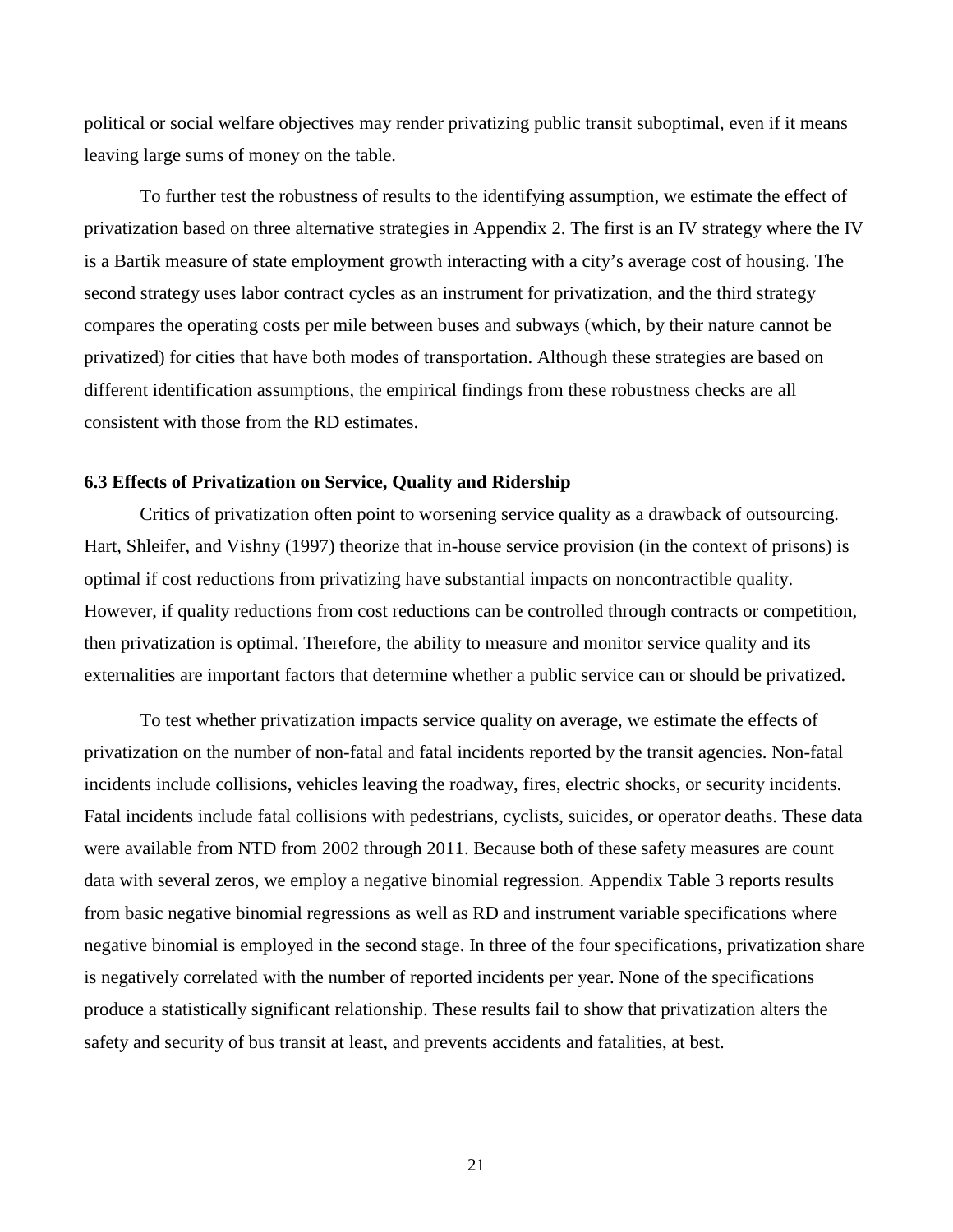We further test whether transit agencies that outsource are more likely to reduce transit services or if unobservable factors cause ridership to decline when operations are managed by a private entity. Evidence of the former would confound the cost-saving effects identified in the prior analyses. Specifically, privatizing might reduce costs not through efficient management, but through reducing the services rendered to the public. We test for these confounding factors directly by estimating equation (7) where vehicle miles traveled and ridership are the dependent variable. Appendix Table 4 shows the results of these VMT and ridership regressions estimated using OLS, fuzzy RD, and the IV approaches. Privatizing bus transit is positively correlated with vehicle miles traveled (columns 1-3). The relationship is only significant in the OLS specification. These results suggest privatizing does not significantly alter the services rendered by transit agencies, thus the observed cost savings are not generated by service-cutting.

Finally, we test whether privatizing affects overall bus ridership. We measure ridership as the ratio of annual passenger miles traveled to annual vehicle miles traveled. It is possible that privatizing firms alter services in such a way that less people prefer to take public bus transit. Such a result would confound the cost-savings effect but would more importantly suggest that privatizing has welfarediminishing effects by pushing people away from public transit. Columns (4)-(6) show that privatization does not significantly affect ridership.

These analyses suggest that private firms provide public bus transit at a lower cost than public operators, and these cost savings do not come at the expense of reduced miles of service or reduced quality. Appendix 3 examines the heterogeneous treatment effect of privatization across transit agencies. The analysis shows that the effect of privatization on labor costs are stronger for larger transit agencies as well as for transit agencies in strong collective bargaining states.

#### **6.4 The Cost-Saving Mechanisms Induced by Privatization**

Our research suggests that the two main avenues through which non-privatized, unionized labor increases costs are through limiting the transit agency's use of part-time employees, and through negotiating increased pensions and fringe benefits.<sup>[27](#page-22-0)</sup> We test whether publicly operated transit services exhibit underutilization of employees or "featherbedding" of employee headcount within our NTD dataset. Due to the limitations of NTD data, we observe employee headcount only for the publicly operated transit services, thus we are not able to compare employee headcount for public and private

 $\overline{a}$ 

<span id="page-22-0"></span><sup>&</sup>lt;sup>27</sup> See Giuliano and Lave (1989), Black (1991), DiSalvo (2010), and Winston (2010).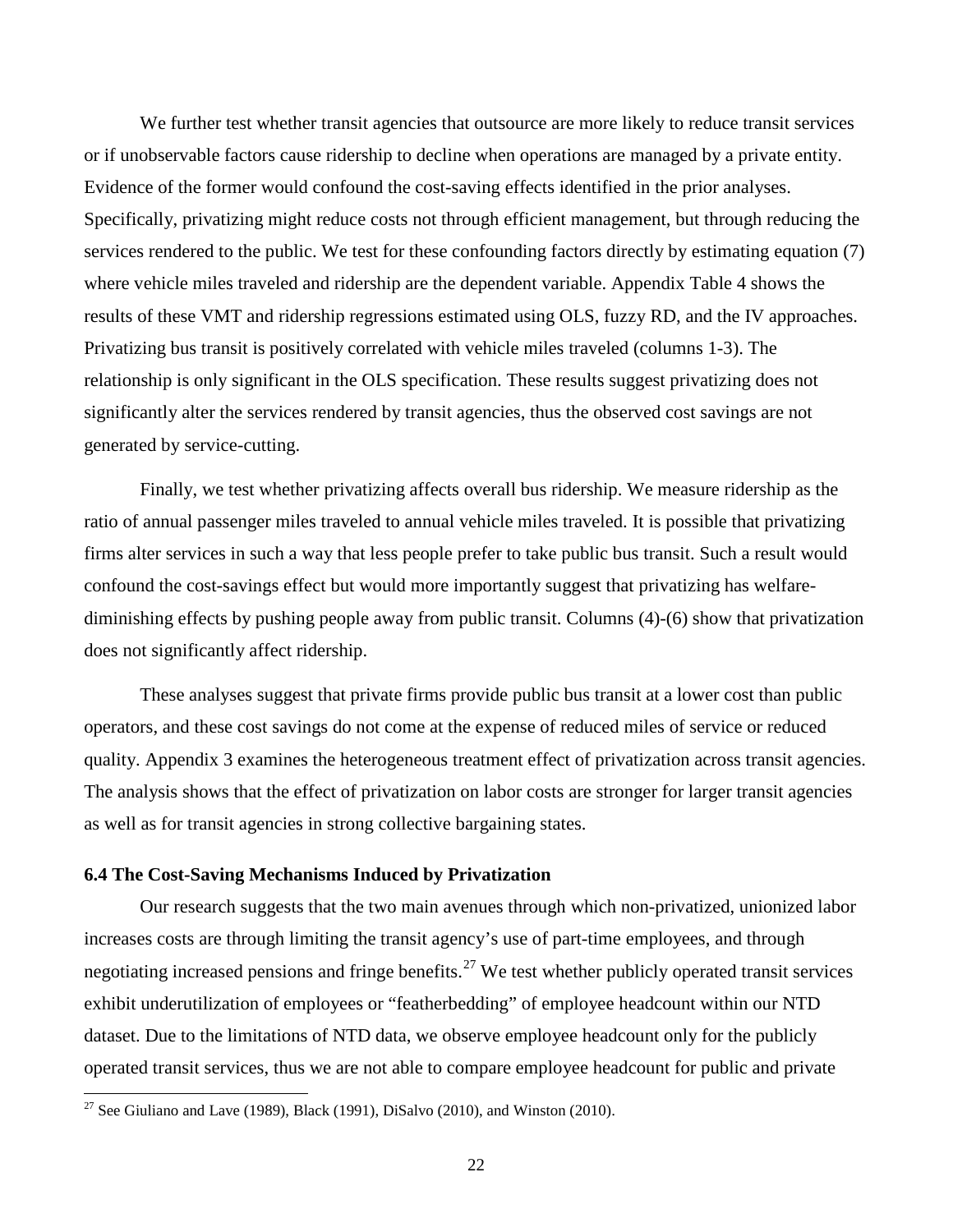operations directly. However, we are able to test the effect of state-level union strength on full-time employee headcount, holding all other factors constant, for publicly operated transit services. Table 6 shows results of regressing state-level bargaining rights and a right-to-work state indicator on the log of number of full time employees per publicly operated VMT. Stronger state bargaining rights are correlated with higher full-time employee headcount per VMT. Conversely, transit agencies operating in right-to-work states have lower full-time employee headcount per VMT. The negative correlation between right-to-work laws and employee headcount per VMT persists even for transit agencies operating in states with strong collective bargaining rights.

Results of these headcount regressions are informative, but may suffer from omitted variable bias if factors we have not accounted for impact both the headcount intensity of a transit as well as the legal rights of unions (i.e., public demand for bus services). To control for the existence of omitted variables, we look at transit agencies in counties that share a state border, where right-to-work laws differ on either side of the state border. For instance, Kansas – a right-to-work state, and Missouri – a non-right-to-work state - share a border. We compare the transit labor costs between transit agencies in two counties that share the Kansas-Missouri border. These counties are arguably comparable on unobservables due to their close geographic proximity. After controlling for city and agency-specific observables like average wage, union strength, density, and cost of living, any variation in labor costs between these two agencies is due to their differing right-to-work status. The NTD data consists of 17 such border-county pairs comprising 21 transit agencies. Table 7 shows the results of fixed effect regressions. Each specification includes the 17 border-pair fixed effects. The sample size is small, however the right-to-work estimate is precisely estimated, and is robust to the inclusion of various fixed effects and UZA and agency controls. The evidence in Tables 6 and 7 suggest that right-to-work states have lower labor costs, all else equal, and leaner use of staff is at least partially responsible for these lower labor costs.

As a final piece of evidence demonstrating the role that unions play in lobbying large liberal city transit agencies, in Table 8 we report regressions in which the dependent variable is the log of operating cost per mile and the independent variables are dominant agency indicators and their interactions with right-to-work status and union strength. These regressions include UZA-by-year fixed effects, which serve to control for all local trends that can impact operating costs. The remaining variation is withincity transit agency variation. Since major UZAs such as Chicago have multiple transit agencies, we compare the within UZA cost per bus mile for dominant transit agencies and suburban agencies. In

23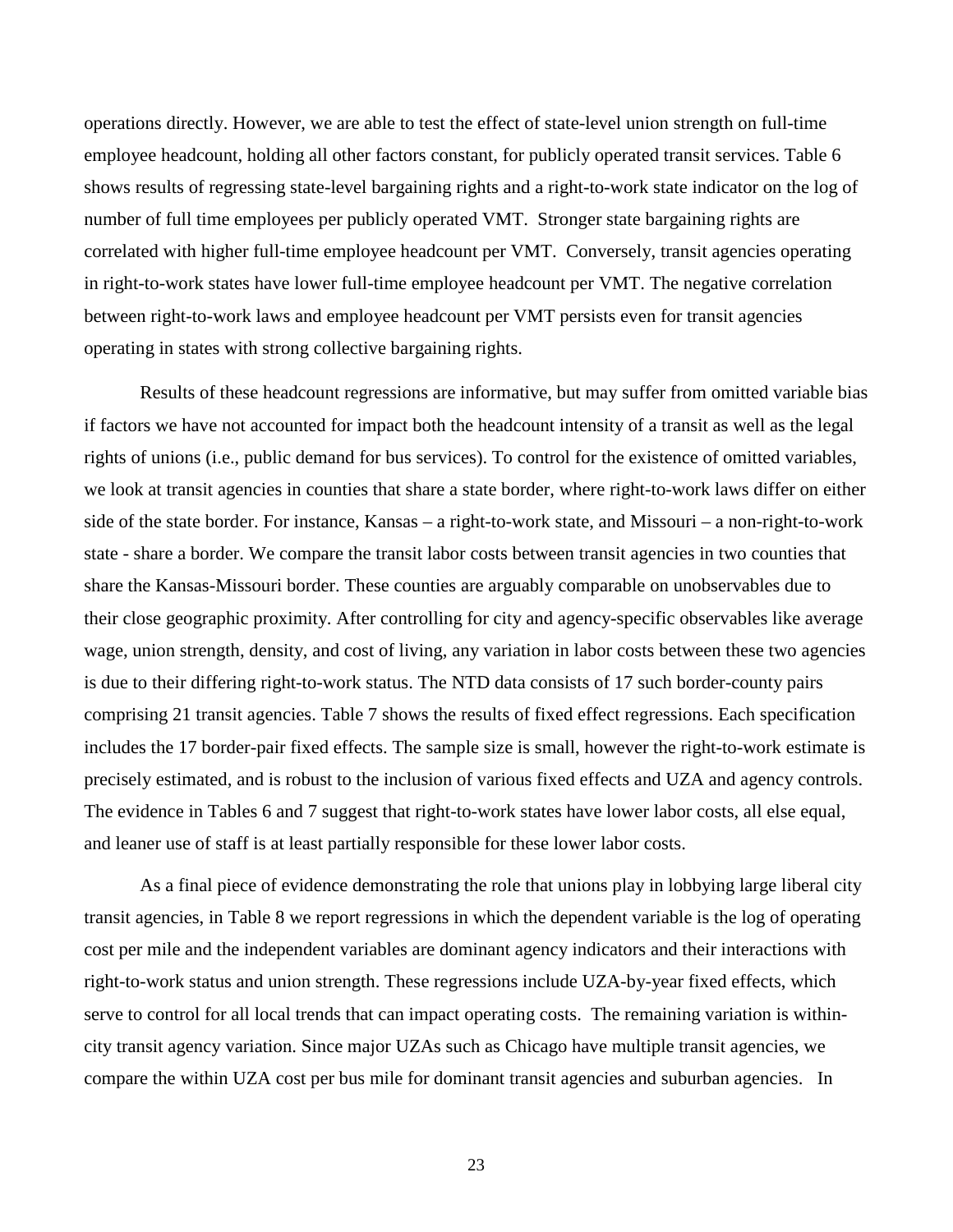addition, we stratify these estimates by the state's right-to-work status. In pro-union, non-right-to-work states, operating costs are 36 percent higher in the dominant agency relative to the suburban agencies but in right-to-work states such as Texas, operating costs are only 3 percent higher in the dominant agency relative to the suburban agencies (see Table 8 column 2). Again, these results include UZA-by-year fixed effects and thus highlight the central role that unions play in liberal areas.

An important dimension of the privatizing process is that the employees operating and maintaining buses are often the same people whether the bus is operated by the private or public entity. The majority of these employees are unionized, even if they are on payroll of the private entity. Thus, the impact of unions on transit operating costs is not absent when operations are outsourced to private firms. Rather, private firms are better equipped to negotiate labor contracts with union representatives.

Several private operators are large multinational firms that can draw upon best practices in contract negotiations and employee management. More importantly, private firms serve to create a disconnect between unionized transit employees and the transit authority responsible for budgeting and planning. Because of their affiliations with a political organization, public unions have the power to increase and sustain levels of public employment as well as impact local finance policy to increase taxes and salaries (DiSalvo (2010)). Severing the tie between the policy-making institution and the employees is one of the most important mechanisms by which private firms reduce costs of public services.<sup>[28](#page-24-0)</sup>

#### **7. A Counterfactual Welfare Analysis of the Effects of Privatization**

We estimate the welfare loss from overpaying for public bus transit. To calculate, this we estimate the difference between societal costs at current privatization levels and counterfactual societal costs where all bus transit is privatized. We then compare the welfare loss from over-paying for transit services with the current societal benefit of transferring income to low-skill public sector employees.

Total passenger trips on fixed-route bus transit as of 2011 were approximately 5.2 billion.<sup>[29](#page-24-1)</sup> We use prior studies on transportation demand for our measure of bus ridership elasticity with respect to fare.<sup>[30](#page-24-2)</sup> Using the estimates for total operating costs per mile from the regression discontinuity design

 $\overline{a}$ 

<span id="page-24-0"></span><sup>&</sup>lt;sup>28</sup> DiSalvo (2015) discusses important advantages that public sector unions exercise over private sector unions at the negotiations table including: protection from business cycles due to the ease with which governments can borrow money, influence on employers through political contributions, and absence of direct mechanisms to control management because voters are generally uninformed of local government spending.<br><sup>29</sup> APTA 2013 Public Transportation Factbook, Table 5.

<span id="page-24-1"></span>

<span id="page-24-2"></span><sup>&</sup>lt;sup>30</sup> Gagnepain and Ivalid (2002) estimate an elasticity of bus ridership with respect to fare of approximately -0.441. Oum, Waters, & Young (1992) estimate elasticities between -0.3 and -0.7. TRCP Report 95 (2004) estimates an elasticity of -0.40.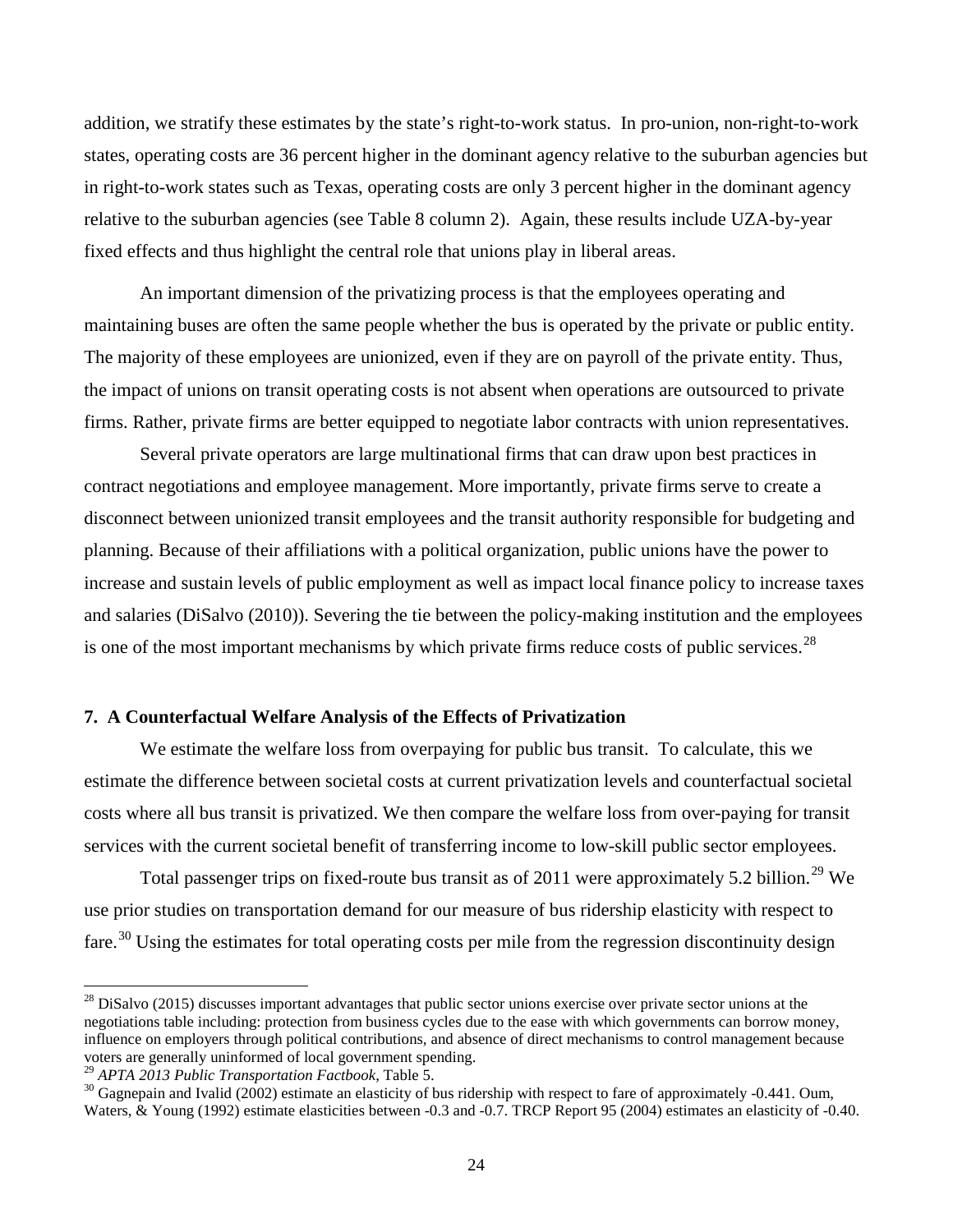described in Section 6.3, we calculate the average predicted bus fare for a transit agency as of 2011 under current levels of privatization as  $\alpha_1 = $3.00$ . If all transit agencies privatized their operations completely, the average predicted bus fare as of 2011 would be  $p_1 = $1.87$ . Using the base bus fare  $\alpha_1$ , counterfactual bus fare  $p_1$ , the elasticity of bus ridership, and the aggregate number of passenger trips, we calculate the aggregate demand curve for bus passenger trips. (See Appendix 4 for further detail on calculations).

Figure 7 shows the predicted change in consumer welfare if all bus transportation were privatized and operated by private companies. The shaded area is the change in consumer surplus associated with privatization. Part of the change in consumer surplus is the result of a wealth transfer from consumers to public employees of transit agencies. Specifically, at least part of the differential between  $\alpha_1$  and  $p_1$  is a wealth transfer from consumers of transit to the employees of public transit in the form of higher wages. This portion of the welfare change is not necessarily inefficient. Area D in Figure 7 is pure deadweight loss associated with this transfer (or the net gain from fully privatizing). While there are benefits to society from employing individuals who might otherwise receive lower pay, the transfer is not costless. Since this transfer makes the public provision of transportation more expensive than it would be without the distortion, demand for passenger trips is pushed to lower levels than it would be if the cost of public transit were at the privatized level, indicated by the lower dashed line. Under efficient privatized operations, aggregate ridership would increase from 5.2 billion to approximately 6.2 billion passenger trips.

The national change in consumer surplus under the average impact of privatization on operating costs amounts to approximately \$6.3 billion. Pure deadweight loss from this welfare was approximately \$524.3 million. This means that of the wealth transfer generated for public transit operations - from consumers to public sector transit employees - \$524.3 million neither serves wealth redistributive purposes, nor is it compensated to transit riders for the inability to use transit at an efficient cost. Thus, under 2011 conditions, US taxpayers lost \$524.3 million in aggregate from over-paying for bus transit. These welfare measures capture losses in one year, 2011. Losses of similar magnitude exist for subsequent years.

An increase in ridership under lower-cost privatized operations means that privatization creates new jobs for bus operators. In 2011, public bus transit employed over 130,000 individuals in operations roles. These drivers served 5.2 billion passenger trips. Letting the ratio of drivers to trips hold constant, an increase in ridership demand to 6.2 billion trips translates into over 26,000 new bus operator jobs

25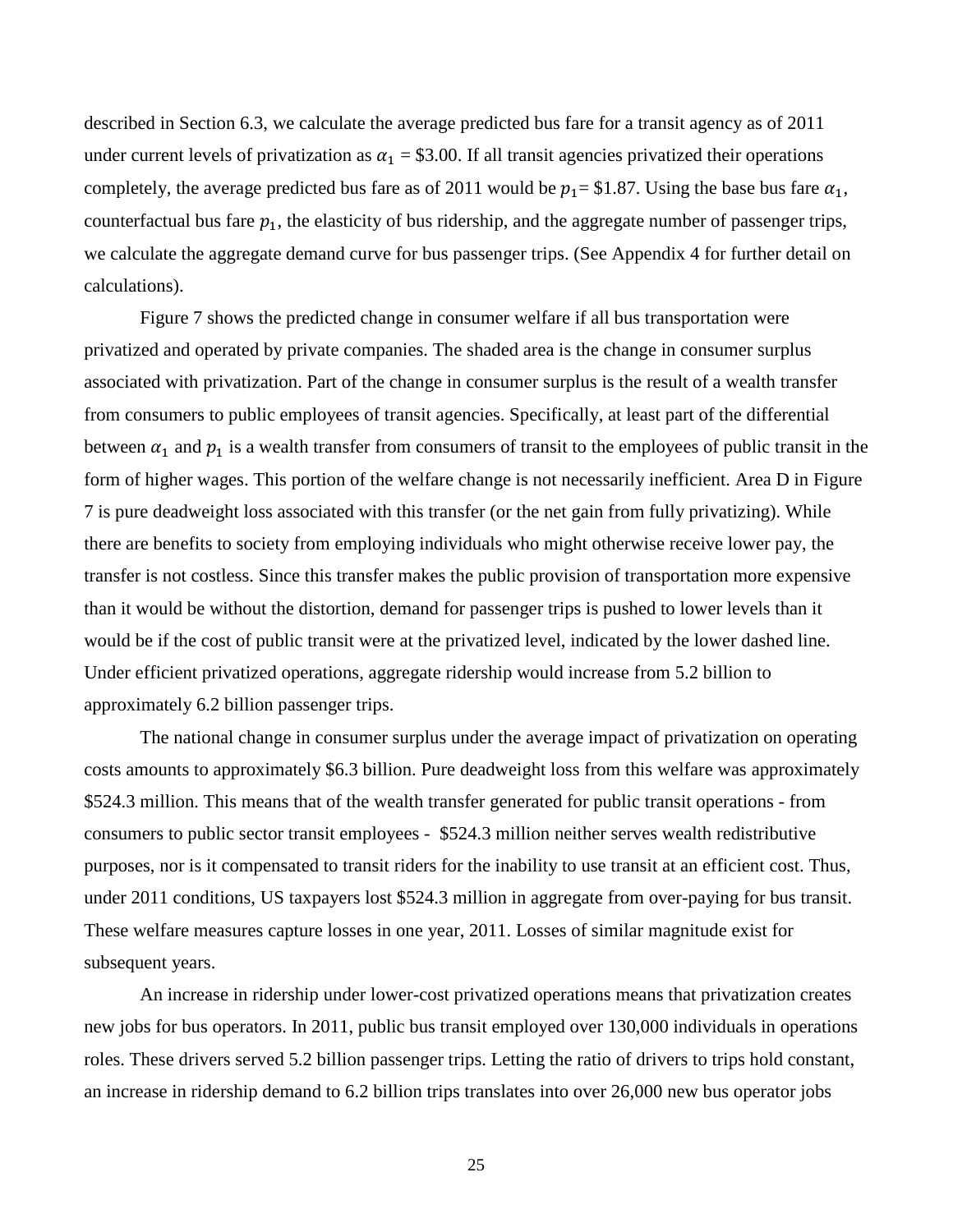alone (not including new maintenance and managerial jobs that would also be necessary). In the case that workers occupying these new jobs value them more than their second best alternative, the 2011 \$524.3 million deadweight loss is a lower bound because it does not account for the welfare gain from employment and job creation.

City-specific welfare losses depend on the size of the city's transit agencies and the strength of their public sector unions. Urbanized areas with larger transit agencies or stronger unions experience greater cost savings from privatization. Thus, welfare losses from not privatizing are greater for such urbanized areas. We estimated heterogeneous impacts of privatization by interacting a transit agency's privatization share with their fleet size as well as the strength of their state's collective bargaining laws. Table 7 shows the results of the heterogeneous effects regression. Larger transit agencies as well as agencies in states with strong collective bargaining laws experience even greater cost savings from privatization relative to smaller agencies in weak collective bargaining law states. This finding suggests that several of the nation's largest transit agencies would reduce costs significantly by privatizing.

Table 9 shows the estimated change in consumer surplus and the corresponding deadweight loss in 2011 for three major transit agencies: Boston's MBTA, Chicago's CTA, and San Antonio's VIA. Boston's deadweight loss from inefficiently high transit costs for the MBTA amounts to approximately \$14.8 million, while Chicago's CTA has estimated deadweight losses of approximately \$26.3 million. In this same year, Boston and Chicago received \$846 million and \$705 million, respectively, in public funding for operations. The deadweight loss from inefficiently high operating costs accounted for 1.7 and 3.7 percent, respectively, of local, state, and federal funding sources for these two agencies in 2011 alone.

Both Chicago and Boston operate in collective bargaining rights states, whereas collective bargaining is outlawed in Texas. Notice that deadweight losses for San Antonio's VIA are estimated to be substantially lower at approximately \$4.2 million. San Antonio's fleet is half the size of Boston, however their estimated deadweight loss is less than one third that of Boston.

### **8. Conclusion**

Our analysis of public sector efficiency in the provision of public bus transit suggests three important findings: First, the private sector provides a unit of bus transit service at a lower cost than the public sector. Second, such public sector cost premiums are higher for larger transit agencies, when state-level collective bargaining rights are stronger, and when local political leaders are democrats.

26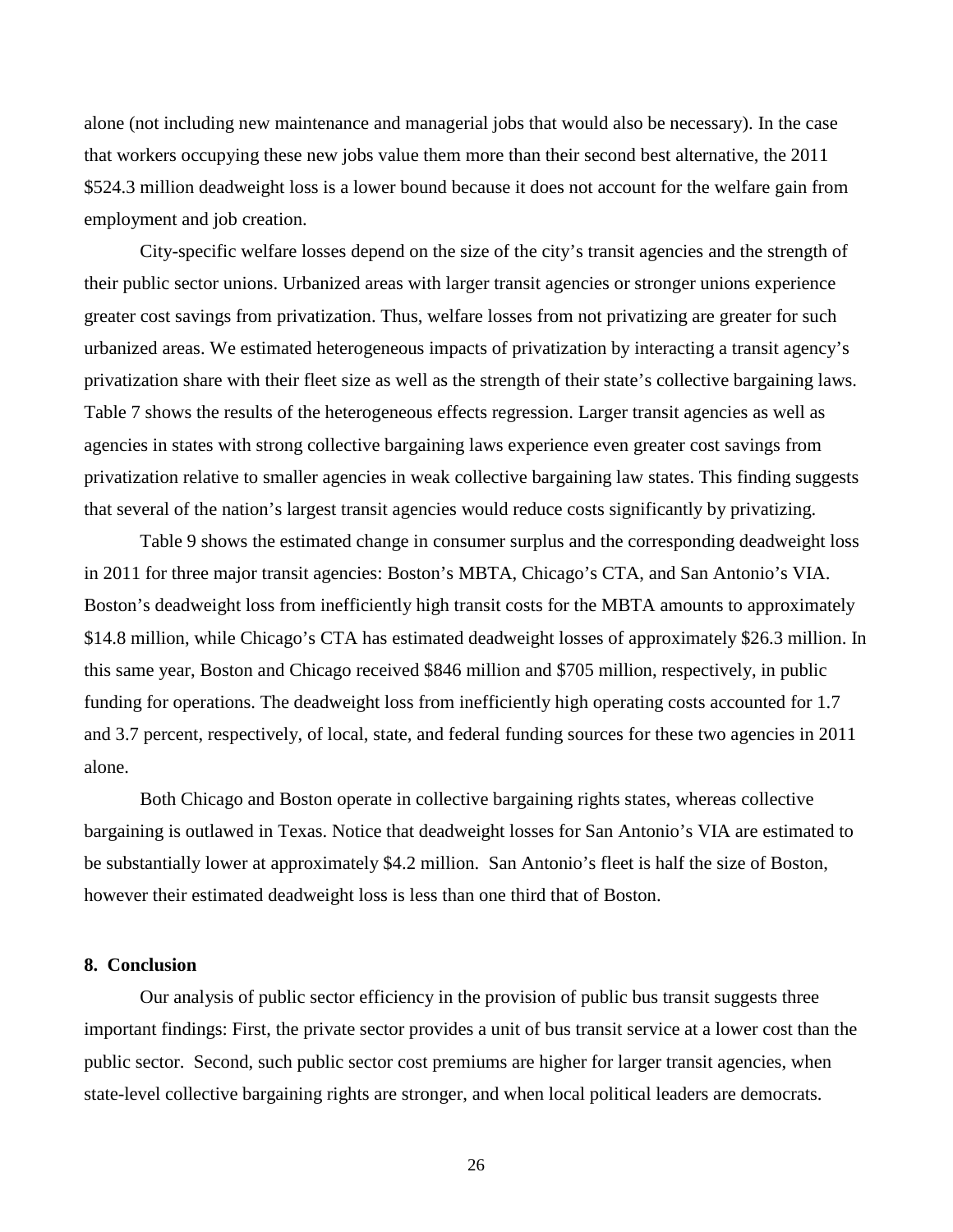Third, privately operated firms are able to curb labor costs per mile through efficient allocation of labor and through limiting instances of featherbedding. Strong union bargaining power in non-right-to-work states appears to increase the number of full time employees on pay roll, holding the service area constant. These effects are most pronounced for a city's largest transit agency, which suggests public sector unions shift their bargaining pressure toward the dominant transit agencies such as Chicago's CTA, New York's MTA, or Boston's MBTA. The operating cost per bus mile in Chicago's major transit agency in 2012 was \$13.18, or 175 percent that of the operating cost per bus mile in Houston's major transit agency.

In aggregate, the potential cost savings from privatizing all public bus transit is on the order of \$5.7 billion per year. Using RD estimation to identify the effect of privatization on total operating costs, we find that the difference in operating costs per mile between mean privatization levels as of 2011 and the counterfactual scenario when all bus miles are privatized is a decrease from \$6.63 to \$4.16 per mile. Holding total service mileage (2.3 billion VMT in 2011) constant, this per unit cost savings translates into an aggregate cost savings of approximately \$5.7 billion, or 30% of aggregate operating expenses.

The documented potential for total government cost savings from outsourcing bus operations is likely to be an underestimate. Transit unions are crucial political engines in major cities (Koch 1984). Thus, concessions from public employers to the transit unions are very likely to spread across to other unions within a city and positively impact their negotiation power. Known as the "me-too" bargaining strategy, the practice of negotiating salaries and benefits based on that of other public employees has been attributed to state and local government budget deficits for example in California, New York, and Vancouver, BC.<sup>[31](#page-27-0)</sup> Future research should study the timing of public sector union contracts and the sequential game played by a big city mayor with the major public sector unions. Republican mayors may enjoy cost savings across the board after creating an early reputation for being tough negotiators.

 $\overline{\phantom{a}}$ 

<span id="page-27-0"></span><sup>&</sup>lt;sup>31</sup> In regards to public union labor arbitration, *Governing* Magazine states: "That ["me-too" bargaining strategies] immediately rigs the game in favor of organized labor, because the unions can then game one public employer against another." (Miller 2010)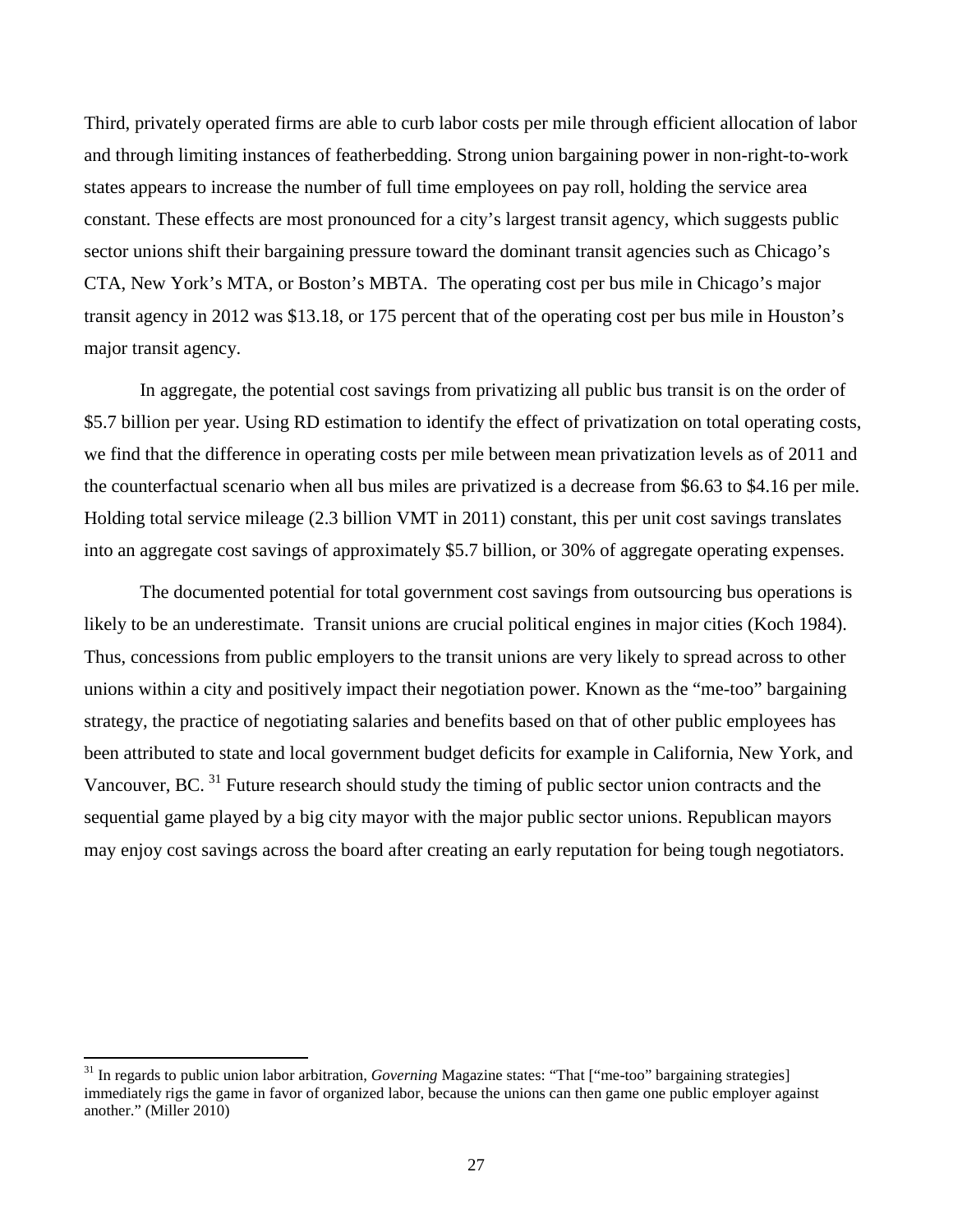## **REFERENCES**

- Alesina, Alberto, Reza Baqir, and William Easterly. "Redistributive public employment." *Journal of Urban Economics* 48, no. 2 (2000): 219-241.
- Bartik, Timothy J. 1991. *Who Benefits from State and Local Economic Development Policies?*  Kalamazoo, MI: W.E. Upjohn Institute for Employment Research.
- Baumol, William J. "Macroeconomics of unbalanced growth: the anatomy of urban crisis." *American economic review* (1967): 415-426.
- Berechman, J. *Public Transit Economics and Deregulation Policy.* Amsterdam: North-Holland, 1993.
- Black, A. Privatization of Urban Transit: A Different Perspective. In *Transportation Research Record 1297,* TRB, National Research Council, Washington, D.C, 1991, p69-75.
- *Bloomberg* Feb 24, 2013. "N.Y. MTA Labor Talks Drag as Union Fights Part-Time Bus Drivers," by Esme Deprez. http://www.bloomberg.com/news/articles/2013-02-25/n-y-mta-labor-talks-drag-asunion-fights-part-time-bus-drivers
- Boustan, Leah Platt, and Robert A. Margo. "Race, segregation, and postal employment: New evidence on spatial mismatch." *Journal of Urban Economics*65, no. 1 (2009): 1-10.
- Brueckner, Jan K., and David Neumark. "Beaches, Sunshine, and Public Sector Pay: Theory and Evidence on Amenities and Rent Extraction by Government Workers." *American Economic Journal: Economic Policy* 6, no. 2 (2014): 198-230.
- Calonico, Sebastian, Matias Cattaneo, and Rocio Titiunik. 2014. "Robust Nonparametric Confidence Intervals for Regression-Discontinuity Designs." *Econometrica* 82(6):2295-2326
- Deaton, Angus. "A Reconsideration of the Empirical Implications of Additive Preferences," *Economic Journal*, Vol. 84, No. 334 (1974).
- Diamond, Rebecca (2016). "Housing Supply Elasticity and Rent Extraction by State and Local Governments." *American Economic Journal: Policy (R&R).*
- DiNardo, John, and David Lee. 2004. "Economic Impacts of New Unionization on Private Sector Employers: 1984-2001." *The Quarterly Journal of Economics*. 119(4): 1383-1441.
- DiSalvo, Daniel. "The trouble with public sector unions." *National Affairs* 5 (2010): 3-19.
- DiSalvo, Daniel (2015). *Government Against Itself: Public Union Power and Its Consequences.* New York: Oxford University Press. Print.
- Ferreira, Fernando and Joseph Gyourko (2009). "Do Political Parties Matter? Evidence from U.S. Cities." *The Quarterly Journal of Economics Vol.* 124 (1): 399-422.
- Freeman, Richard B., and Robert Valletta. "The effects of public sector labor laws on labor market institutions and outcomes." In *When public sector workers unionize*, pp. 81-106. University of Chicago Press, 1988.
- Gagnepain, Philippe, and Marc Ivalid. "Incentive Regulatory Policies: The Case of Public Transit Systems in France." *The RAND Journal of Economics,* Vol. 33, No. 4 (2002), pp. 605-629.
- Gerber, Elizabeth, and Daniel Hopkins "When Mayors Matter: Estimating the Impact of Mayoral Partisanship on City Policy.". 2011. *American Journal of Political Science.* 55(2): 326-339.
- Giuliano, Genevieve and Charles Lave (1989). "The High Cost of a Bargain: Winning the Right to Use Part-Time Transit Drivers." *Transportation Research*, Part A: General Vol. 23A(2): 151-159.
- Glaister, Stephen. 1974. "Generalised Consumer Surplus and Public Transport Pricing." *The Economic*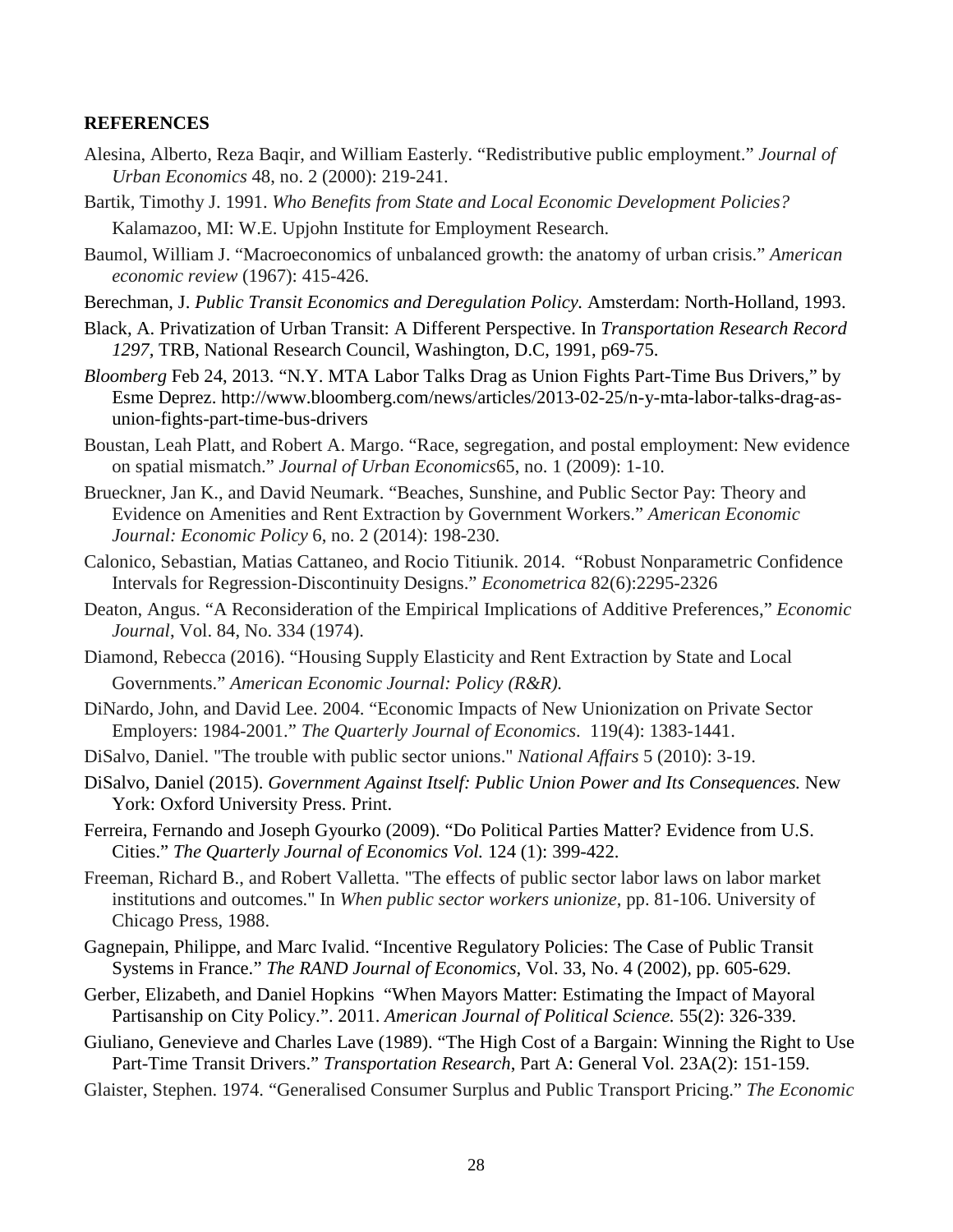*Journal*, 84(336): 849-867.

- Hahn, Jinyong, Petra Todd, and Wilbert van der Klaauw. 2001. "Identification and Estimation of Treatment Effects with a Regression-Discontinuity Design." *Econometrica*, 69(1):201-09.
- Hart, Oliver, Andrei Schleifer, and Robert Vishny. (1997) "The Proper Scope of Government: Theory and an Application to Prisons" *Quarterly Journal of Economics* Vol 112 No 4. p 1127 – 1161.
- Iseki, Hiroyuki, Amy Ford, and Rachel Factor. (2005) "Contracting Practice in Fixed Route Transit Service: Case Studies in California." Transportation Research Record, No. 1927, p 82-91.
- Koch, Edward I. *Mayor: An Autobiography.* New York: Simon and Schuster. 1984. Print.
- Lave, Charles. "Measuring the Decline in Transit Productivity in the US."*Transportation Planning and Technology* 15, no. 2-4 (1991): 115-124.
- Lee, David and Thomas Lemieux (2010) "Regression Discontinuity Designs in economics" *Journal of Economic Literature* 48 (June 2010).
- Levin, Jonathan and Steven Tadelis (2010). "Contracting for Government Services: Theory and Evidence from US Cities." *The Journal of Industrial Economics* Vol. 58(3): 507-541.
- Li, Shanjun, Matthew E. Kahn, and Jerry Nickelsburg (2015). "Public Transit Bus Procurement: The Role of Energy Prices, Regulation and Federal Subsidies." *Journal of Urban Economics*, 87: 57-71, .
- Lopez-de-Silanes, Florencio , Andrei Shleifer, and Robert W Vishny. (1997). "Privatization in the United States." *The RAND Journal of Economics*, Vol. 28, No. 3 Autumn 1997: 447-471.
- MacKechnie, Christopher (2015). "Designing Bus Routes and Schedules: Part I V" About.com http://publictransport.about.com/od/Transit\_Planning/a/How-Bus-Routes-And-Schedules-Get-Planned-Part-I-Placement-Of-Bus-Route.htm
- McCrary, Justin. 2008. "Manipulation of the Running Variable in the Regression Discontinuity Design: A Density Test." *Journal of Econometrics*, 142(2): 698-714.
- Miller, Girard. "The Arbitration Game." *Governing*. 8 July 2010 <http://www.governing.com/columns/public-money/labor-arbitration-in-new-economy.html>
- Mohring, Herbert. 1972. "Optimization and Scale Economies in Urban Bus Transportation." *American Economic Review*. 62(4): 591-604.
- OpenSecrets.org Center for Responsive Politics. "Influence & Lobbying." April 2015. https://www.opensecrets.org/pacs/lookup2.php?strID=C00032995&cycle=2014
- Oum, Tae Hoon, W.G. Waters II and Jong-Say Yong. "Concepts of Price Elasticities of Transport Demand and Recent Empirical Estimates: An Interpretative Survey." *Journal of Transport Economics and Policy*, Vol. 26, No. 2 (1992): 139-154.
- Richmond, J. *The Private Provision of Public Transport*. A. Alfred Taubman Center for State and local Government, John F. Kennedy School of Government, Harvard University, Cambridge, Mass., 2001.
- Rosen, Harvey A. and Kenneth A. Small. "Applied Welfare Economics with Discrete Choice Models." *Econometrica*. (1981).
- Valletta, Robert, and Richard B. Freeman. Appendix B The NBER Public Sector Collective Bargaining Law Data Set. In *When public sector workers unionize*, pp. 399-420. University of Chicago Press, 1988.
- Winston, Clifford. (2000) "Government Failure in Urban Transportation." *Fiscal Studies* 21(4): 403- 425.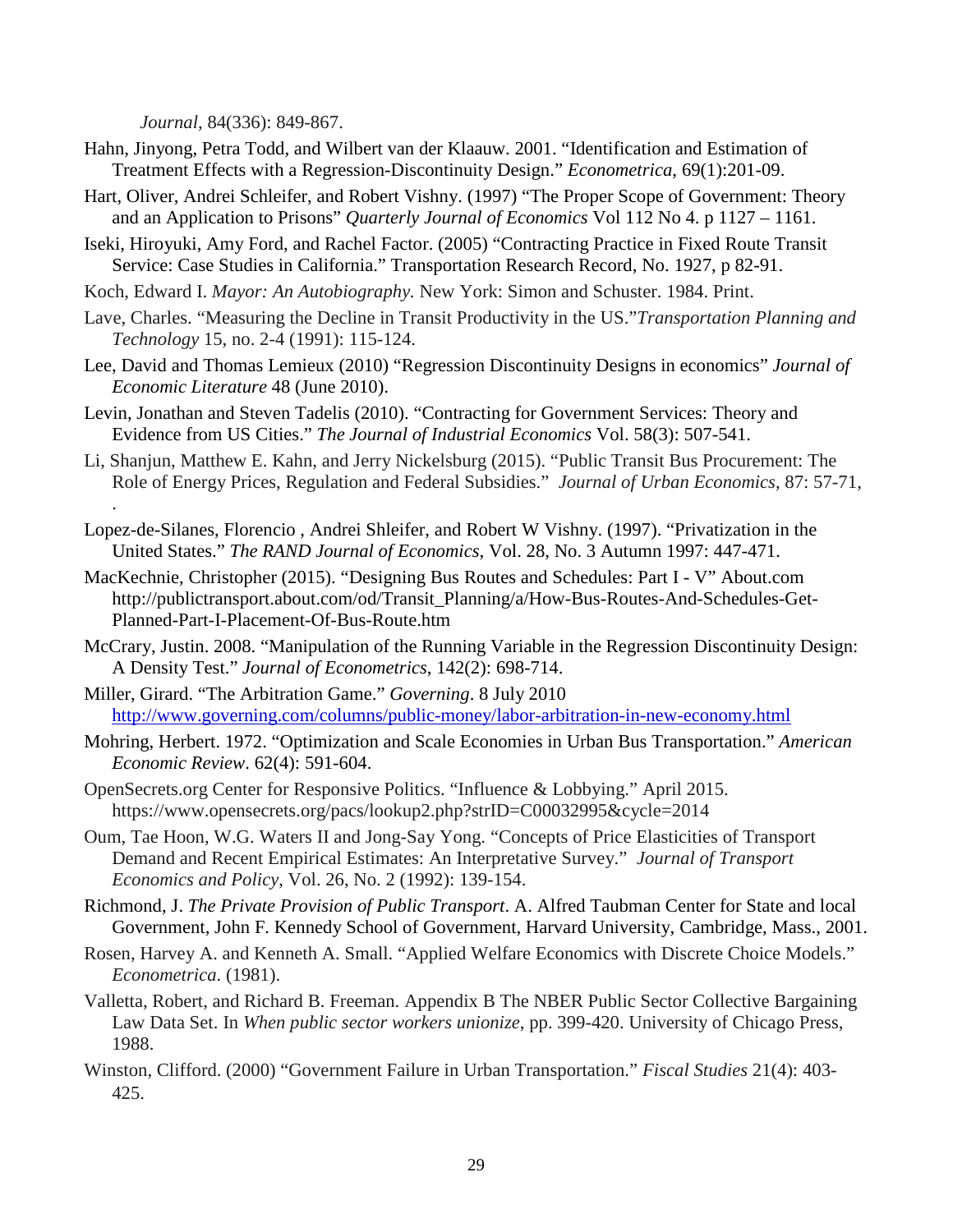# Winston, Clifford. (2010). *Last Exit: Privatization and Deregulation of the U.S. Transportation System*. Brookings Institution Press. Washington, D.C.



Figure 1: Operating Costs Per Vehicle Miles Traveled (VMT) in States with Strong vs Weak Bargaining Rights

Note: Operating costs are deflated by CPI. Operating costs transit agency averages are weighted by transit agency annual VMT. States with strong bargaining rights laws are those where legislative mandate either implicitly or explicitly dictates public employers and union employees must come to an agreement on contract negotiations. States with weak bargaining rights laws either prohibit collective bargaining all together, or do not mandate that the public employer bargain with unions. Designation of "strong" vs "weak" bargaining rights states discussed in more detail in Footnote 7. State bargaining rights data sourced from: R.G. Valletta and R.B. Freeman (1988), "The NBER Public Sector Collective Bargaining Law Data Set." Appendix B.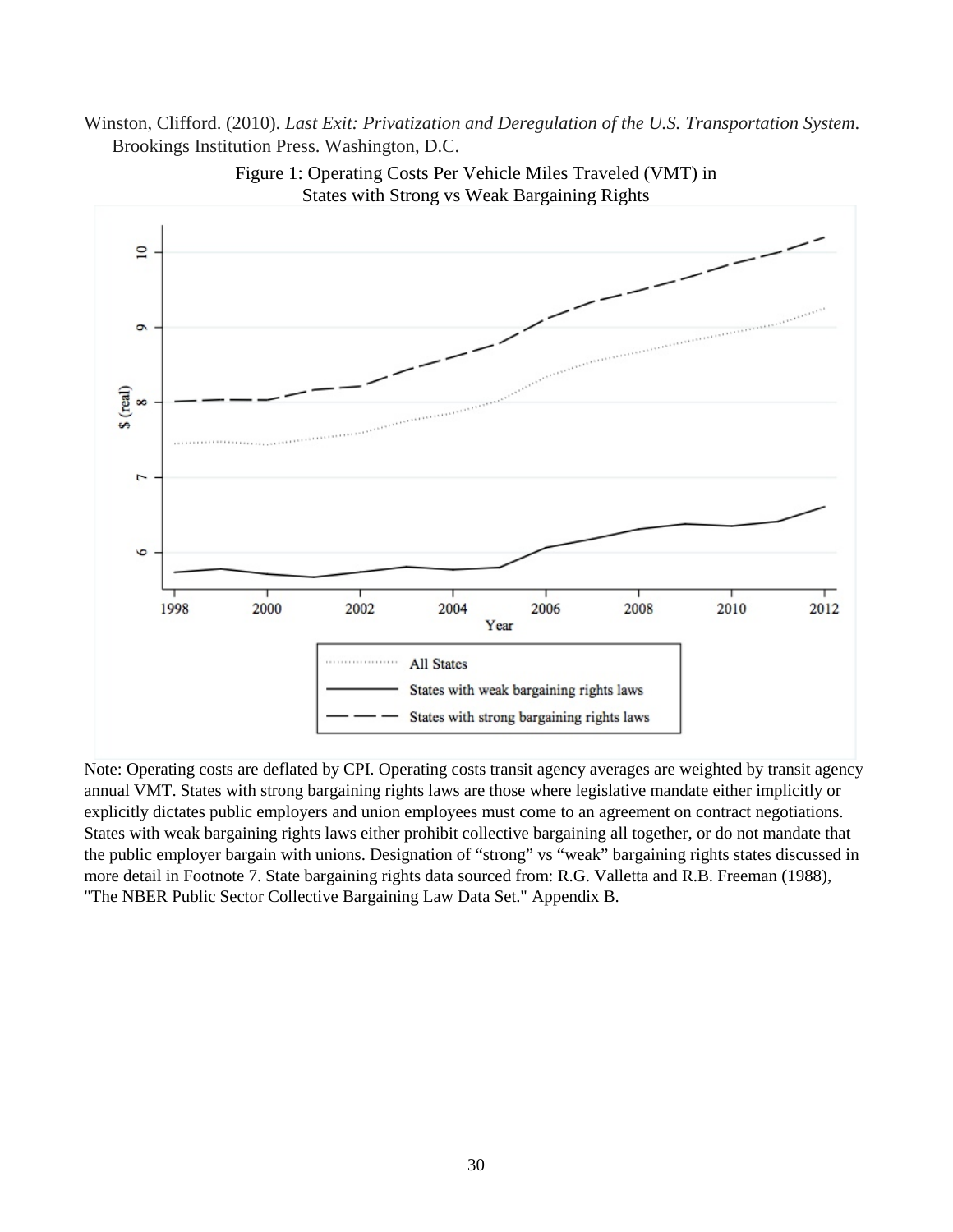

Figure 2: Share of Privately Supplied Vehicle Miles (Privatization Share) in States with Strong vs. Weak Bargaining Rights

Note: This figures shows the privatization share among states with strong and weak bargaining rights laws States with strong bargaining rights laws are those where legislative mandate either implicitly or explicitly dictates public employers and union employees must come to an agreement on contract negotiations. States with weak bargaining rights laws either prohibit collective bargaining all together, or do not mandate that the public employer bargain with unions. Designation of "strong" vs "weak" bargaining rights states discussed in more detail in Footnote 7. Privatization shares are calculated as total annual VMT operated by private contractors divided by the total annual VMT. Privatization shares averages for strong and weak bargaining rights states are weighted by total annual VMT. The jump from 2002 to 2003 in weak bargaining-state privatization share is caused by three transit agencies that increased their privatization share by over 30% between 2002 and 2003. These include agencies in Dallas, TX (DART), College station, TX (Brazos Transit District), and Phoenix, AZ (Valley Metro).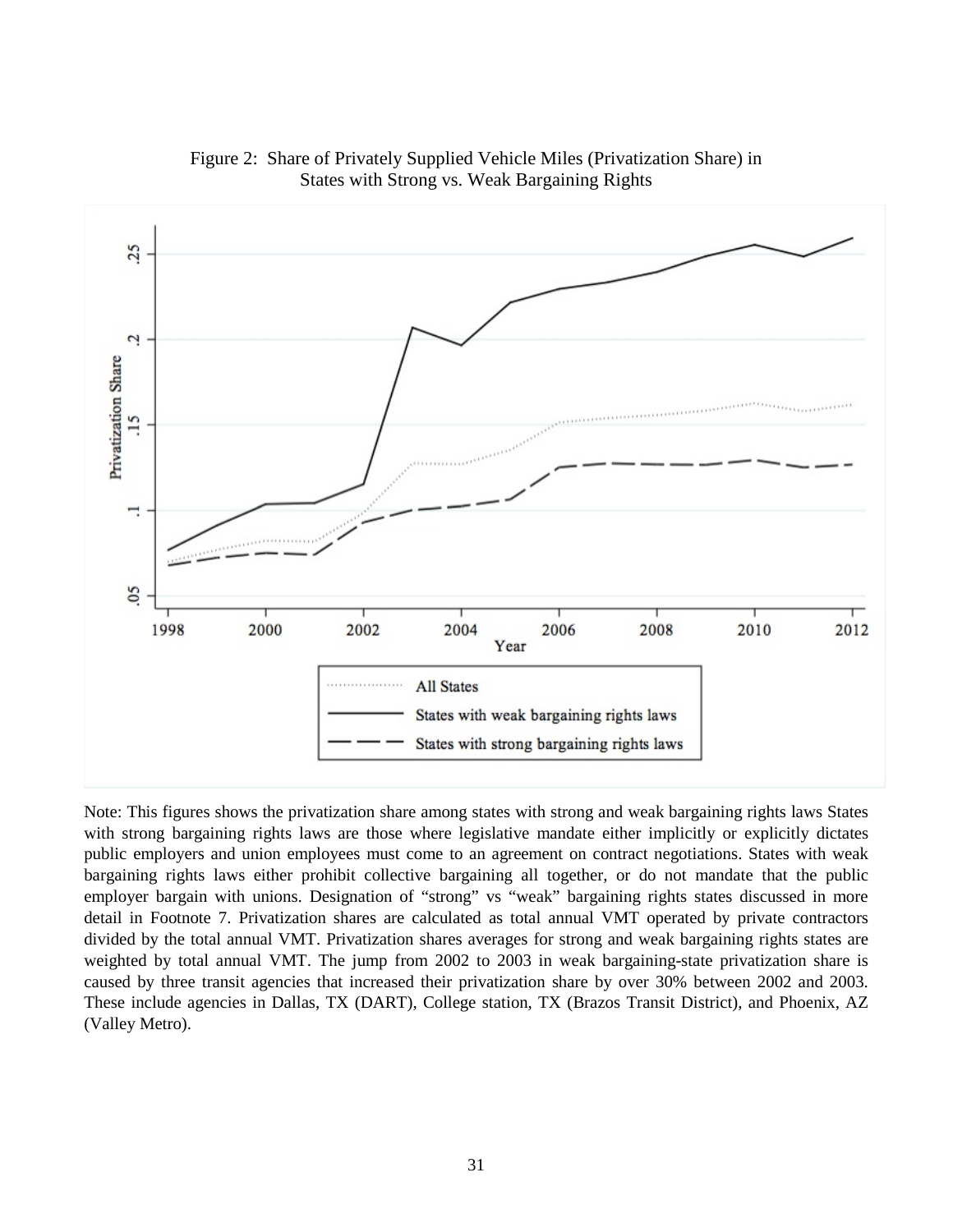



Note: The figure depicts the Leontief production of bus service based on energy and labor inputs. The steeper isocost curve reflects the higher wage paid to unionized workers as well as overutilization of labor from union work rules. Both a higher labor input and a higher wage lead to a higher cost of production for the same of amount of bus service provided.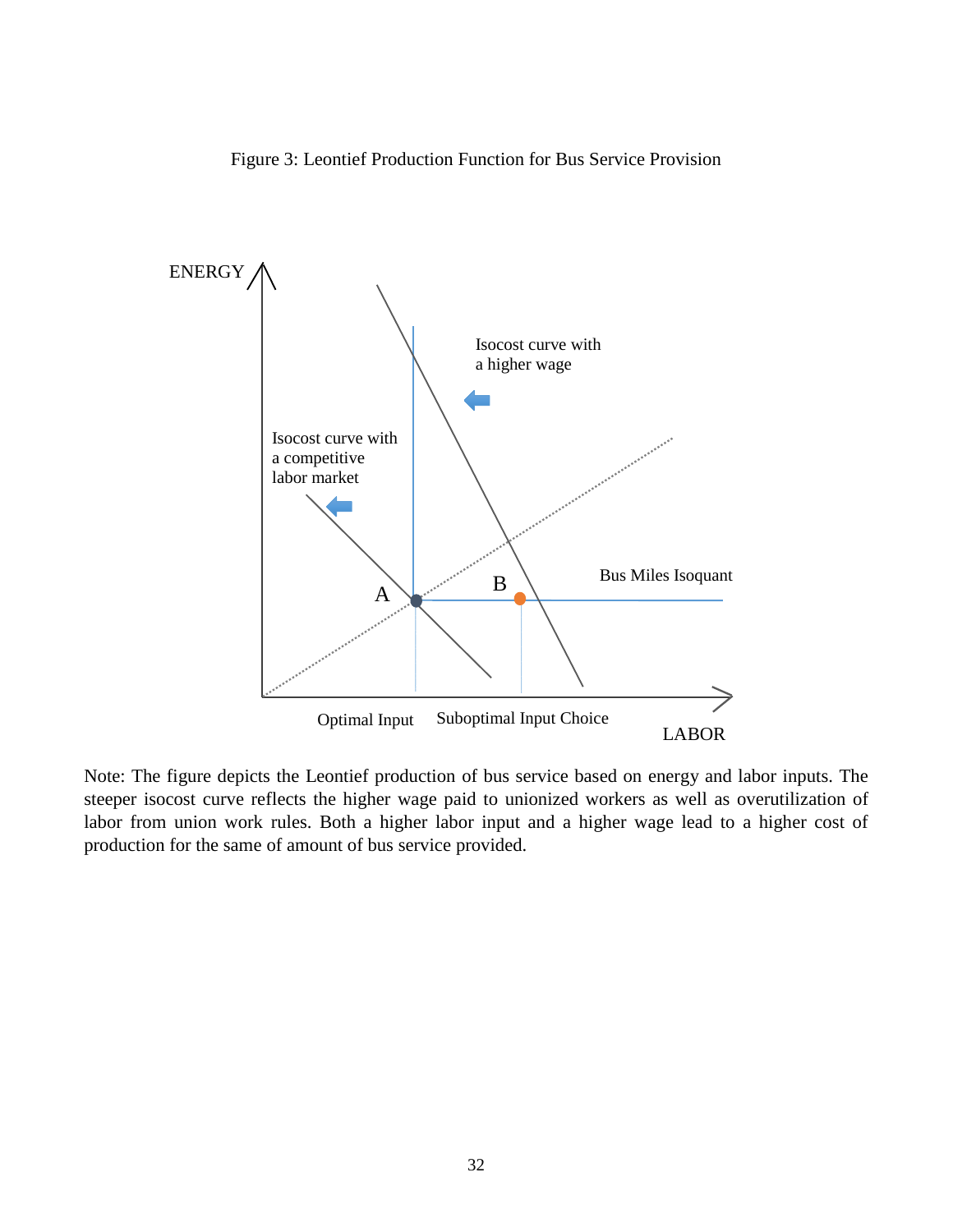Figure 4: Density of the Winning Margin Running Variable (Bin size = 0.02)



.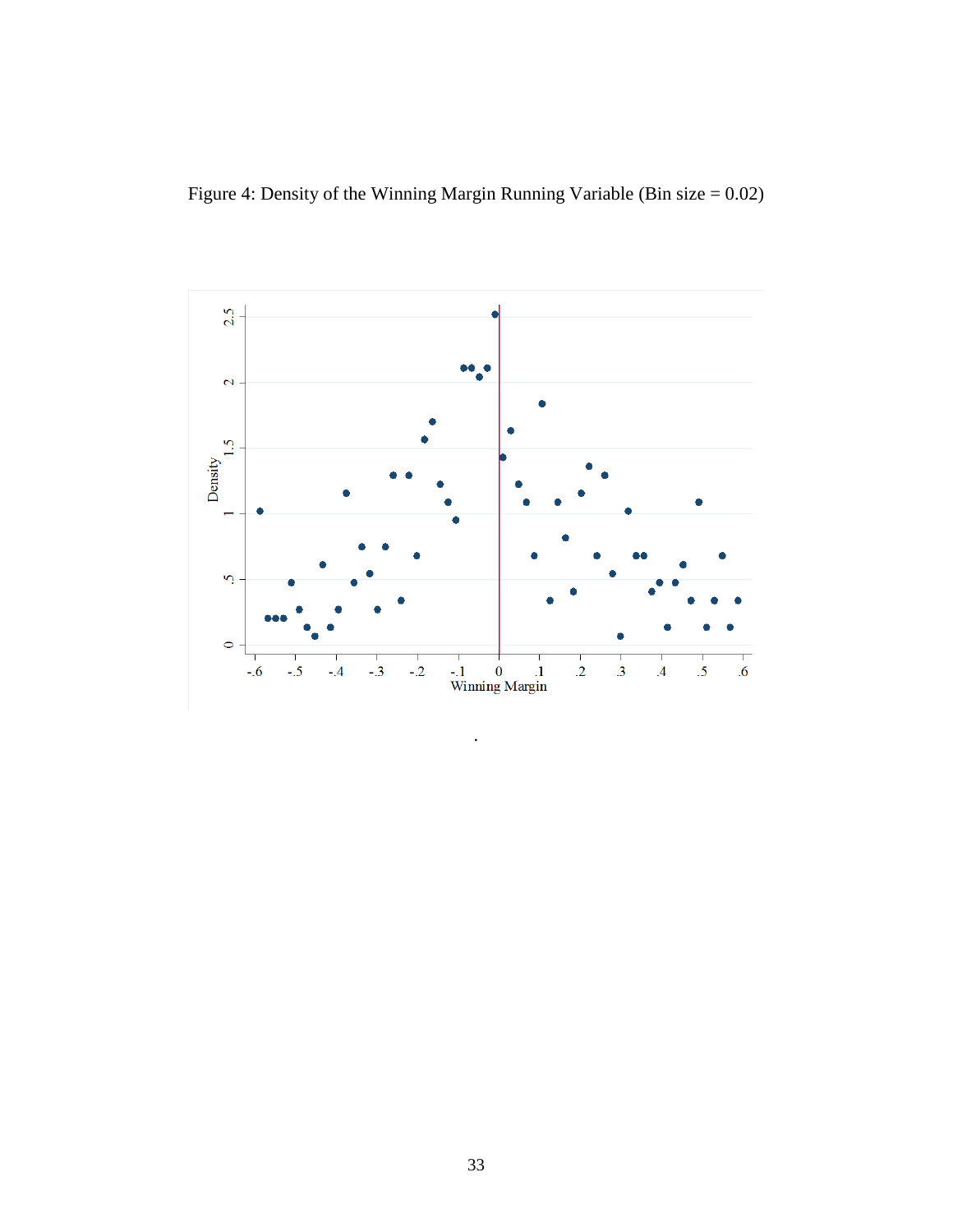

Figure 5: Privatization Share at the Democratic Winning Margin Threshold (Bin size=0.05)

B. Agencies in Strong Bargaining Rights States (880 obs.) C. Agencies in Weak Bargaining Rights States (564 obs.)

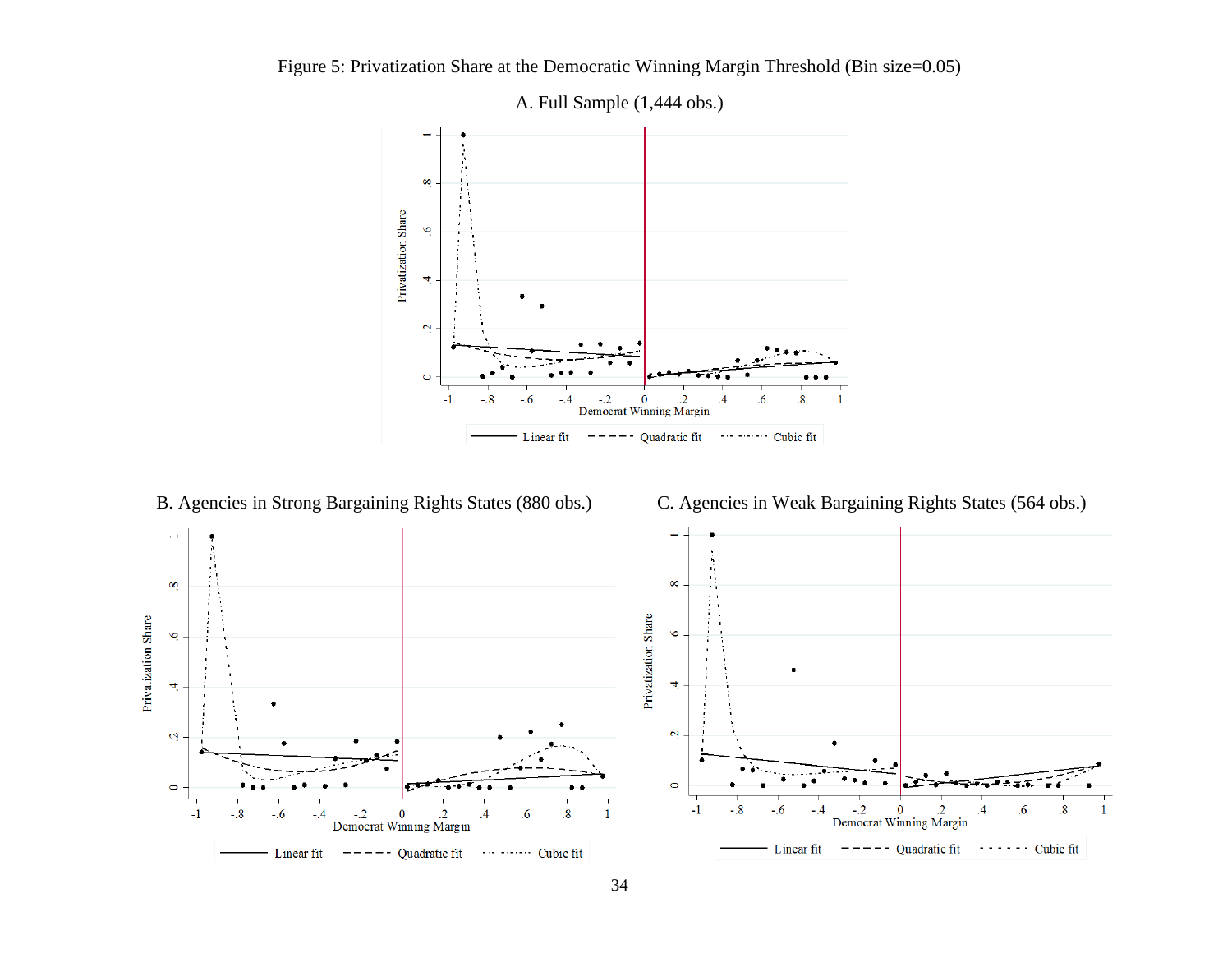Figure 6: Placebo Discontinuity Estimates of Bus Transit Privatization Share



Note: Estimates based on local polynomial regressions with robust confidence intervals developed by Calonico, Cattaneo and Titiunik ("CCT") (2014). Regressions include a quadratic in the winning margin. Kernel type is triangular. Bandwidth type is CCT.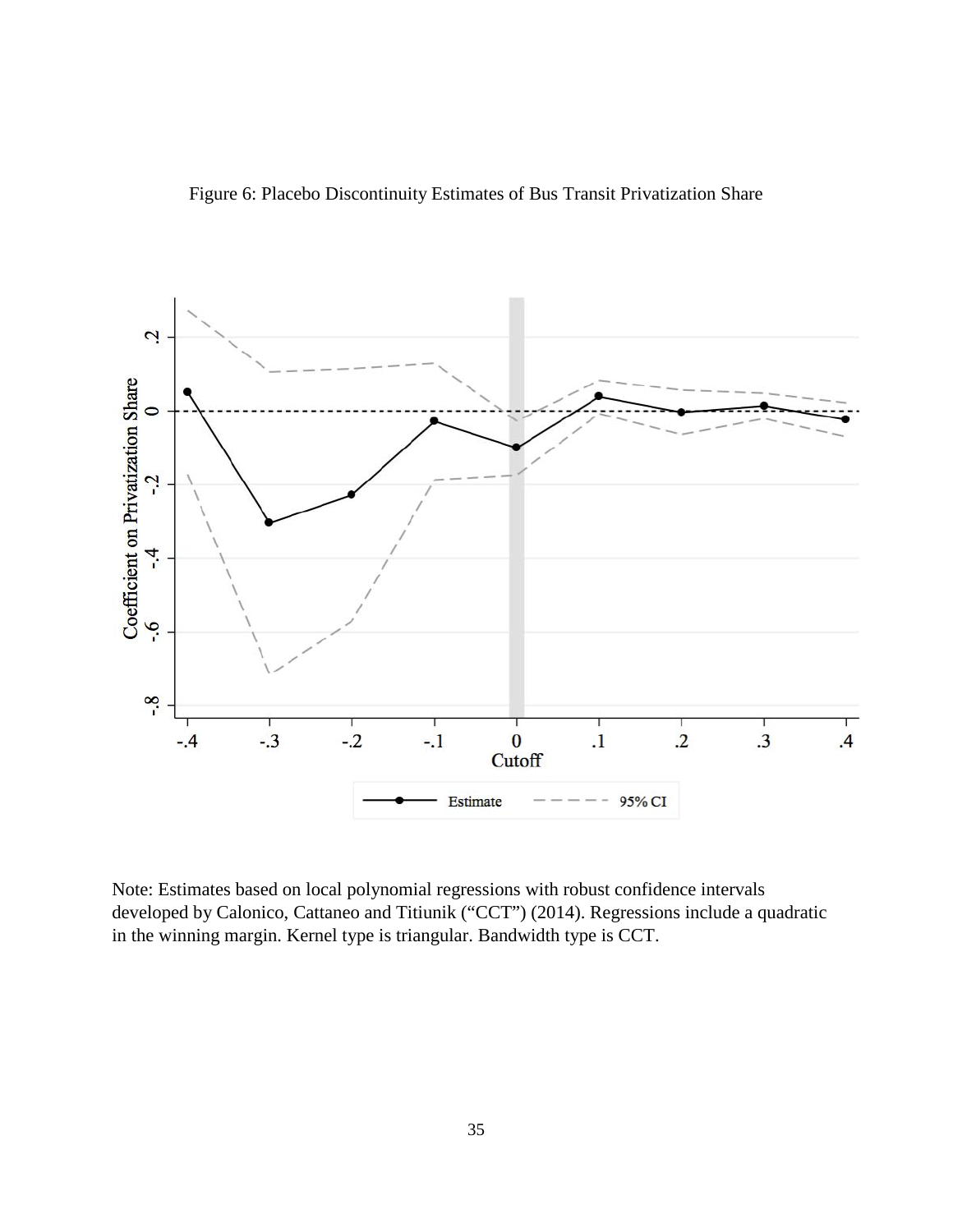

Figure 7: Loss in US Aggregate Consumer Welfare from Inefficient Bus Transit

Note: The horizontal dotted line is the supply of passenger trips under 2011 levels of privatization, where  $g(\alpha_1, \hat{p}, u) = $3.00$ . At this current level of privatization, total passenger trips in 2011 were 5.2 billion. The horizontal dashed line is the supply of passenger trips under the counterfactual scenario of complete privatization, where  $g(p_1, \hat{p}, u) = $1.87$ . Under the hypothetical scenario, annual passenger trips totals 6.2 billion. The solid black curved line is consumer demand for passenger trips. The shaded area represents the change in consumer welfare when the price of bus transit is at its current inefficiently high level of \$3.00 per trip. The shaded area corresponds to  $A$  in equation (1A) of Appendix 4. Change in US aggregate consumer surplus amounts to \$6.3 billion. Area D represents the deadweight loss. Aggregate deadweight loss amounts to approximately \$524.3 million.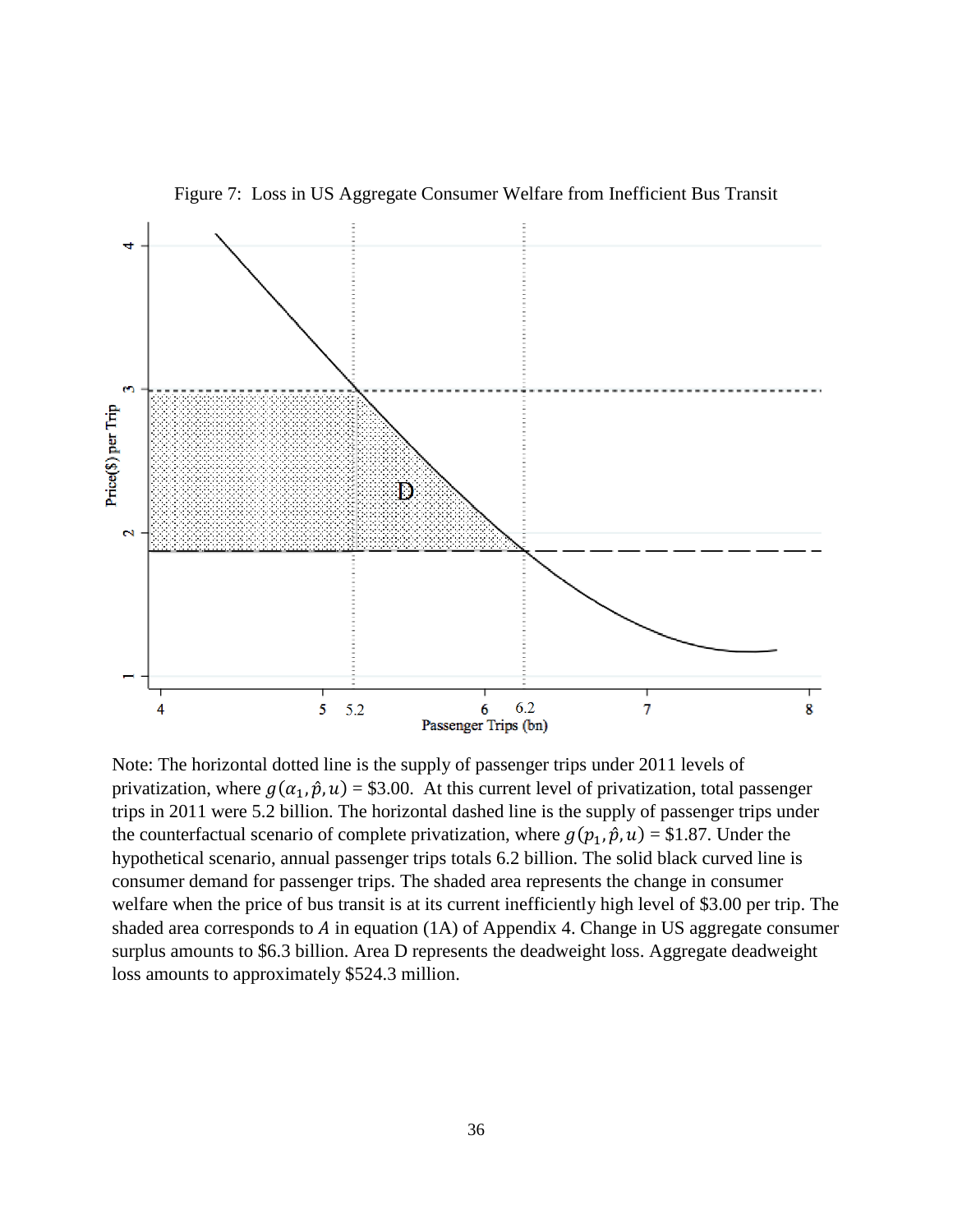| Rank City      |                       | <b>Total Vehicle</b><br>Miles Traveled<br>(in '000s) | Cost Per<br>Mile | Privatization<br>Rate | Avg. Cost<br>Per Mile in<br>1990's | Avg. Cost Per<br>Mile in 2000's | No. Bus<br>Transit<br>Agencies |
|----------------|-----------------------|------------------------------------------------------|------------------|-----------------------|------------------------------------|---------------------------------|--------------------------------|
| $\mathbf{1}$   | New York, NY          | 166,033                                              | \$18.67          | 8%                    | \$13.38                            | \$16.17                         | 13                             |
| $\overline{2}$ | Los Angeles, CA       | 148,022                                              | \$9.20           | 21%                   | \$8.89                             | \$8.21                          | 13                             |
| 3              | Chicago, IL           | 83,713                                               | \$11.17          | 3%                    | \$8.93                             | \$10.36                         | 6                              |
| $\overline{4}$ | Houston, TX           | 38,796                                               | \$7.49           | 22%                   | \$6.57                             | \$6.44                          | $\mathbf{2}$                   |
| 5              | Philadelphia, PA      | 52,569                                               | \$12.35          | 2%                    | \$10.20                            | \$10.89                         | 3                              |
| 6              | Phoenix, AZ           | 34,945                                               | \$6.30           | 100%                  | \$6.58                             | \$6.49                          | 5                              |
| 7              | San Antonio, TX       | 22,424                                               | \$5.91           |                       | \$4.33                             | \$5.26                          | $\mathbf{1}$                   |
| 8              | San Diego, CA         | 25,415                                               | \$7.09           | 63%                   | \$5.53                             | \$6.64                          | 3                              |
| 9              | Dallas-Fort Worth, TX | 35,649                                               | \$7.72           | 0.2%                  | \$8.06                             | \$7.50                          | $\mathbf{2}$                   |
| 10             | San Jose, CA          | 17,277                                               | \$12.63          | 1.3%                  | \$9.57                             | \$11.73                         |                                |
| 11             | Austin, TX            | 14,323                                               | \$7.70           | 40.9%                 | \$5.34                             | \$6.97                          |                                |
| 12             | Jacksonville, FL      | 9,366                                                | \$6.70           | 14.9%                 | \$5.09                             | \$5.82                          | $\mathbf{1}$                   |
| 13             | San Francisco, CA     | 53,308                                               | \$13.58          | 12.2%                 | \$9.29                             | \$11.65                         | 7                              |
| 14             | Indianapolis, IN      | 7,369                                                | \$6.06           | 5.1%                  | \$4.79                             | \$5.70                          |                                |
| 15             | Columbus, OH          | 11,859                                               | \$7.15           |                       | \$6.86                             | \$7.61                          | $\mathbf 1$                    |
| 16             | Charlotte, NC         | 12,526                                               | \$6.31           |                       | \$5.51                             | \$6.07                          | $\mathbf{1}$                   |
| 17             | Detroit, MI           | 25,582                                               | \$8.82           | 1.1%                  | \$7.41                             | \$8.33                          | $\overline{2}$                 |
| 18             | El Paso, TX           | 7,561                                                | \$6.12           |                       | \$4.60                             | \$5.53                          | $\mathbf{1}$                   |
| 19             | Seattle, WA           | 55,728                                               | \$10.06          | 2.2%                  | \$7.06                             | \$8.52                          | 5                              |
| 20             | Denver, CO            | 40,644                                               | \$7.42           | 45.3%                 | \$6.46                             | \$6.24                          | $\mathbf{1}$                   |
|                | <b>US</b> Average     | 28,069                                               | \$9.25           | 16%                   | \$7.37                             | \$8.27                          |                                |

Table 1: Summary Statistics for Top 20 Urbanized Areas (UZA)

**Note:** Cities ranked by 2014 population estimate. Total VMT, Cost Per Mile, and Privatization Rate values reported as of 2012. Cost per mile = Total Cost / VMT. Privatization Rate is the ratio of annual VMT operated by a private contractor to total annual VMT. Cost values reported in terms of 2012 real dollars. US Average is weighted by VMT.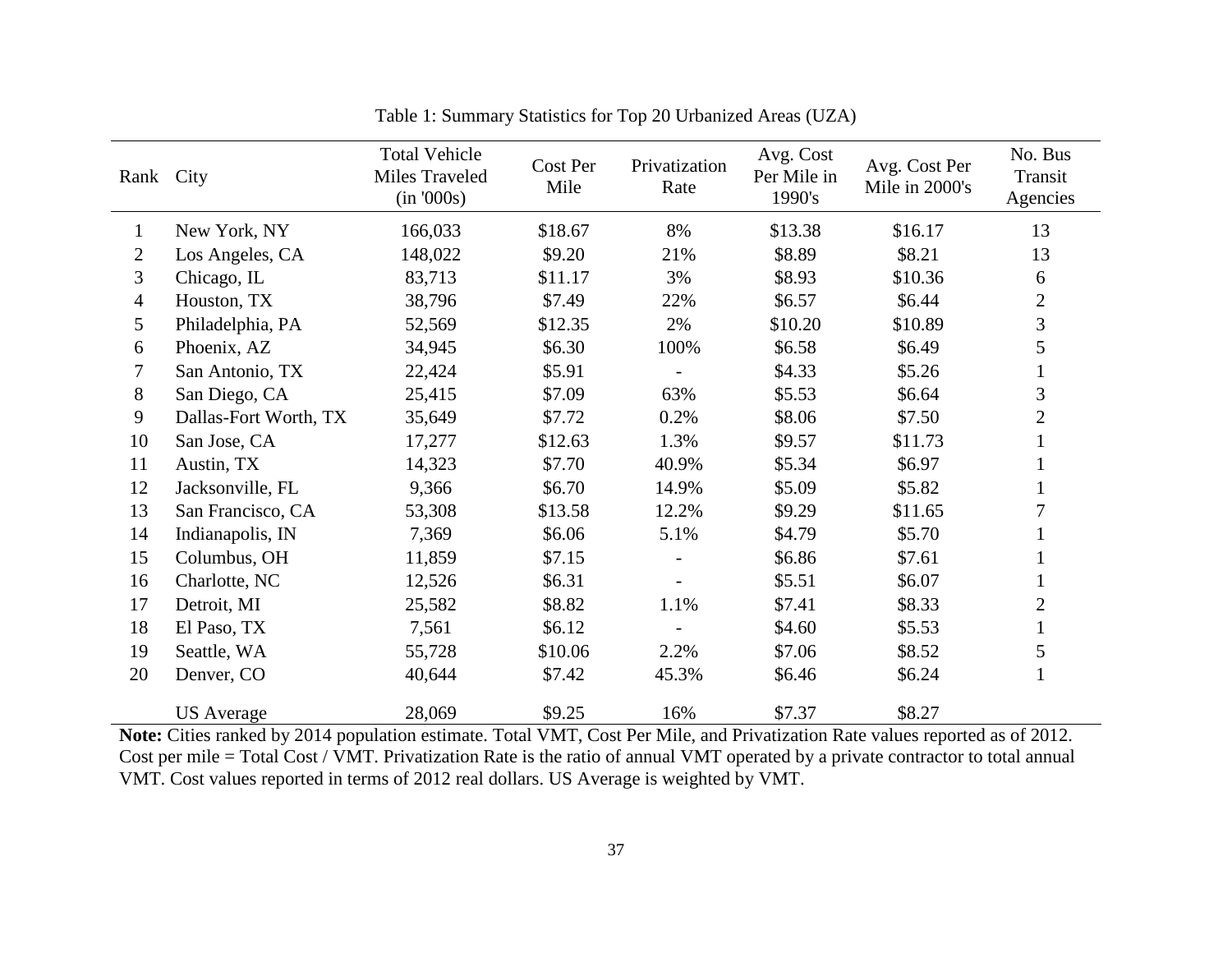| PANEL A: ALL STATES        |         |         |         |         |  |  |
|----------------------------|---------|---------|---------|---------|--|--|
|                            | 1998    | 2002    | 2007    | 2012    |  |  |
| 10th percentile            | \$4.39  | \$4.53  | \$5.06  | \$5.00  |  |  |
| 25th percentile            | \$5.31  | \$5.49  | \$6.17  | \$6.49  |  |  |
| Median                     | \$6.79  | \$6.83  | \$7.69  | \$7.89  |  |  |
| 75th percentile            | \$9.14  | \$8.75  | \$9.94  | \$11.05 |  |  |
| 90th percentile            | \$10.78 | \$10.63 | \$13.66 | \$13.80 |  |  |
| Average                    | \$7.45  | \$7.59  | \$8.55  | \$9.25  |  |  |
| Observations               | 309     | 325     | 370     | 377     |  |  |
| Corr(1998 Cost, 2012 Cost) |         | 0.902   |         |         |  |  |

Table 2: Distribution of Cost Per Mile in States with Strong vs. Weak Bargaining Rights

|                            | PANEL B: WEAK BARGAINING RIGHTS STATES |        |        |        |  |  |  |
|----------------------------|----------------------------------------|--------|--------|--------|--|--|--|
|                            | 1998                                   | 2002   | 2007   | 2012   |  |  |  |
| 10th percentile            | \$4.15                                 | \$4.33 | \$4.68 | \$4.82 |  |  |  |
| 25th percentile            | \$4.49                                 | \$4.94 | \$5.53 | \$5.91 |  |  |  |
| Median                     | \$5.91                                 | \$5.73 | \$6.27 | \$6.83 |  |  |  |
| 75th percentile            | \$6.79                                 | \$6.31 | \$6.70 | \$7.50 |  |  |  |
| 90th percentile            | \$6.94                                 | \$6.67 | \$7.51 | \$7.86 |  |  |  |
| Average                    | \$5.74                                 | \$5.74 | \$6.18 | \$6.61 |  |  |  |
| <b>Observations</b>        | 99                                     | 107    | 121    | 128    |  |  |  |
| Corr(1998 Cost, 2012 Cost) |                                        | 0.712  |        |        |  |  |  |

|                            | PANEL C: STRONG BARGAINING RIGHTS STATES |         |         |         |  |  |  |
|----------------------------|------------------------------------------|---------|---------|---------|--|--|--|
|                            | 1998                                     | 2002    | 2007    | 2012    |  |  |  |
| 10th percentile            | \$4.84                                   | \$4.87  | \$5.37  | \$5.25  |  |  |  |
| 25th percentile            | \$5.82                                   | \$6.02  | \$6.46  | \$6.70  |  |  |  |
| Median                     | \$7.19                                   | \$7.84  | \$8.43  | \$9.48  |  |  |  |
| 75th percentile            | \$9.66                                   | \$10.01 | \$11.09 | \$13.18 |  |  |  |
| 90th percentile            | \$11.72                                  | \$12.34 | \$14.14 | \$14.84 |  |  |  |
| Average                    | \$8.01                                   | \$8.21  | \$9.34  | \$10.20 |  |  |  |
| <b>Observations</b>        | 210                                      | 218     | 249     | 249     |  |  |  |
| Corr(1998 Cost, 2012 Cost) |                                          | 0.900   |         |         |  |  |  |

**Note:** Cost per mile = Total Cost / VMT. Cost values reported in terms of 2012 real dollars. Values are weighted by transit agency annual VMT.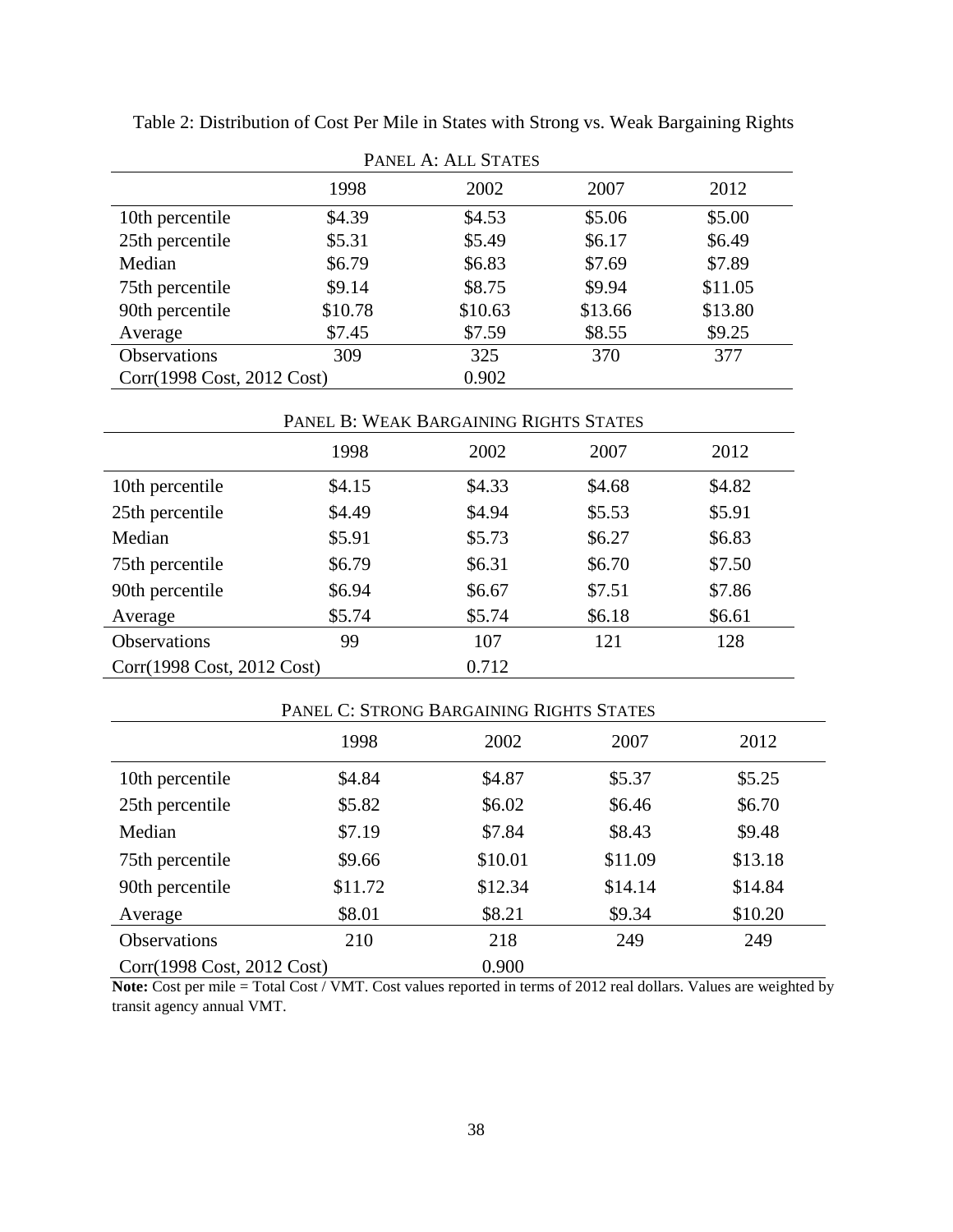|                             | Boston <sup>1</sup> | Chicago <sup>2</sup> | Houston <sup>3</sup> | Denver <sup>4</sup> |
|-----------------------------|---------------------|----------------------|----------------------|---------------------|
| Hourly Wage Distribution    |                     |                      |                      |                     |
| 25th percentile             | \$37.76             | \$24.19              | \$20.12              | \$16.45             |
| 50th percentile             | \$44.29             | \$32.25              | \$20.12              | \$20.00             |
| 75th percentile             | \$48.38             | \$32.25              | \$22.60              | \$20.00             |
| Mean                        | \$42.89             | \$29.16              | \$20.21              | \$18.56             |
| No. Employees               | 1325                | 4074                 | 1343                 | 980                 |
| Employees per 1000 VMT      | 0.05                | 0.07                 | 0.03                 | 0.02                |
| <b>Transit Agency</b>       | <b>MBTA</b>         | <b>CTA</b>           | <b>MTA</b>           | <b>RTD</b>          |
| Urbanized Area Statistics   |                     |                      |                      |                     |
| Share of Unionized Workers  | 8.60%               | 8.10%                | 3.20%                | 5.0%                |
| <b>Right to Work State?</b> | N <sub>0</sub>      | N <sub>0</sub>       | Yes                  | N <sub>o</sub>      |
| Mean Home Price             | \$459,744           | \$322,764            | \$225,332            | \$340,703           |

Table 3: Sample Distribution of Hourly Pay for Full-time Bus Operators

**Note**: Hourly Pay imputed from reported base pay, assuming 40 hour work weeks for 50 weeks per year. Home prices sourced from ACCRA Cost of Living Index. Share of Unionized workers sourced from CPS.

(1) Data based on 2014 values. Source: http://www.mbta.com/uploadedfiles/

Smart\_Forms/News,\_Events\_and\_Press\_Releases/Wages2014.pdf

(2) Data based on 2014 values. Source: http://www.transitchicago.com/foia/

(3) Data based on 2014 values.Source: http://salaries.texastribune.org/metropolitan-transit-authority/

(4) Data based on 2012 values. Source: http://www.nataliementen.com/documents/

RTD%20Salaries%202012.pdf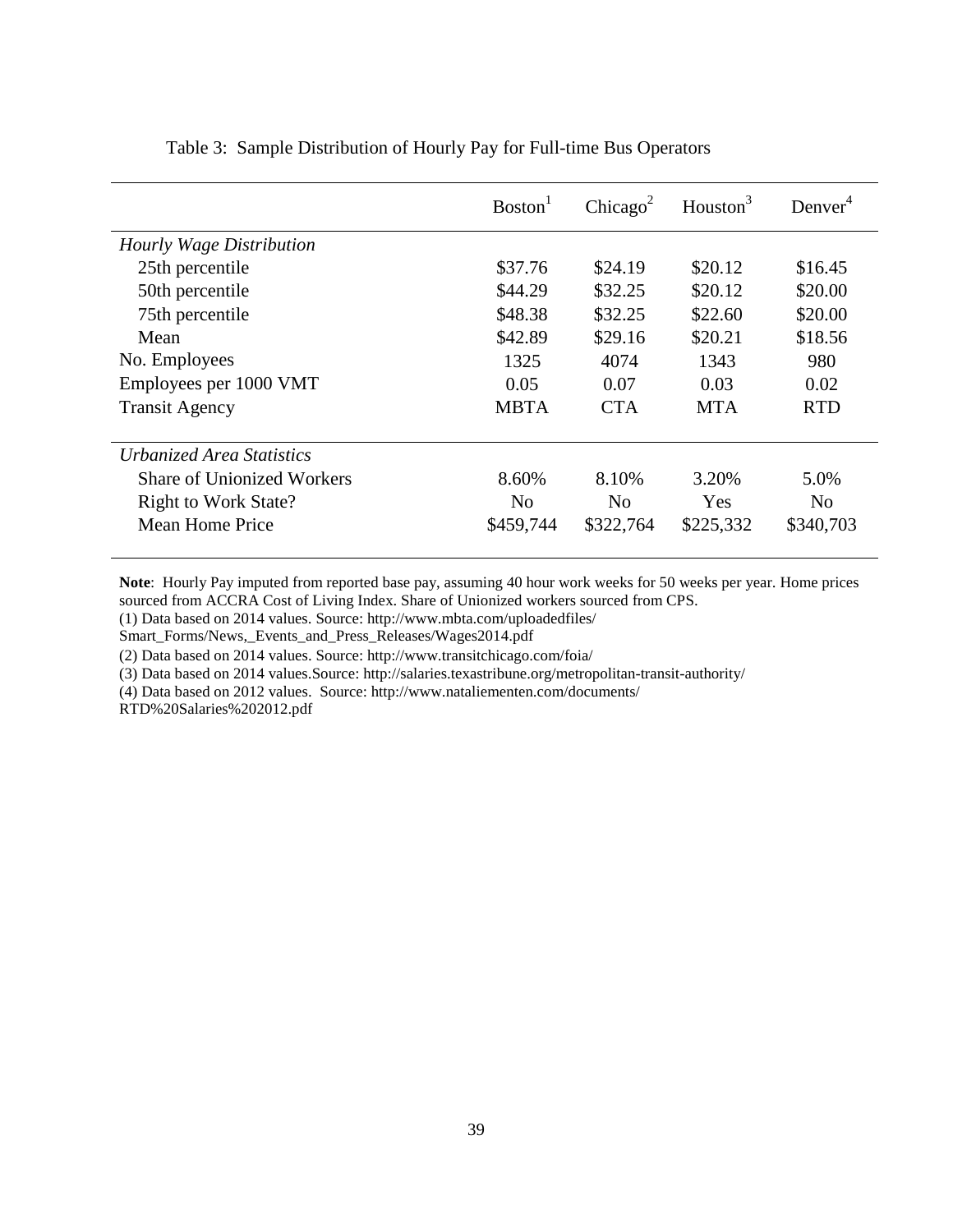|                                              |               | Value of winning margin |          |            |         |
|----------------------------------------------|---------------|-------------------------|----------|------------|---------|
|                                              | $[-0.6,-0.3)$ | $[-0.3, 0)$             | [0, 0.3) | [0.3, 0.6] | P-Value |
| A. UZA Characteristics                       |               |                         |          |            |         |
| Weekly (low skill) wage (\$)                 | 577.47        | 589.80                  | 609.17   | 605.99     | 0.313   |
| <b>Road Congestion Index</b>                 | 0.891         | 0.916                   | 0.927    | 0.940      | 0.983   |
| Home price $(\$$ '000)                       | 316.843       | 283.183                 | 259.375  | 255.399    | 0.740   |
| Union Strength (Share*StrongBarg $(d)^{1}$ ) | 0.057         | 0.064                   | 0.064    | 0.059      | 0.994   |
| Population Density (pop/sq. mi)              | 2836.4        | 2399.6                  | 2397.6   | 2395.5     | 0.624   |
| <b>B.</b> Agency Characteristics             |               |                         |          |            |         |
| Independent agency $(d)^2$                   | 0.552         | 0.574                   | 0.661    | 0.446      | 0.171   |
| City agency $(d)^2$                          | 0.385         | 0.367                   | 0.239    | 0.384      | 0.143   |
| Fleet size (no. buses)                       | 216.1         | 162.3                   | 206.6    | 391.2      | 0.991   |
| Fleet age (years)                            | 7.2           | 7.6                     | 7.6      | 7.6        | 0.812   |
| Share of CNG buses                           | 10.8%         | 7.6%                    | 5.9%     | 6.9%       | 0.960   |
| Share of hybrid buses                        | 1.2%          | 1.1%                    | 1.0%     | 0.7%       | 0.827   |
| C. Privatization Share                       | 9.1%          | 9.2%                    | 1.3%     | 2.4%       | 0.018   |
| D. Log (unit labor costs)                    | 4.641         | 4.291                   | 4.724    | 5.053      | 0.106   |
| <b>Transit Agencies</b>                      | 96            | 324                     | 230      | 112        |         |

# Table 4: Test for Discontinuity in Transit Agency Characteristics Near Winning Margin Threshold

Note: Columns 1-4 report the variable mean for UZA's with the noted democratic winning margin. P-values are based on discontinuity estimates from second-order polynomial regressions in democrat winning margin. .(*d*) denotes a binary variable.<br><sup>1</sup> Omitted category is weak bargaining rights state.

 $1$ <sup>2</sup> Omitted agency-type category is "Other", which includes state DOT or subsidiary agencies.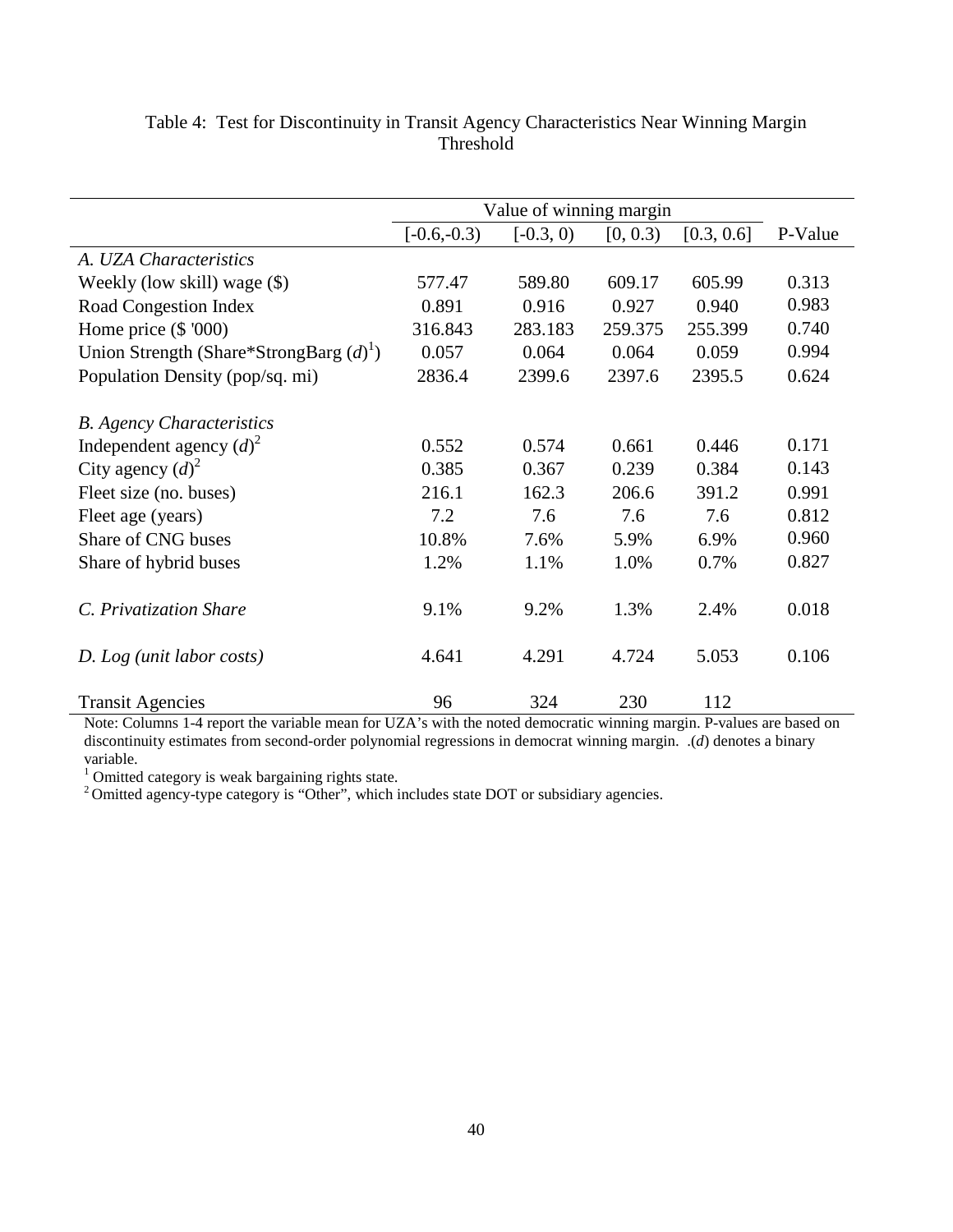|                                | (1)                    |                        | (3)        | (4)                |
|--------------------------------|------------------------|------------------------|------------|--------------------|
|                                | <b>OLS</b>             | <b>OLS</b>             | <b>OLS</b> | LPoly              |
| Democrat $(d)$ <sup>1</sup>    | $-0.070$ <sup>**</sup> | $-0.060$ <sup>**</sup> | $-0.010$   | $-0.101***$        |
|                                | (0.034)                | (0.029)                | (0.039)    | (0.036)            |
| Democrat * StrongBarg $(d)^2$  |                        |                        | $-0.074$   |                    |
|                                |                        |                        | (0.043)    |                    |
| Year & State FE                | V                      |                        |            |                    |
| UZA & Agency Controls          |                        |                        |            |                    |
| Robust CCT Confidence Interval |                        |                        |            | $[-0.176; -0.023]$ |
| <b>Observations</b>            | 1444                   | 1444                   | 1444       | 549                |

Table 5A: Transit Agency Privatization Share Estimates: Regression Discontinuity Approach

Note: Dependent variable is privatization share. Includes dominant transit agencies. (*d*) denotes a binary variable. All regressions include the second-order polynomials of democratic winning margin and their interactions with democratic mayor dummy. UZA & Agency Controls listed in Table 4. "LPoly" employs local polynomial RD estimation with robust confidence intervals developed by Calonico, Cattaneo and Titiunik ("CCT") (2014). LPoly estimate uses a triangular kernel and CCT bandwidth selector. Cluster standard errors at the UZA level are in parentheses.  $p < 0.10$ ,  $p < 0.05$ ,  $p < 0.01$ .

<sup>1</sup>Omitted category is Republican mayoral winner.

<sup>2</sup> Omitted category is weak bargaining rights state.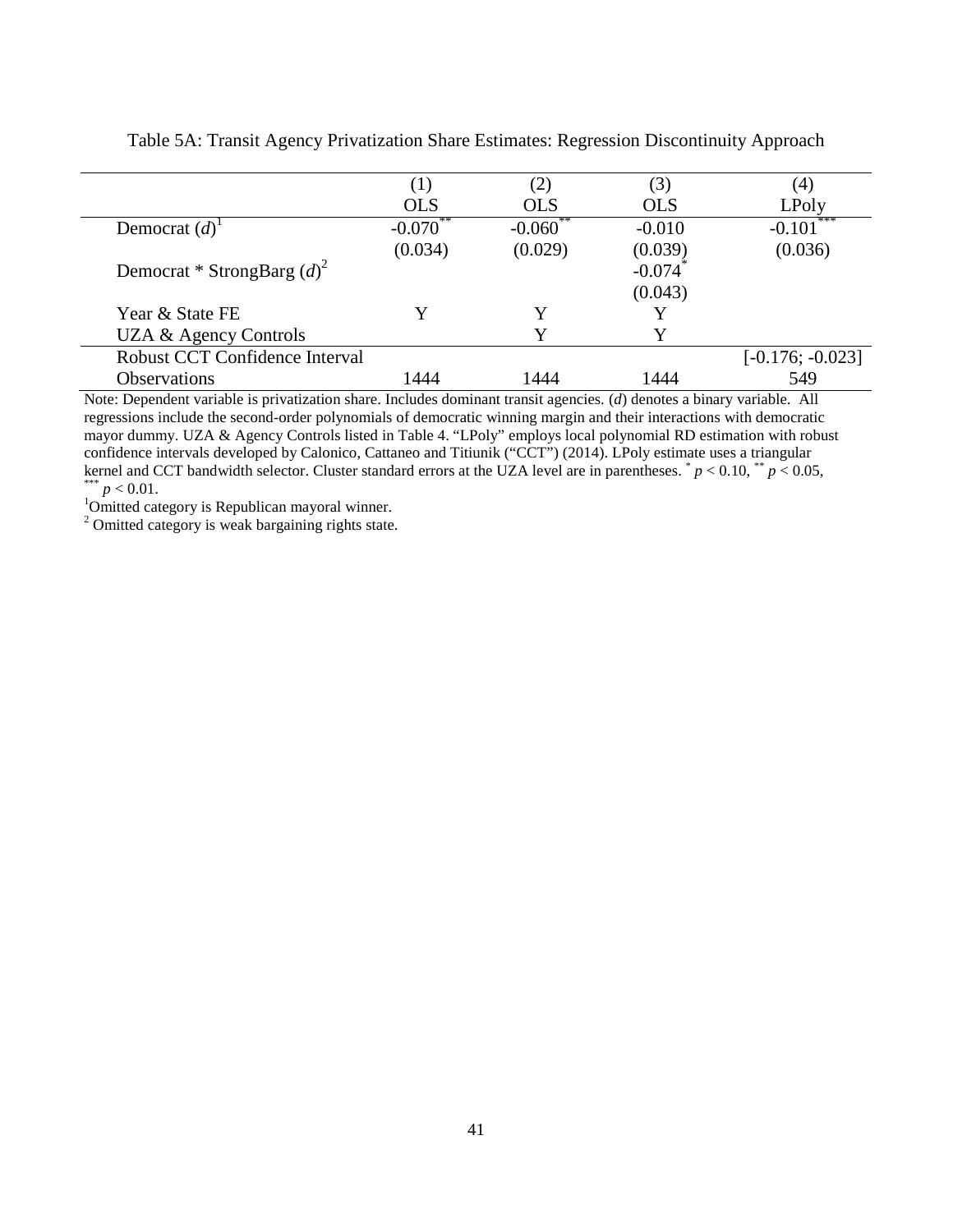|                                   | 1)         | (2)                   | (3)                   | (4)        | (5)                   | (6)                   |                    |
|-----------------------------------|------------|-----------------------|-----------------------|------------|-----------------------|-----------------------|--------------------|
|                                   | <b>OLS</b> | OLS                   | GMM                   | <b>GMM</b> | <b>GMM</b>            | <b>GMM</b>            | LPoly              |
| Privatization share               | $-0.365$   | $-0.159$ <sup>*</sup> | $-1.919$ <sup>*</sup> | $-0.447$   | $-2.163$ <sup>*</sup> | $-1.004$ <sup>*</sup> | $-2.126$           |
|                                   | (0.095)    | (0.078)               | (0.886)               | (0.593)    | (0.857)               | (0.525)               | (1.029)            |
| Year & State FE                   |            |                       |                       |            |                       |                       |                    |
| UZA & Agency Controls             |            |                       |                       |            |                       |                       |                    |
| Democrat * StrongBarg $(d)$       |            |                       |                       |            |                       |                       |                    |
| Robust CCT Confidence Interval    |            |                       |                       |            |                       |                       | $[-4.145; -0.110]$ |
| <i><b>Observations</b></i>        | 1444       | 1444                  | 1444                  | 1444       | 1444                  | 1444                  | 549                |
| Reduction from 100% privatization | 30.9%      | 15.0%                 | 90.1%                 | 46.4%      | 90.2%                 | 68.1%                 | 93.0%              |

| Table 5B: Transit Agency Labor Cost Per Mile Estimates: Regression Discontinuity Approach |  |
|-------------------------------------------------------------------------------------------|--|
|                                                                                           |  |

Note: Dependent variable is log(labor cost per VMT). Includes dominant transit agencies. All regressions control for quadratic polynomial of winning margin and their interaction with democrat mayor indicator. (*d*) denotes a binary variable. "LPoly" employs local polynomial Fuzzy RD estimation with robust confidence intervals developed by Calonico, Cattaneo and Titiunik ("CCT") (2014). LPoly estimate uses a triangular kernel and CCT bandwidth selector. UZA & Agency Controls listed in Table 4. Standard errors clustered at UZA level.  $p < 0.10$ ,  $\binom{*}{p}$   $p < 0.05$ ,  $\binom{**}{p}$   $< 0.01$ .

 $*$ Because equation (7) takes the semi-logarithmic functional form and the privatization rate ranges from 0 to 1, a consistent estimator for the percentage impact from full privatization (e.g., privatization going from 0 to 1) on the labor cost is  $\left[\exp\left(\hat{\gamma} - \frac{var(\hat{\gamma})}{2}\right) - 1\right]$ . The values in the final row

represent the expected cost reduction from an agency going from 0% privatized operations to 100%.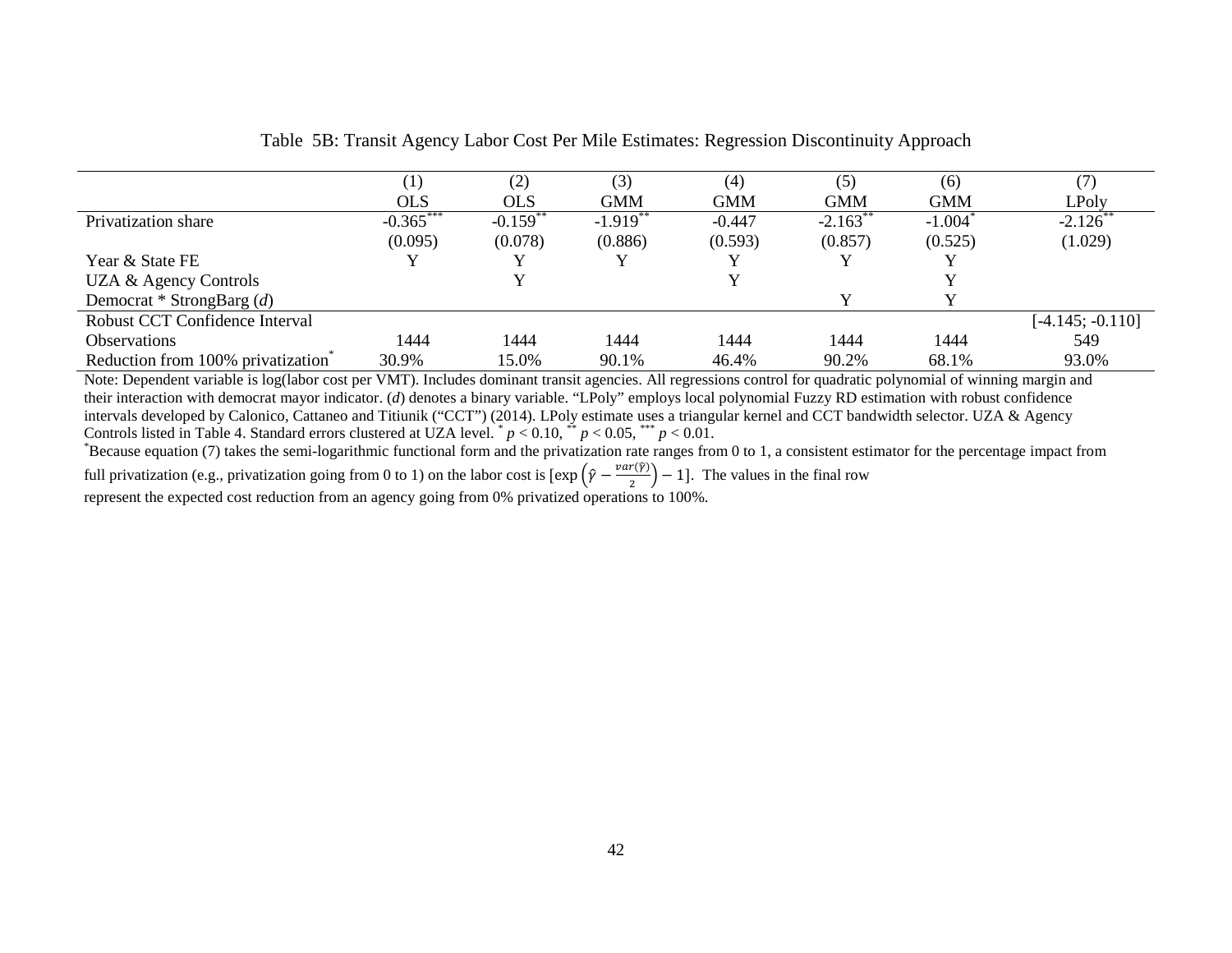|                                     | (1)          | (2)                          | (3)          |
|-------------------------------------|--------------|------------------------------|--------------|
|                                     | <b>OLS</b>   | <b>OLS</b>                   | <b>OLS</b>   |
| Right to Work (RtW) State $(d)^{1}$ | $-0.073***$  | ***<br>$-0.069$ <sup>*</sup> | $-0.010$     |
|                                     | (0.010)      | (0.013)                      | (0.019)      |
| Strong Barg. State $(d)^2$          |              | 0.006                        | $0.056***$   |
|                                     |              | (0.013)                      | (0.017)      |
| RtW State x Strong Barg State $(d)$ |              |                              | $-0.108$ *** |
|                                     |              |                              | (0.025)      |
| Constant                            | $-2.754$ *** | $-2.759$ ***                 | $-2.802$     |
|                                     | (0.019)      | (0.022)                      | (0.024)      |
| <b>Observations</b>                 | 3395         | 3395                         | 3395         |
| $R^2$                               | 0.012        | 0.012                        | 0.017        |

Table 6: Full Time Employee Headcount and Union Strength

Note: The dependent variable is the log of full time employee headcount per publicly operated VMT. All regressions are OLS and include year fixed effects. (*d*) denotes a binary variable. Sample includes subset of transit agencies which reported employee work hours and counts. Standard errors in parentheses.  $p < 0.10$ , \*\*  $p < 0.05$ , \*\*\*  $p < 0.01$ .<br><sup>1</sup> Omitted category is a non-right-to-work state.

 $2$  Omitted category is a weak bargaining rights state.

|                               | (1)      | (2)             | (3)                     | $\left( 4\right)$ |
|-------------------------------|----------|-----------------|-------------------------|-------------------|
| Right to Work State $(d)^{1}$ | $-0.536$ | ***<br>$-0.397$ | ***<br>$-0.680^{\circ}$ | ***<br>$-0.298$   |
|                               | (0.052)  | (0.048)         | (0.017)                 | (0.054)           |
| <b>County Pair FE</b>         | Y        | Y               | Y                       | Y                 |
| Year FE                       |          | Y               | Y                       | Y                 |
| <b>State FE</b>               |          |                 | Y                       | Y                 |
| UZA $\&$ Agency controls      |          |                 |                         | Y                 |
| <b>Observations</b>           | 206      | 206             | 206                     | 206               |
| $R^2$                         | 0.530    | 0.709           | 0.709                   | 0.902             |

#### Table 7: Effect of Right to Work Laws on Labor Costs using State Borders

Note: The dependent variable is log(labor cost per VMT). Observations consist of 21 transit agencies in 17 counties that border another state with differing Right to Work legislation. UZA & Agency Controls listed in Table 4. (*d*) denotes a binary variable. Standard errors are clustered by transit agency.  $\check{i} p < 0.10$ ,  $\check{i} p < 0.10$ ,  $\check{i} p < 0.01$ .

<sup>1</sup> Omitted category is a non-right-to-work state.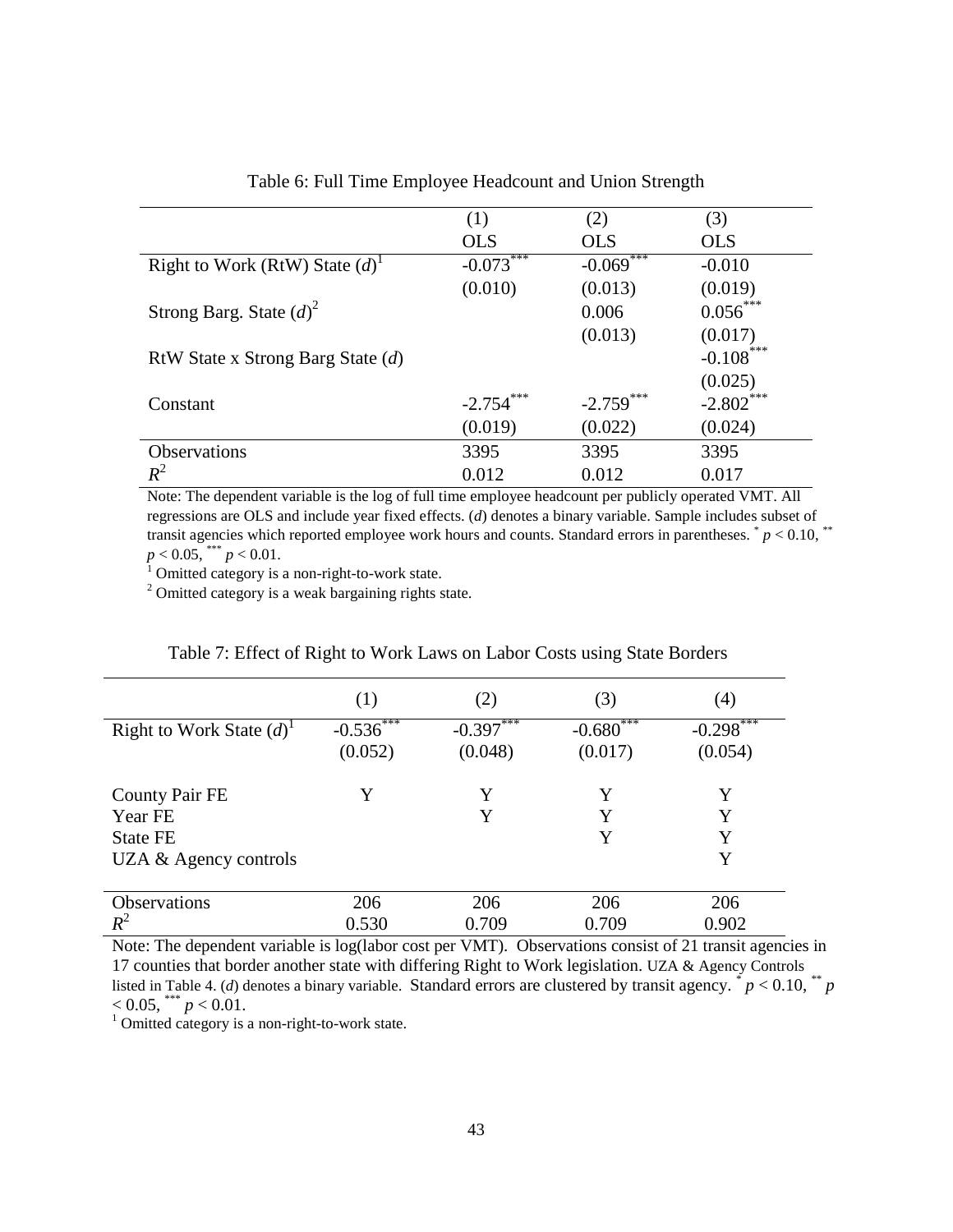|                                        | (1)     | (2)                               | (3)                               | (4)                               |
|----------------------------------------|---------|-----------------------------------|-----------------------------------|-----------------------------------|
| Dominant TA ("Dom") $(d)$ <sup>1</sup> | 0.275   | $0.362$ ***                       | 0.356                             | ***<br>$0.268^{\degree}$          |
| Dom x RtW State $(d)^2$                | (0.051) | (0.053)<br>$-0.338***$<br>(0.059) | (0.060)<br>$-0.335***$<br>(0.058) | (0.077)<br>$-0.278***$<br>(0.055) |
| Dom $(d)$ x UnionShare                 |         |                                   | 0.052                             | $-0.145$                          |
| Dom x StrongBarg $(d)^3$               |         |                                   | (0.369)                           | (0.367)<br>$0.116^{*}$<br>(0.055) |
| <b>Observations</b>                    | 3706    | 3706                              | 3706                              | 3706                              |
| $R^2$                                  | 0.538   | 0.579                             | 0.579                             | 0.582                             |

Table 8: Dominant Transit Agencies Effects on Operating Costs with City-Year Fixed Effects

Note: Dependent variable is log(operating costs per VMT). The "Dominant" TA has the highest average annual VMT in a given UZA. (*d*) denotes a binary variable. All regressions include UZA\*year fixed effects. Standard errors clustered at UZA level in parentheses.  $p < 0.10$ ,  $*$   $p < 0.05$ ,  $*$   $p < 0.01$ <br>
<sup>1</sup> Omitted category is non-dominant transit agency.<br>
<sup>2</sup> Omitted category is non-right-to-work state.<br>
<sup>3</sup> Omitted category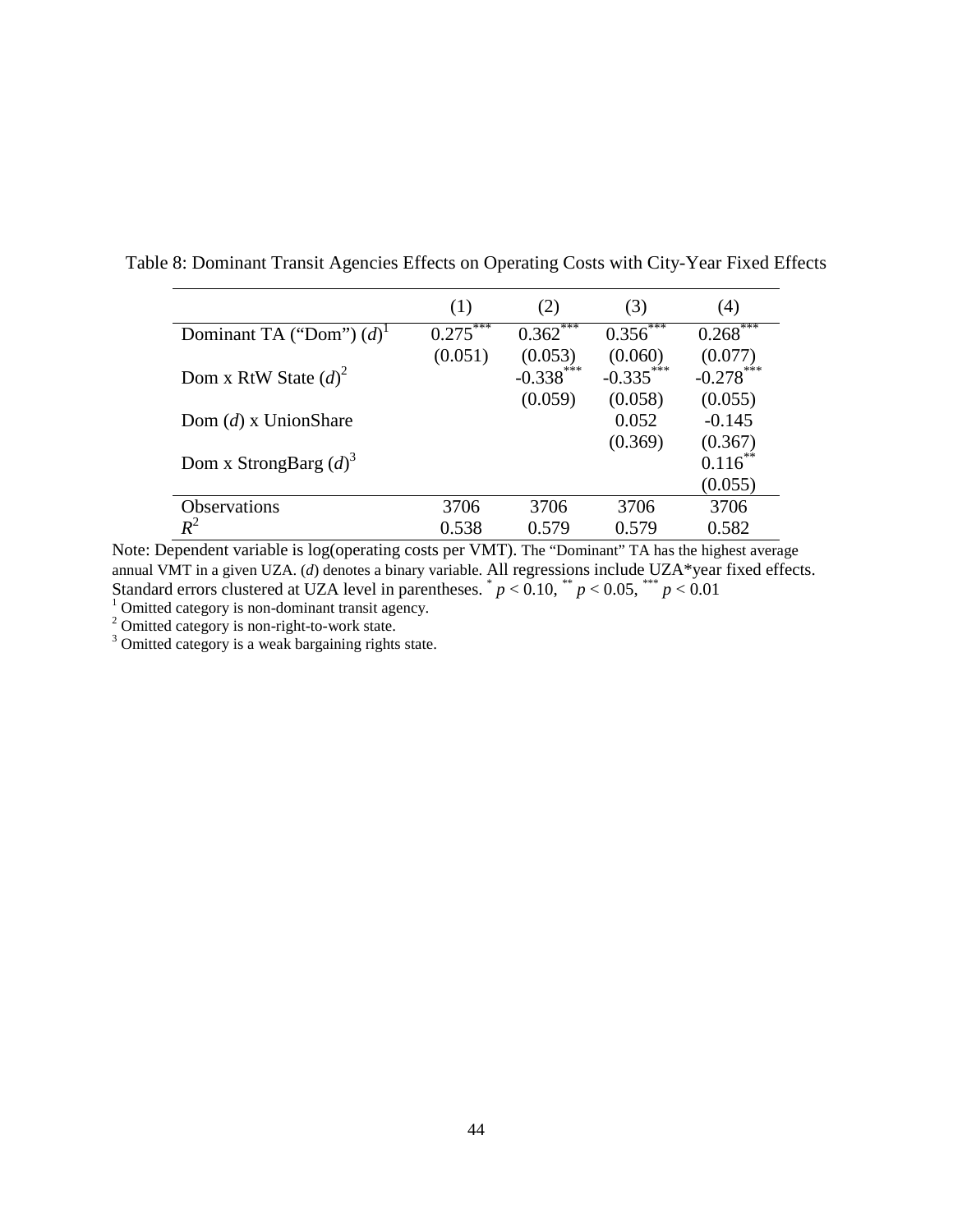| City (Agency)     | Current<br>(Predicted)<br>Cost / VMT | Privatized<br>(Predicted)<br>Cost / VMT | Consumer<br>Surplus<br>(\$1,000s) | <b>DWL</b><br>(\$1,000s) | DWL %<br>of Public<br>Funding* | Fleet<br>Size | Strong<br>Bargaining<br>Rights? |
|-------------------|--------------------------------------|-----------------------------------------|-----------------------------------|--------------------------|--------------------------------|---------------|---------------------------------|
| Boston (MBTA)     | \$13.59                              | \$8.13                                  | \$163,681.72                      | \$14,766.31              | 1.7%                           | 876           | Yes                             |
| Chicago (CTA)     | \$11.29                              | \$6.64                                  | \$297,820.21                      | \$26,310.57              | 3.7%                           | 1781          | Yes                             |
| San Antonio (VIA) | \$7.18                               | \$4.22                                  | \$59,607.00                       | \$4,194.99               | 2.5%                           | 446           | No                              |

Table 9: Welfare Loss Estimates for Three US Cities in 2011

US Total  $$6.63$   $$4.16$   $$6,319,339.33$   $$524,345.60$ 

Note: Predicted values for Current Cost/VMT and privatized Cost/VMT generated using the RD regression specification. The dependent variable is total operating costs per VMT. Regression controls include all those listed in Table 4 with the addition of city-average diesel and natural gas prices. Privatized Cost/VMT counterfactual assumes privatization share is 100%. Δ Consumer Surplus and DWL correspond to Areas A and D in Figure 7, respectively.

\*Sources: MBTA Fiscal 2012 Audited Financial Statements Pg 5, Net Nonoperating revenue

(http://mbta.com/uploadedfiles/About\_the\_T/Financials/113990\_12\_MBTA\_FS-FINAL.pdf); CTA President's 2012 Budget Recommendations, 2011 Forecasted Total Public Funding Pg 22,

(http://www.transitchicago.com/assets/1/finance\_budget/2012\_Budget\_Book\_for\_Web.pdf); VIA 2012 Comprehensive Annual Financial Report; Sept 30, 2012 Pg. 45, Sales Taxes + Grants Reimbursement

(http://www.viainfo.net/Organization/Docs/2012CAFR.pdf)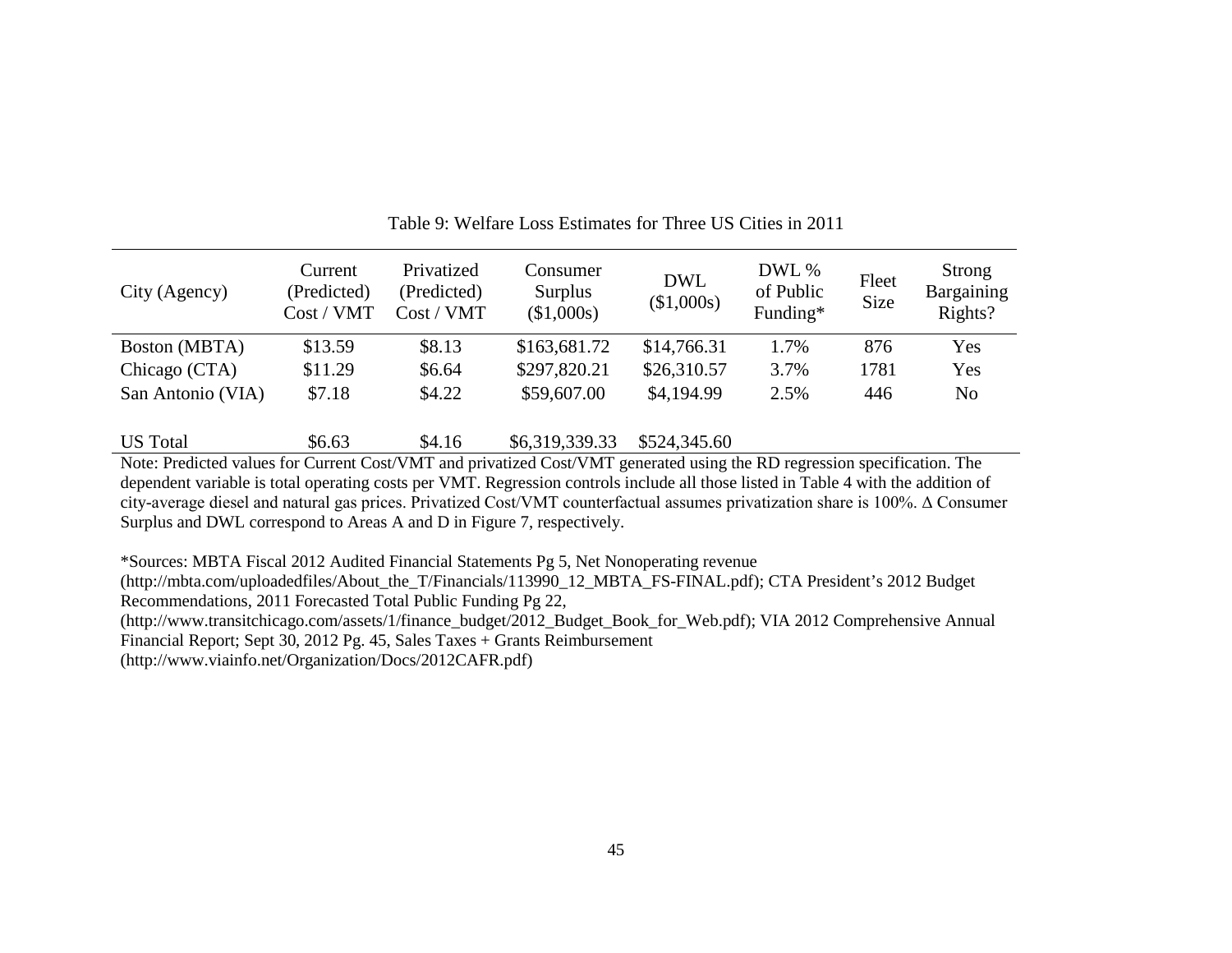# **Web APPENDIX 1: Labor and Energy Cost Calculations**

We calculated fuel costs using reported fuel-use data from NTD and estimates of retail fuel prices for each of the reported fuel inputs. Fuel prices were sourced from the U.S. Energy Information Administration. Most of our fuel price data vary by state and year. NTD does not report employee headcount outsourced operations. Thus, we infer labor costs as the residual operating costs net of our calculated energy costs. The following figure shows the breakdown of line items included in operating expenses as reported by transit agencies to NTD. Vehicle operating costs include: labor costs (including salaries, wages, benefits, and pensions), costs of fuel, materials and supplies, utility costs, taxes, and liability costs. With the exception of fuel inputs, we cannot separately identify these costs from total operating costs. Thus, our estimate of labor costs is an upward bound, and includes expenses for materials and miscellaneous expenses.

# Figure: Operating Costs Line Items as Reported to NTD

# 2013 Urban Reporting Manual

# **Operating Expenses form (F-30)**

| Line                                             | a<br>Vehicle<br><b>Operations</b><br>010 | ь<br>Vehicle<br><b>Maintenance</b><br>041 | c<br>Non-Vehicle<br><b>Maintenance</b><br>042 | đ<br>General<br><b>Administration</b><br>160 | e<br>Total<br>Modal |
|--------------------------------------------------|------------------------------------------|-------------------------------------------|-----------------------------------------------|----------------------------------------------|---------------------|
| <b>Expense Object Class</b>                      | <b>Total</b>                             | <b>Total</b>                              | <b>Total</b>                                  | Total                                        | <b>Expenses</b>     |
| Labor (501)                                      |                                          |                                           |                                               |                                              |                     |
| Operators' salaries and wages (01)<br>01         |                                          |                                           |                                               |                                              |                     |
| Other salaries and wages (02)<br>02 <sub>2</sub> |                                          |                                           |                                               |                                              |                     |
| <b>Fringe Benefits (502)</b><br>03               |                                          |                                           |                                               |                                              |                     |
| Services (503)<br>04                             |                                          |                                           |                                               |                                              |                     |
| <b>Materials and Supplies (504)</b>              |                                          |                                           |                                               |                                              |                     |
| 05 Fuel and lubricants (01)                      |                                          |                                           |                                               |                                              |                     |
| Tires and tubes (02)<br>O6                       |                                          |                                           |                                               |                                              |                     |
| Other materials and supplies (99)<br>07          |                                          |                                           |                                               |                                              |                     |
| Utilities (505)<br>08                            |                                          |                                           |                                               |                                              |                     |
| Casualty and Liability Costs (506)<br>09         |                                          |                                           |                                               |                                              |                     |
| <b>Taxes (507)</b><br>10                         |                                          |                                           |                                               |                                              |                     |
| Miscellaneous Expenses (509)<br>13               |                                          |                                           |                                               |                                              |                     |
| <b>Total Modal Expenses</b><br>15                |                                          |                                           |                                               |                                              |                     |

#### Source: NTD.gov:

http://www.ntdprogram.gov/ntdprogram/pubs/ARM/2013/pdf/4\_Financial\_Module.pdf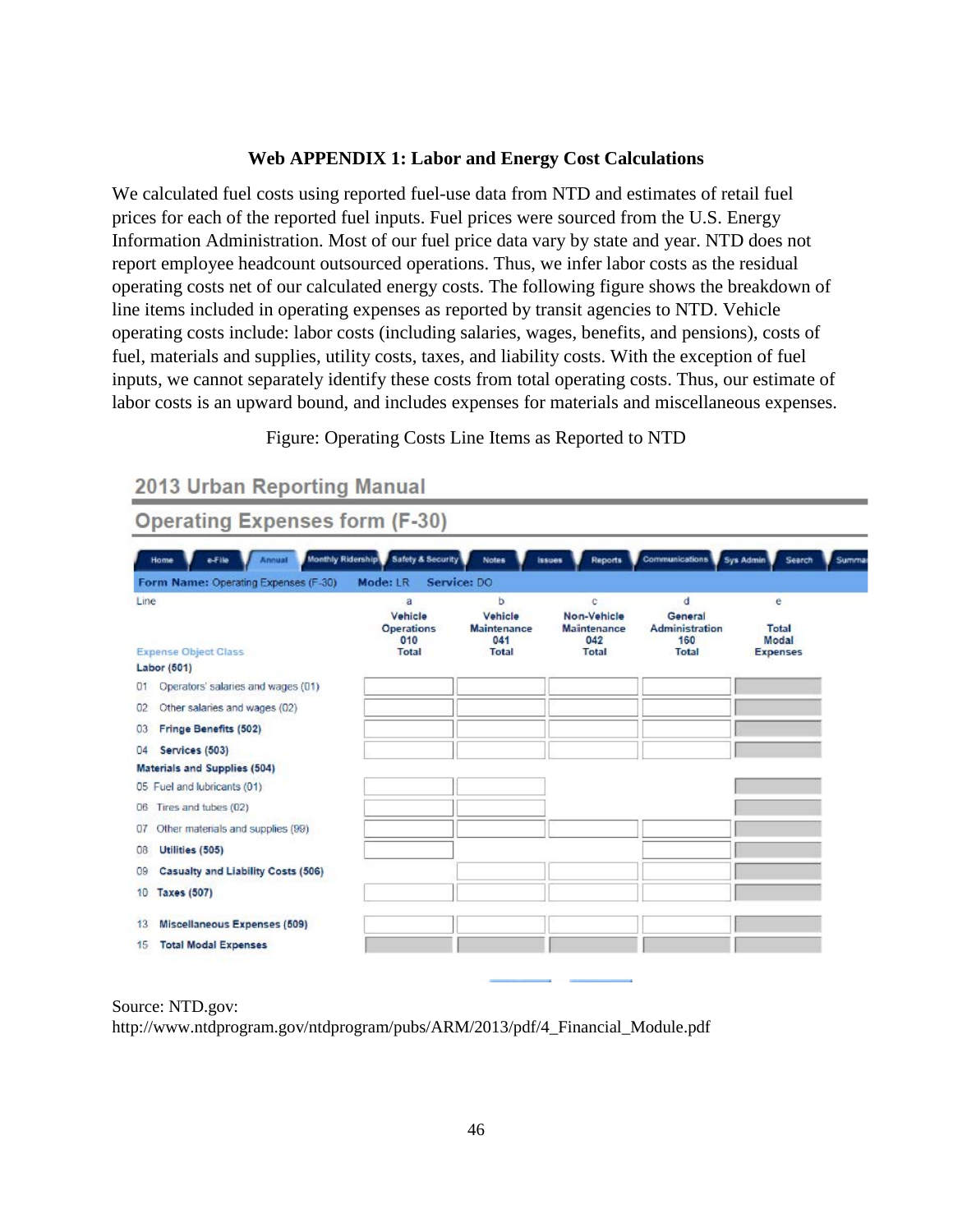### **Web APPENDIX 2: Alternative Empirical Strategies as Robustness Checks**

In this section, we present three alternative empirical strategies based on different identifications from that in the RD analysis. The analysis all provides similar results to those from the RD analysis..

#### **1. An Instrumental Variables Approach**

l

We use the IV approach as an alternative to the RD analysis in identifying the causal effect of privatization. We seek instruments that are correlated with a transit agency's share of privatized bus miles but are uncorrelated with the unobserved determinants of bus operating costs. A plausible variable that satisfies these conditions is the interaction between a Bartik measure of state employment growth and a city's average cost of housing. Following Bartik (1991), we create a state-level employment growth instrument by calculating the annual national employment growth rate for each 6-digit NAICS industry and then weighting this by each state's share of each industry's employment in  $1998$ <sup>[32](#page-47-0)</sup>. The Bartik employment variable is constructed at the state level rather than at the local level because local economic indicators are more likely to be endogenous to transit agency's operating costs. It captures the heterogeneous effect of national employment shocks (e.g., due to trade) across different states due to their pre-existing conditions (e.g., industry structure). This is unlikely to be correlated with shocks that affect bus operation in a transit agency.

In our regressions, we include the home price as an explanatory variable to control for differences in cost-of-living, which could affect labor cost. We interact the Bartik variable with the city average housing price to introduce cross-city variation. In addition, this interaction captures how a state's economic condition affects privatization decisions differently across cities with different housing prices, and hence different local tax bases. We conjecture that lower employment growth (i.e., a tight state budget) would impact cities with a low home price (less robust local tax base) more severely, and hence induce more privatization. This conjecture is confirmed in our first stage regressions in the Appendix Table 2A. In the regression analyses, standard errors are clustered at the UZA level to account for autocorrelation across transit agencies operating within the city.

<span id="page-47-0"></span> $32$  1998 is selected as the base year because it is the first year in our study and because 1998 was the first year that the NAICS codes were introduced.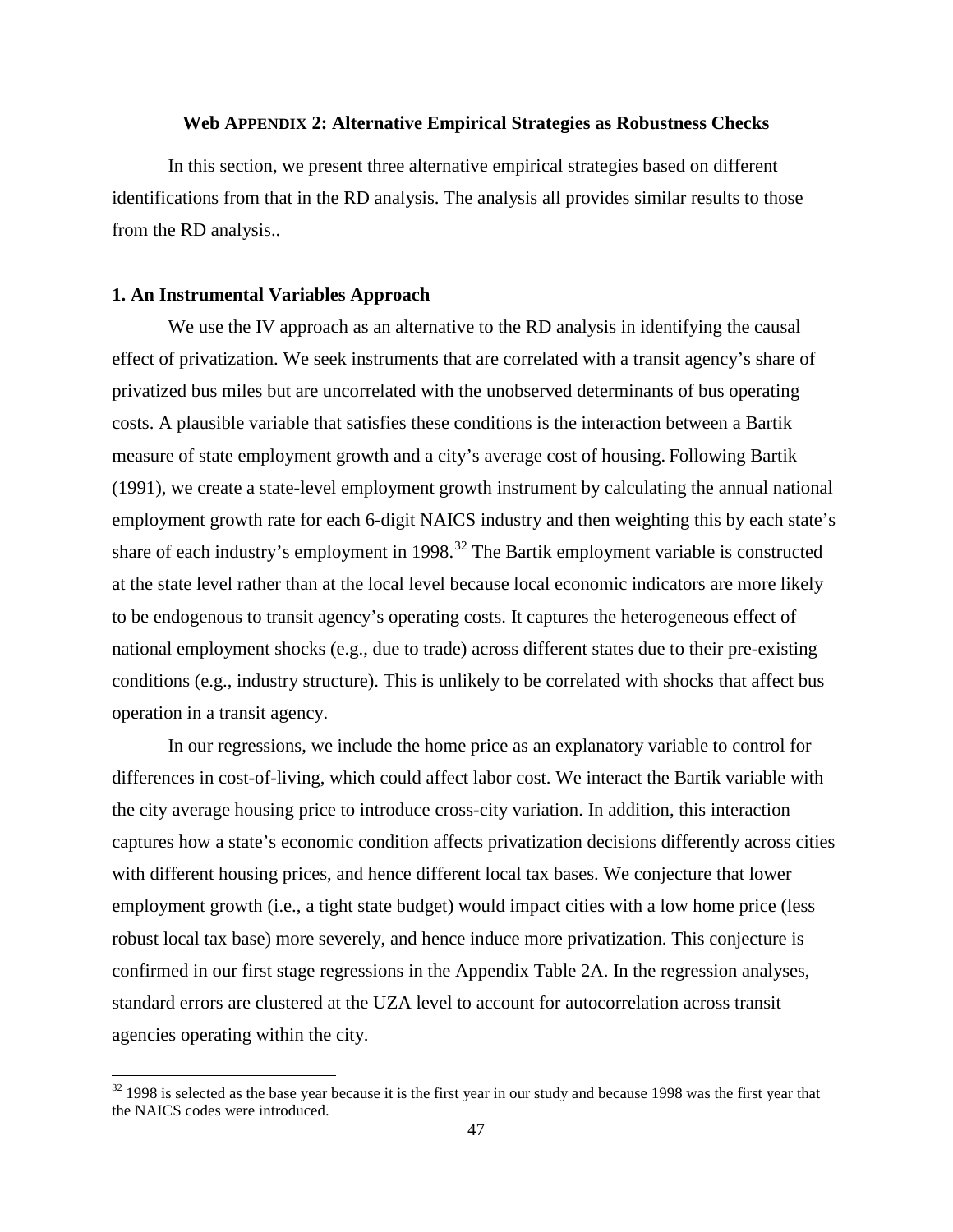The first stage results of the IV regression are shown in Appendix Table 2A. The excluded instrument is the state-level Bartik labor shock measure interacted with UZA-average housing prices, (Bartik IV \*Home Price). The instrument has a negative and significant correlation with privatization share, which is robust to the inclusion of observables. Column (3) uses the sample of dominant transit agencies used in the RD analysis. The effect of the Bartik home price instrument on privatization levels is a similar magnitude to that of the full sample estimates. Transit agencies that experience exogenous negative (positive) labor demand shocks in cities with lower (higher) housing prices are more (less) likely to privatize their bus mile operations. This result is consistent with our prediction that agencies in cities with a lower tax base, particularly those in states that are exogenously budget constrained due to poor economic climate, are more likely to seek out public-private partnerships as a means to cut costs.

Labor cost estimates are shown in Appendix Table 2B. The OLS specifications in columns (1) - (2) indicate a 1 percent increase in an agency's share of privatized miles are correlated with a decrease in labor costs per mile ranging from 0.22 to 0.31 percent. Columns (3) - (5) instrument for the privatization share using the state-level Bartik labor shock measure interacted with UZA-average housing prices. Column (5) uses the regression discontinuity sample of only dominant transit agencies. The estimated effect of increasing the privatization share by 1 percent ranges from 0.46 to 1.2 percent reduction in labor costs per mile. The coefficients listed in Appendix Table 2B are close in magnitude to that of the regression discontinuity estimates in Table 5B, and all fall into the CCT robust confidence interval (Table 5B, column 7). The overall reduction in per-mile labor costs induced by an agency going from no privatization to 100 percent ranges from 38 to 77 percent under the GMM estimators. While the RD sample estimate is less precisely estimated than that of the full sample, the larger anticipated cost savings from the RD sample reflect that dominant transit agencies are large agencies by definition, so the potential gains from privatizing are more substantial for these large urban agencies, relative to smaller agencies operating in more remote locations. These large costsaving estimates also reflect the fact that the dominant agencies are less likely to privatize, even though the payoffs to doing so are large. In Appendix Table 2A column 2, the dominant transit agency indicator is negatively correlated with privatization levels. At least part of the reason for this tendency for dominant agencies to avoid privatizing is due to strategic actions on the part of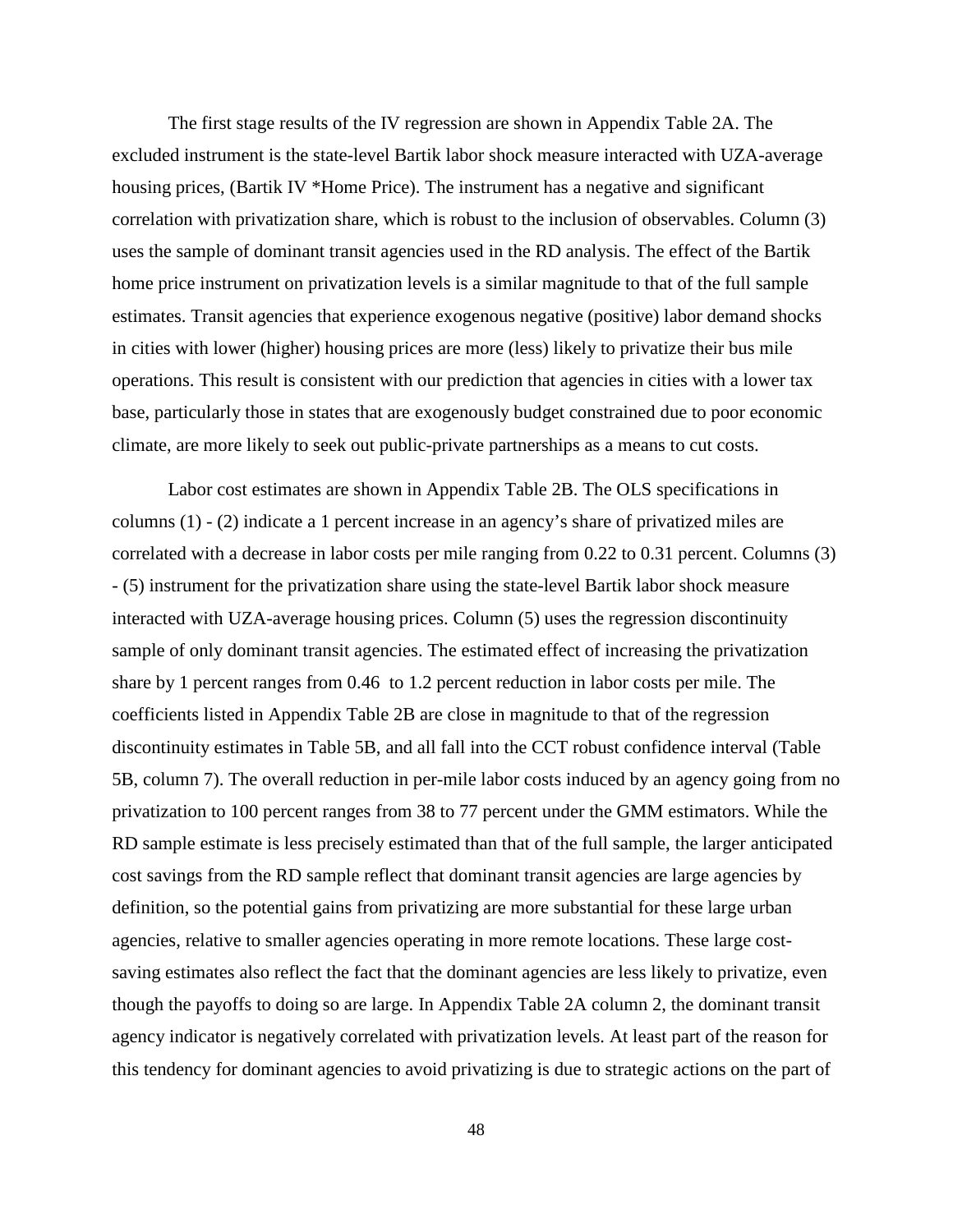unions. In section 6.4, we discuss evidence that unions focus their bargaining power on the dominant agencies in a given UZA.

#### **2. Union Contract Cycle as Instrument**

We carry out estimation of equation (7) and instrument for the privatization share using union contract cycle schedules for 10 transit agencies. When a union's labor contract is over and up for negotiation, the transit agency manager may find it easier to privatize a portion of their operations to private contractors. However, the status of the labor contract (whether it is active or not) should not be correlated with a transit agency's unit labor costs. Appendix Table 5A shows the first stage results. The end of a labor contract cycle is positively correlated with privatization share, as we would expect. Appendix Table 5B shows the impact of privatization on labor costs under OLS and GMM employing the contract cycle instrument. The cost saving estimates are very similar in magnitude to the RD and IV methods discussed in Section 6; a 1% increase in the share of bus miles that are privatized reduces labor costs per mile by between 0.6 and 0.9%.

#### **3. Using Subway Cities as Controls**

Due to data limitations, we are unable to employ city-level fixed effects in our main specifications discussed in Section 6. Thus, our identification comes from variation in transit agencies within the same state with differing levels of privatized bus miles. The analyses in Section 6 include various controls for transit agency characteristics, such as fleet size, type, and the share of buses that use alternative fuel. However, it is possible that certain unobservable cityspecific factors affect both privatization decisions and unit labor costs, and these unobservables generate the differences we observe across agencies within the same state.

To address this endogeneity concern, we look at the subset of agencies in our NTD data who's UZA also has a subway system. Subway systems, by their nature as massive public works projects, are public entities and cannot be privatized. Comparing the operating costs of bus transit to the operating costs of subway transit in the same city will fully control for any citywide unobserved effects that impact transit costs, which may confound our main cross-city identification. We carry out two specifications: in column (1) of Appendix Table 6 the dependent variable is the log of bus operating costs per VMT, and the regression controls for subway operating costs per VMT. In column (2), the dependent variable is the log of the ratio of bus to subway operating costs. Under both specifications, privatization is associated with a 1 percent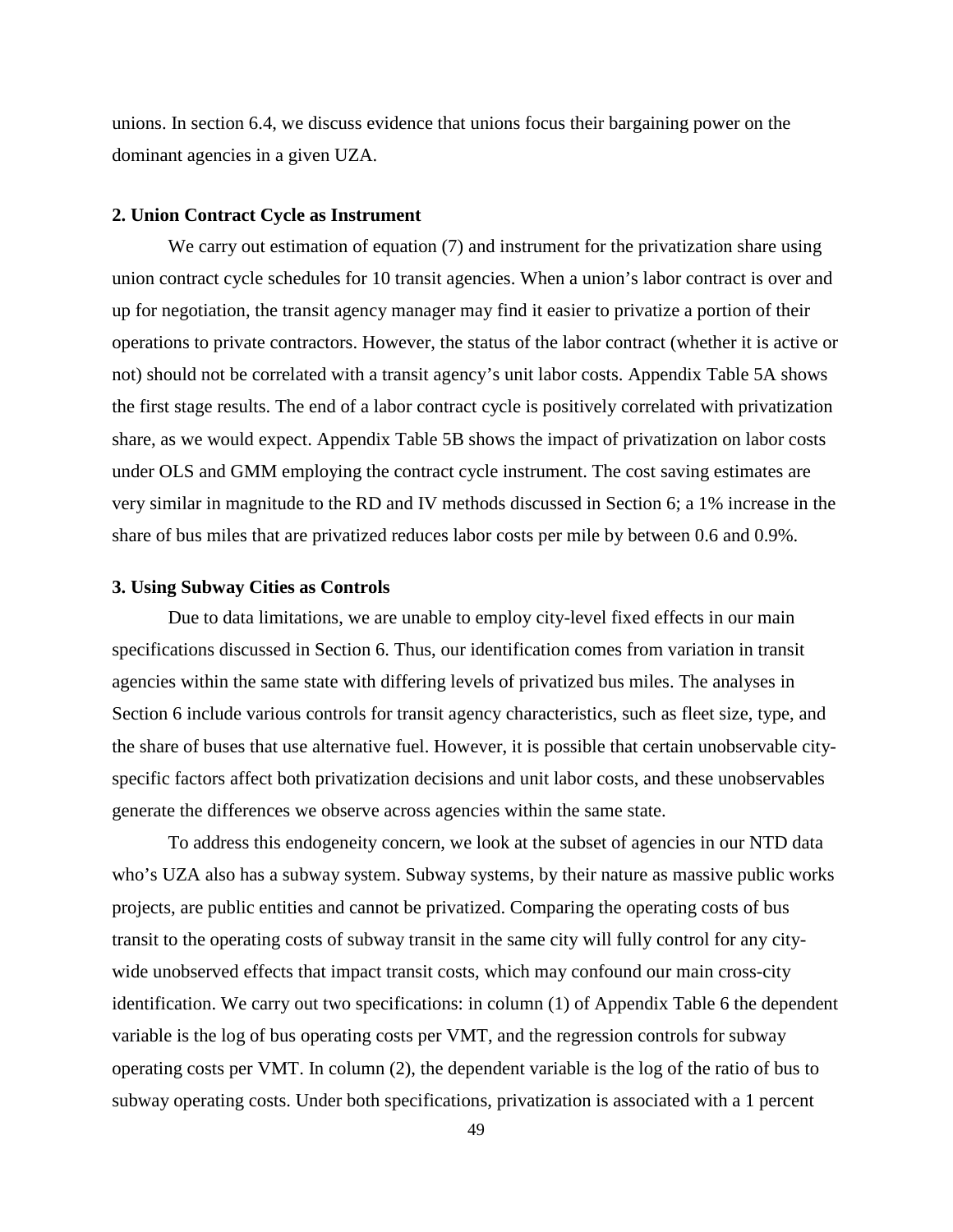decrease in operating costs per VMT. These results are again, consistent with those found in Section 6 under the RD and IV methods.

#### **Web APPENDIX 3. Heterogeneous Treatment Effects of Privatization**

We examine the heterogeneous treatment effect of privatization. Appendix Table 7 shows estimation results of the effect of privatization share on per-mile labor costs, accounting for the interaction of the privatization share and state bargaining strength, and the interaction of privatization share and transit agency size. We use the size of a transit agency's fleet (number of buses) to measure their size. The first column employs OLS. Each interaction term is negative and statistically significant, implying that privatization reduces labor costs to a larger degree if the transit agency operates in a UZA where unions have stronger legal bargaining power, or if the transit agency serves a larger population. The magnitudes on the privatization share estimate relative to the heterogeneous effect estimates suggest that cost savings realized from privatizing may be washed out by the effects of strong collective bargaining rights for a large transit agency.

The second column in Appendix Table 7 employs the instrumental variable approach discussed in Appendix 2. After instrumenting for privatization share with the Bartik-home price instrument, the effect of privatization on cost savings increases in magnitude for states with strong bargaining rights, and for larger transit agencies. These results are consistent with the discontinuity graphs shown in Figure 5: the difference across agencies with democrat versus a republican mayoral winner in their likelihood of privatizing transit operations is larger for two such agencies in a strong bargaining rights state relative to a weak bargaining rights state. Because of this differential in the propensity to privatize, agencies in strong bargaining rights states observe larger cost savings from privatizing their operations relative to those in weak bargaining rights states, where the opportunity costs are lower.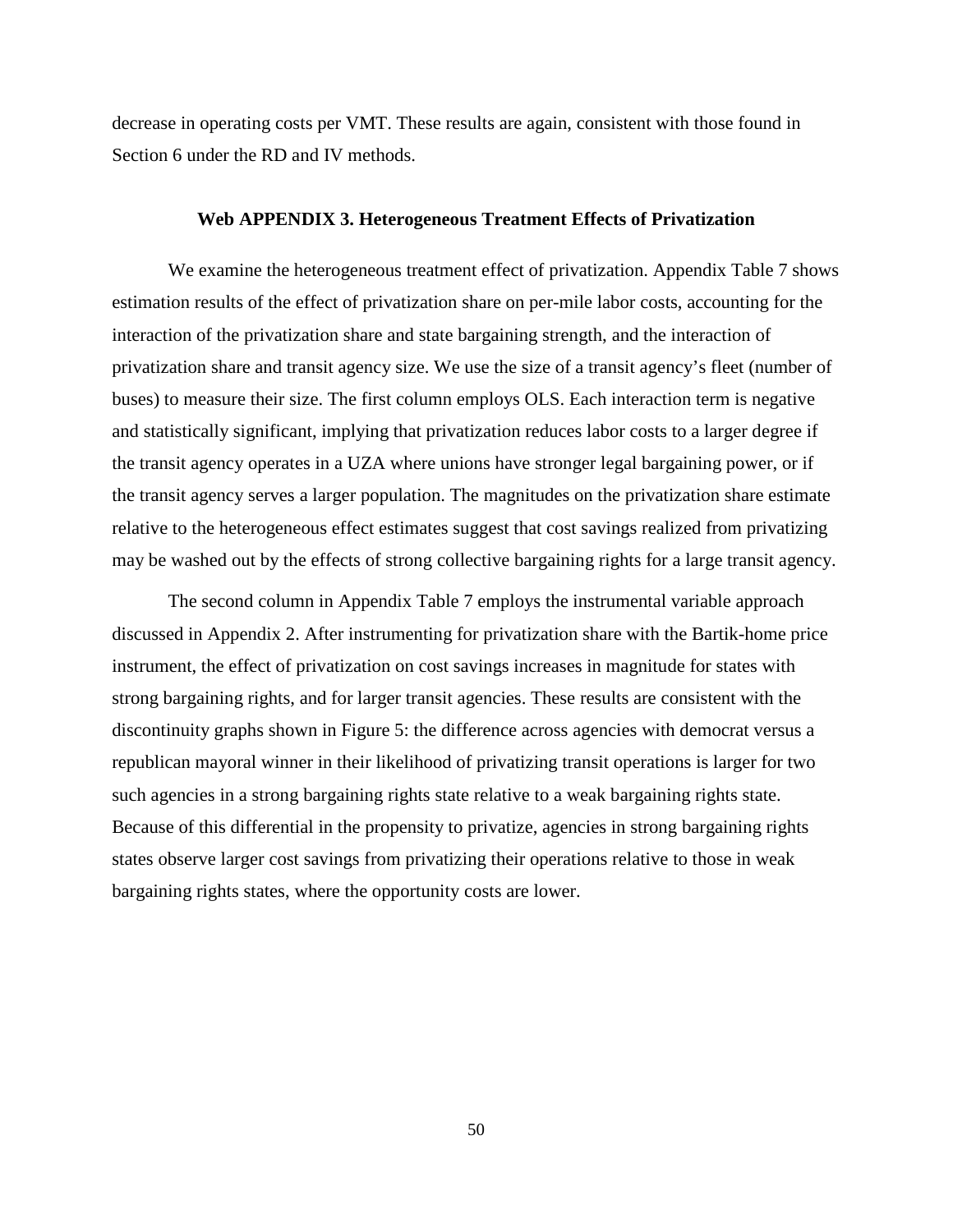#### **Web APPENDIX 4: Details About the Welfare Analysis Calculations**

The procedure we use to estimate welfare loss from high public transit cost is as follows: We begin by specifying the consumer compensating variation obtained from reducing bus transit operating costs by privatizing.

Consider the consumer's minimum cost of achieving a utility level,  $u$ , given prices  $p$ :

$$
g(p, u) = \min_{\{x\}} \{p, x | u(x) \ge u\}
$$

The compensated demand function for good  $x_i \in \mathcal{X}$  is given by<sup>33</sup>:

$$
x_i = \frac{\partial g(p, u)}{\partial p_i} = g_i(p, u)
$$

(Glaister (1974)). Let  $\alpha_1$  and  $p_1$  be the price of bus fare under current privatization levels (where majority of bus transit is publicly operated), and under the counterfactual scenario of complete privatization, respectively. Let all other prices faced by the consumer,  $\hat{p}$ , be held constant. The loss to the consumer from purchasing bus fare,  $x_1$ , at  $\alpha_1$  instead of the lower efficient price  $p_1$ can be expressed by:

$$
A = \int_{p_1}^{\alpha_1} g_1(z, \hat{p}, u) dz = g(\alpha_1, \hat{p}, u) - g(p_1, \hat{p}, u)^{34}
$$
 (1A)

The area  $\vec{A}$  is the change in consumer surplus due to the change in transit operating costs.

To apply this theoretical framework to our empirical analysis, we specify  $g(.)$  as the transit agency supply curve. We have posited a Leontief production function whereby transit agencies employ inputs in fixed proportions to produce a bus mile. Thus, marginal costs are equal to unit operating costs,  $\frac{c}{vMT}$ . Let the transit agency supply curve equal their marginal costs, thus  $g(.) = \frac{c}{VMT}$ . The consumer's expenditure for bus transit is proportional to the transit agency's marginal costs of providing bus service.

 $\overline{a}$ 

<span id="page-51-0"></span><sup>&</sup>lt;sup>33</sup> The difference between the compensated and Marshallian demand function is the income effect. Deaton (1974) shows that if the utility function is additively separable, and the expenditure on the good is a small fraction of income, then the compensated and uncompensated elasticities will be close. For purposes of this exercise, we posit that bus transit is additively separable to all other consumption goods and services.<br><sup>34</sup> Rosen and Small (1981) provide a detailed outline for the theoretical justification for measuring price-induced

utility changes as areas to the left of the relevant compensated demand curves.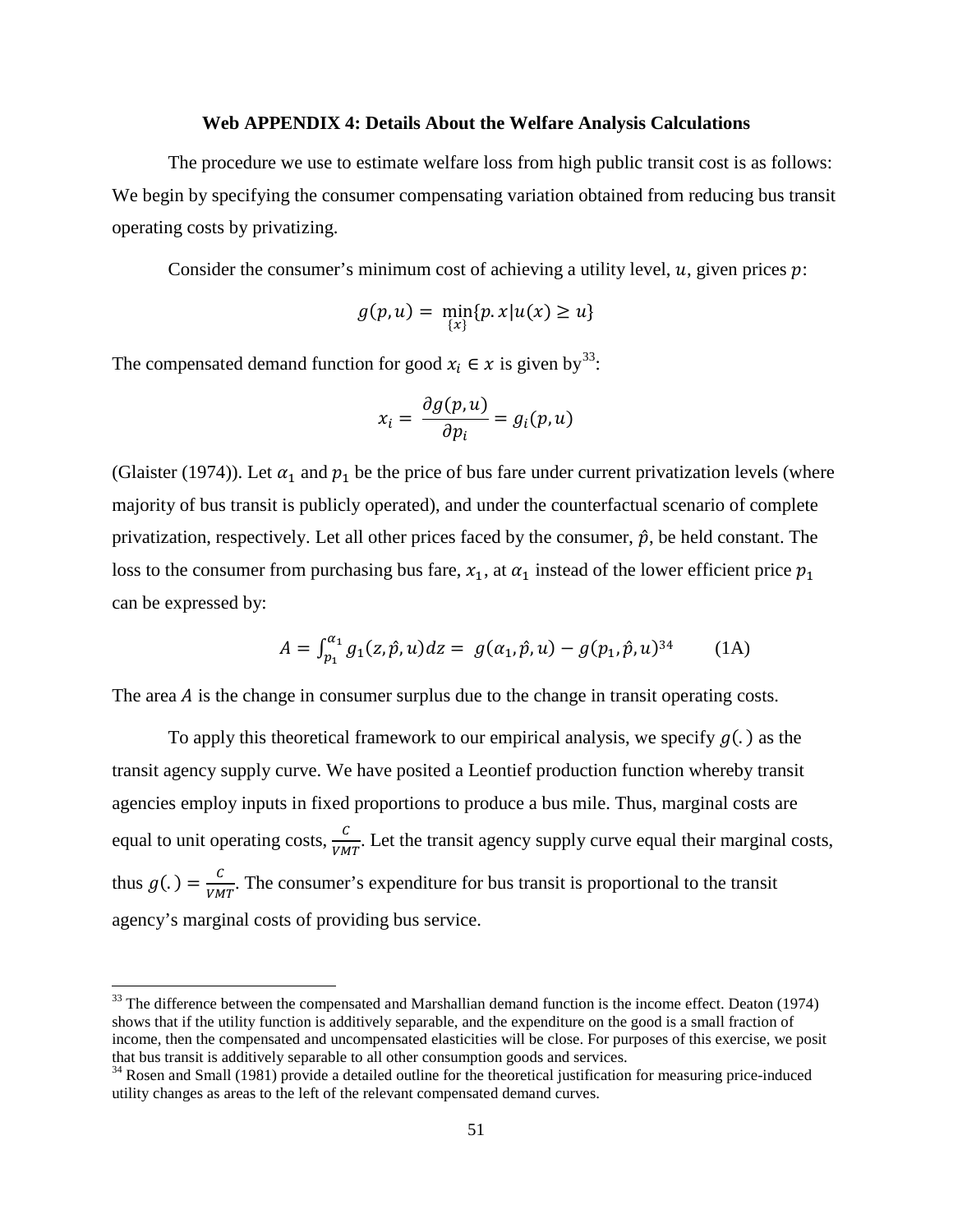In addition to a supply curve, the other inputs necessary to calculate welfare loss include a demand curve for bus transit, a base unit cost of transit, and the counterfactual unit cost of transit under complete privatization. Our base unit cost of transit is the operating costs per VMT,  $\frac{C}{VMT}$ , predicted by our model under privatization levels observed as of 2011. We predict  $\frac{C}{VMT}$ under current privatization using the regression discontinuity design specification discussed in Section 6.3. To generate the estimates, we regress the log of total operating costs per VMT on predicted privatization share (city mayoral party affiliation instruments for privatization share in the fuzzy RD design), following the right-hand-side of equation (7). Since we are interested in predicting total operating costs, rather than labor operating costs, we control for energy input prices in addition to each of the covariates impacting labor unit costs presented in Table 4. Under 2011 observed privatization levels, the predicted average  $\frac{c}{v_{MT}}$  is \$6.74. The counterfactual  $\frac{c}{v_{MT}}$ predicted by our model if all transit agency operations are completely privatized is approximately  $$3.09<sup>35</sup>$  $$3.09<sup>35</sup>$  $$3.09<sup>35</sup>$ 

We calculate a demand curve for bus transit using an elasticity measure of bus ridership, or passenger trips, with respect to bus fare. According to Gagnepain & Ivaldi (2002), Oum, Waters, & Young (1992), and TRCP Report 95 (2004)) this elasticity measure is approximately -0.4. Specifically,  $E_R = -0.4 = \frac{\% \Delta R \cdot \text{d} \cdot \text{e}^2}{\% \Delta F \cdot \text{d} \cdot \text{e}^2}$ . Given the aggregate ridership of bus transit in 2011 was approximately 5.1 billion, we can solve for the change in ridership given an incremental change in bus transit fare. This requires that we specify a transformation from our predicted unit operating costs to bus passenger fare. [36](#page-52-1)

To perform this transformation, we multiply the predicted  $\frac{c}{VMT} = $6.74$  by the average VMT per passenger trip observed in 2011, 0.28, to calculate predicted unit cost per passenger

l

<span id="page-52-0"></span> $35$  As our dependent variable is in log form, we calculate the predicted unit cost values using a smearing adjustment following Greene (1951):  $\hat{y} = \exp(X'\hat{\beta} + \frac{\sigma}{2})$ 

<span id="page-52-1"></span><sup>&</sup>lt;sup>36</sup> We have characterized transit agency supply in terms of VMT, while consumer demand is in terms of passenger trips. Transit agency costs and revenues are driven by two different output variables that are closely related. Outputs from the perspective of the transit agency are VMT, whereas the passenger *uses* VMT as inputs in the "production" of their final consumption good, which is passenger miles or passenger-trips. ("This characterization of transit output is quite useful if we construct a general equilibrium model of transit, in which transit firms supply intermediate-type outputs while passengers, who demand them, generate final-type outputs." Berechman (1993)). Prior literature has frequently employed similar transformations as those discussed here, recognizing the difference between VMT as intermediate output and passenger trips as final output in transit systems (Gagnepain & Ivaldi (2002).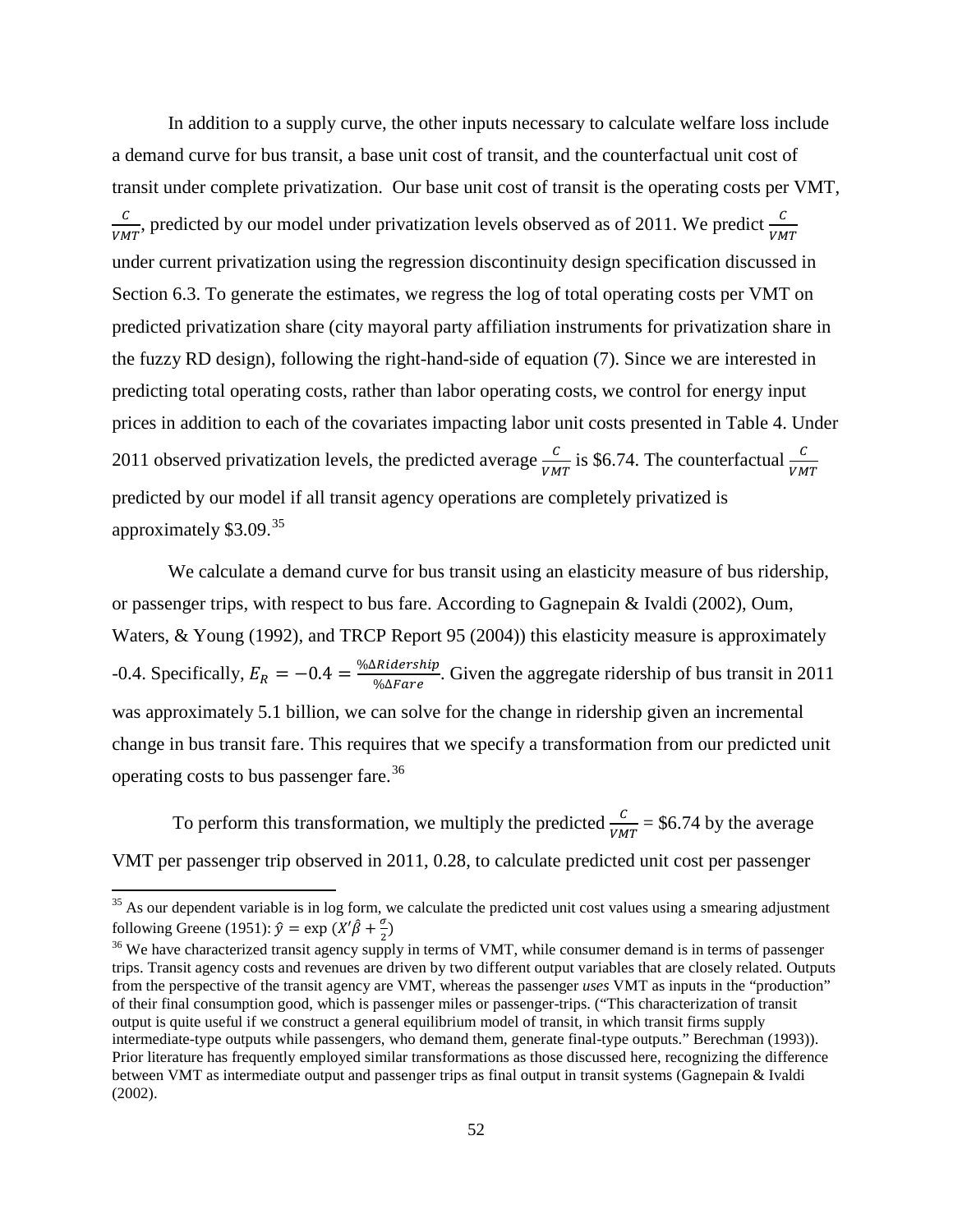trip,  $\frac{c}{Trip}$ . This implies bus passengers traveled an average of 3.5 miles per trip in 2011. By employing a constant term,  $\frac{c}{Trip}$ , for the transformation of predicted unit costs, we assume the number of passenger trips per VMT is unaffected by privatization levels. This static assumption is consistent with Gagenpain and Ivaldi (2002) who modeled the relationship between VMT and passenger trips as a reduced form function of population characteristics, density, and road congestion in a particular year. Since our welfare analysis is particular to the year 2011, our methodology is consistent with Gagenpain and Ivaldi (2002) in assuming that the relationship between capacity and demand is static in a particular year. Our empirical analyses on the impacts of privatization on transit agency VMT and ridership (passenger miles/VMT) further support this simplification. Appendix Table 3 shows that privatization does not have a deterministically significant impact on either VMT or occupancy rate.

Our transformation further assumes transit agencies price at marginal cost. In this way we can interpret unit cost per passenger trip as an approximation to the predicted bus fare per passenger trip. We acknowledge that marginal cost pricing is not representative of public transit pricing schemes. Public transit pricing is, in general, heavily subsidized to make up for the large fixed costs of infrastructure. Mohring (1972) gives a detailed discussion of dynamic optimal pricing schemes. We abstract away from identifying the pricing scheme of transit agencies in order to highlight general welfare effects from inefficient public transit. In summary:

> $g(\alpha_1, \hat{p}, u) = $6.74 * 0.28 = $1.89$  per trip  $g(p_1, \hat{p}, u) = $3.09 * 0.28 = $0.87$  per trip % $\Delta$ Ridership = % $\Delta$ Cost per Trip\* $E_R$

where %∆Cost per Trip are based on incremental value changes between \$0.87 and \$1.89. We calculate the area  $\vec{A}$  in equation (1A) using the trapezoidal method.  $\vec{A}$  in equation (1A) corresponds to the shaded area in Figure 7.

The procedure for calculating welfare loss specific to Boston, Chicago, and San Antonio mimic the above discussion with the following exceptions. First, rather than using an aggregate ridership value of 5.1 billion, the base ridership value is based on city-specific estimates. Second, the transformation calculations employ the city-specific average VMT per passenger trip observed in 2011. These values and their sources are shown in the following table: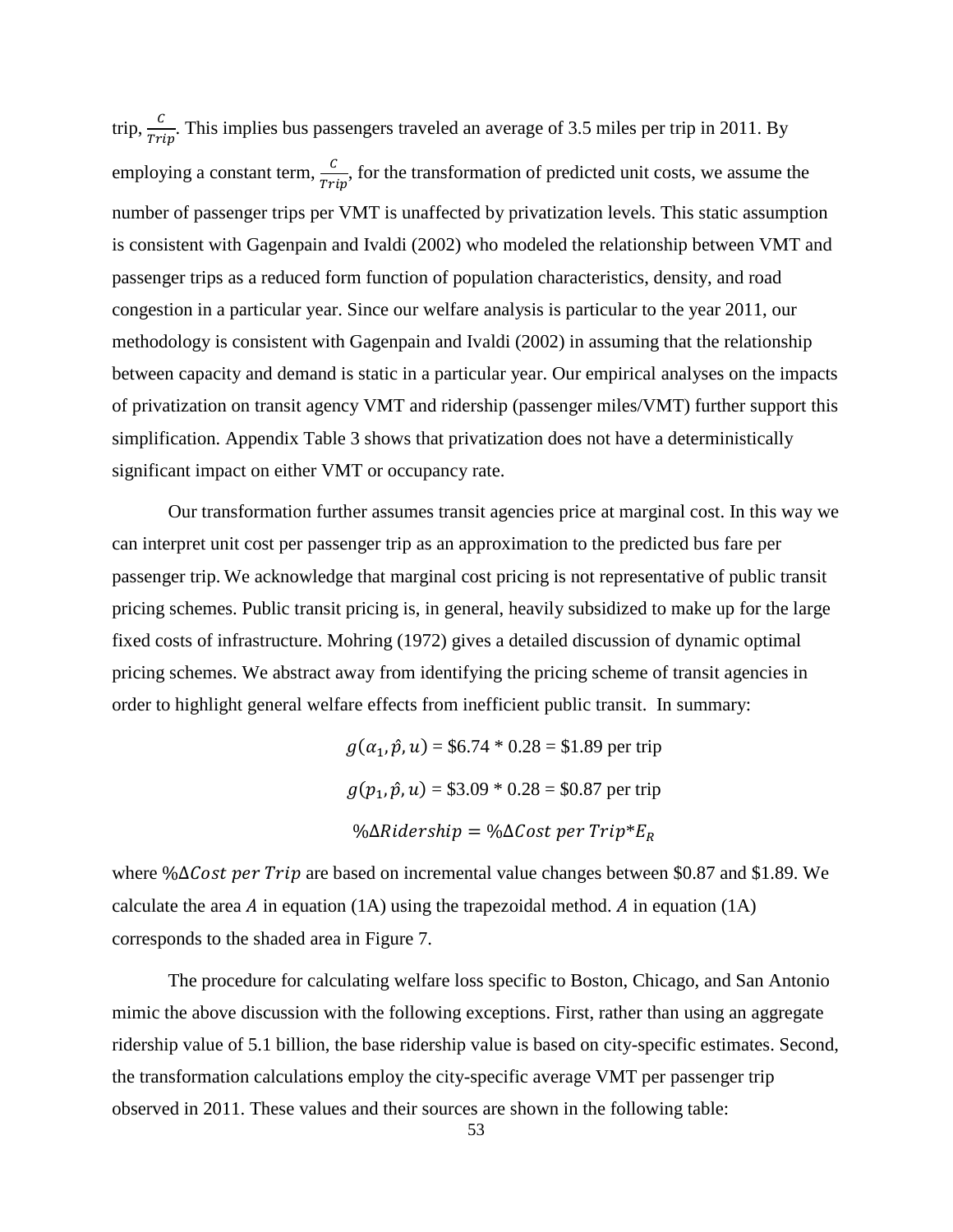| City (Agency)        | <b>Total Annual</b><br>Passenger Trips<br>(mn.) | <b>Total Annual</b><br>$VMT$ (mn.) | VMT/Passenger<br>Trip |
|----------------------|-------------------------------------------------|------------------------------------|-----------------------|
| <b>Boston</b> (MBTA) | 109.9                                           | 27.2                               | 0.25                  |
| Chicago (CTA)        | 310.4                                           | 58.0                               | 0.19                  |
| San Antonio (VIA)    | 44.2                                            | 22.4                               | 0.51                  |

City Transit Agency Values as of 2011

Source: NTD.gov Data Tables, Table 19: Transit Operating Statistics for 2011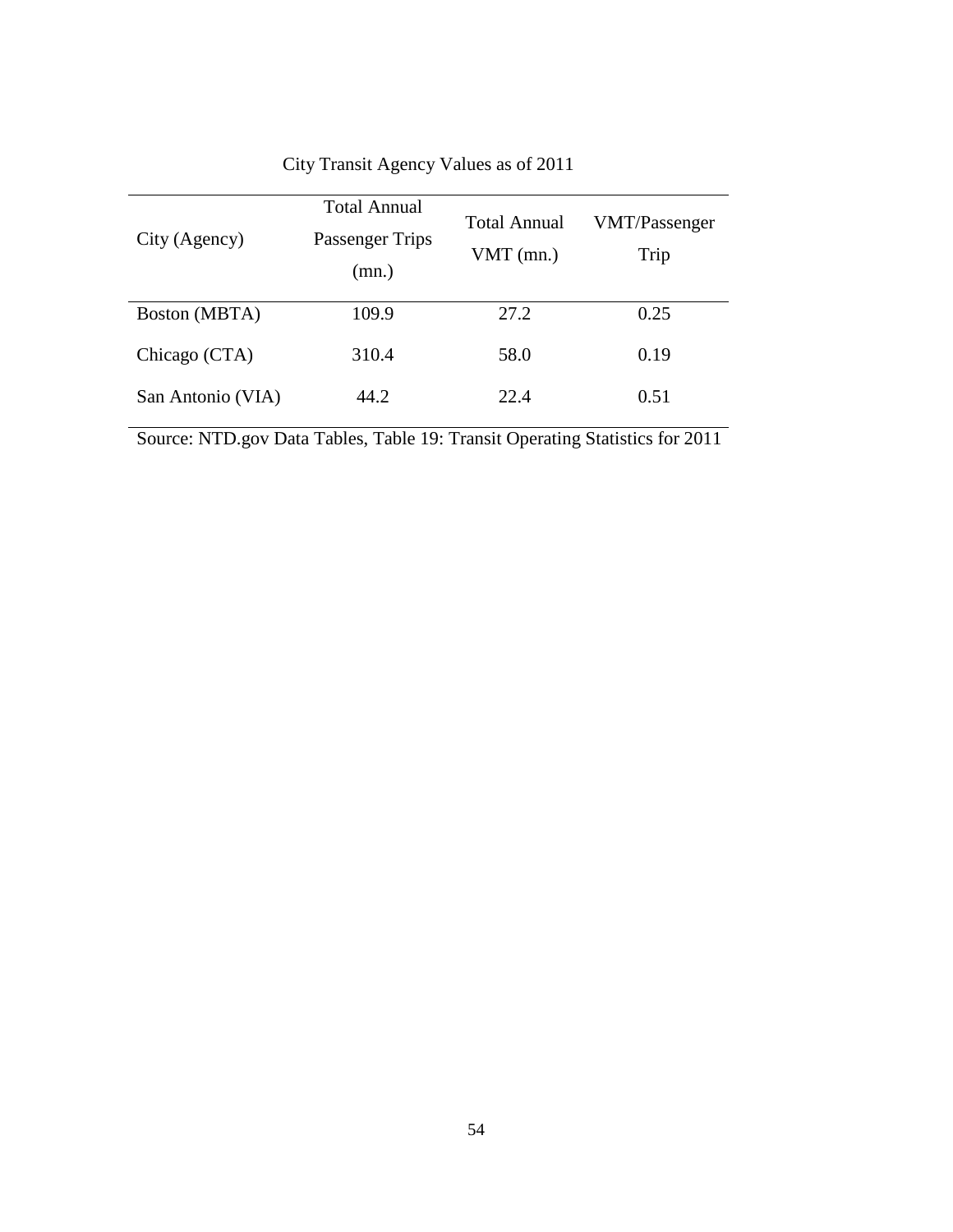

Appendix Figure 1: Selected baseline UZA characteristics at the Democratic winning margin threshold. Sample includes 1,444 UZA – year pairs. Bin size=0.05.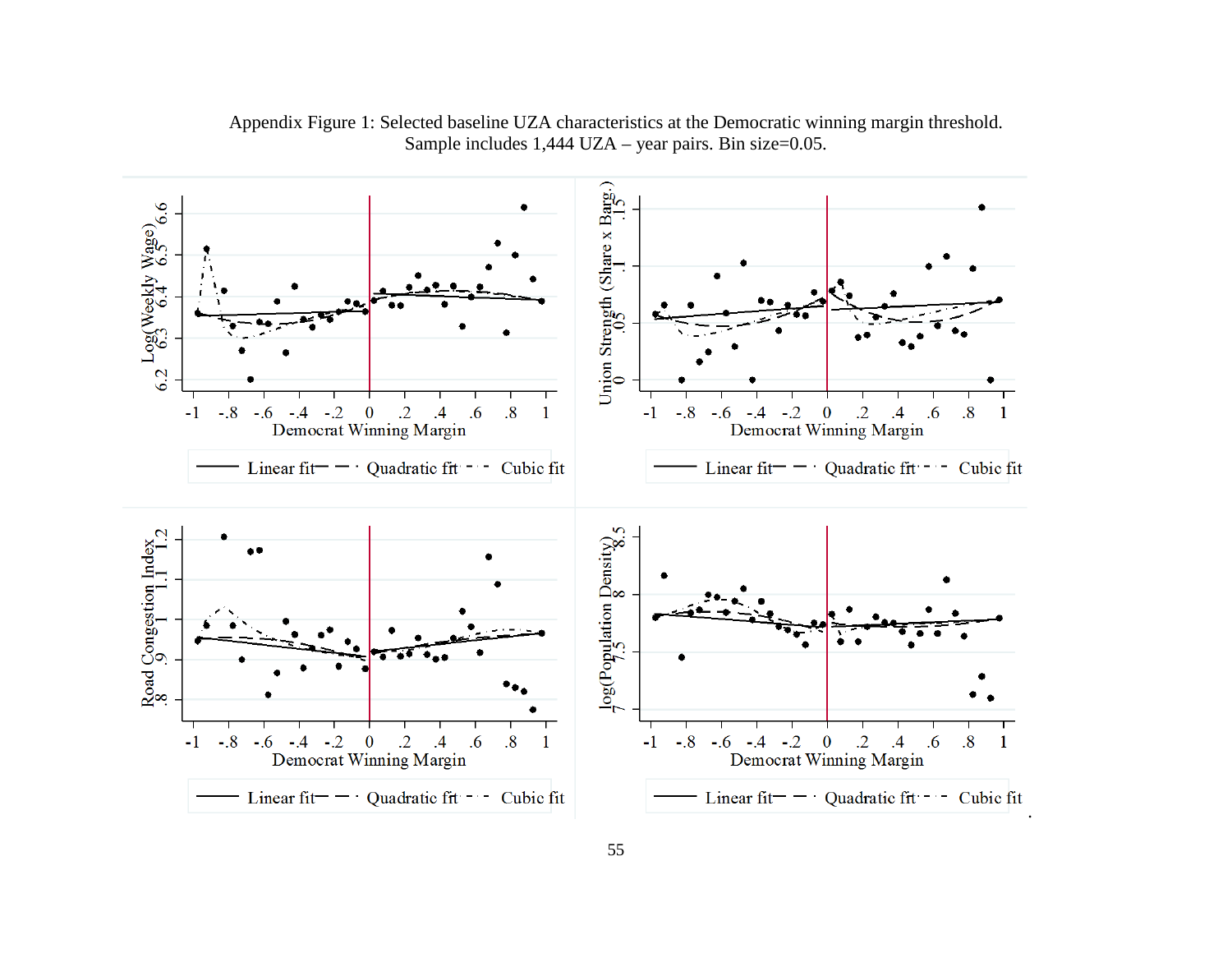

Appendix Figure 2: Privatization share among non-dominant agencies

Note: Sample includes 662 transit agency-year observations. "Non-dominant" agencies include those that do not have the largest average annual vehicle miles traveled from 1998-2011 in a UZA. Bin size = 0.05.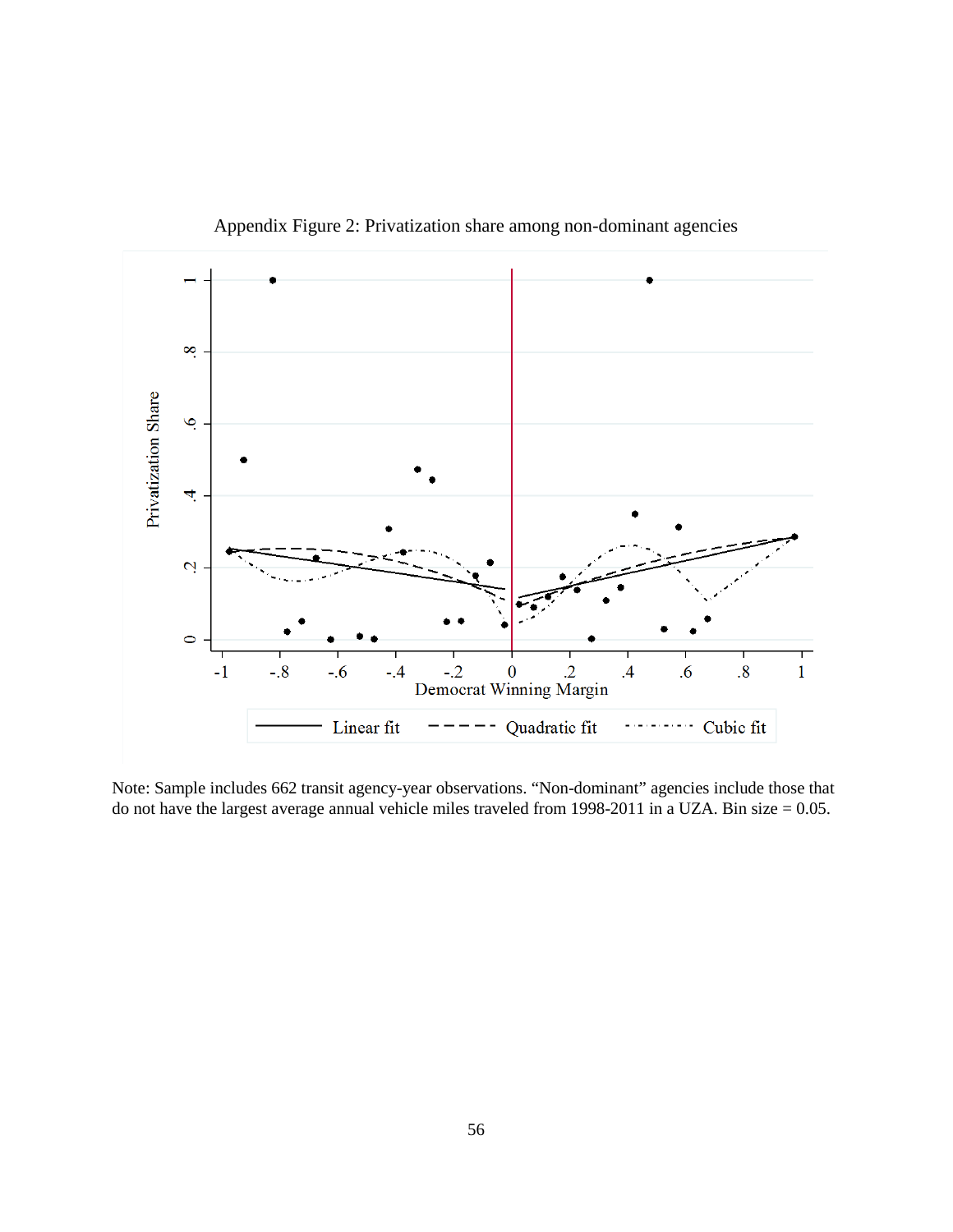

Appendix Figure 3: Privatization Share at the Democratic winning margin threshold for window of 60%. Bin size=0.05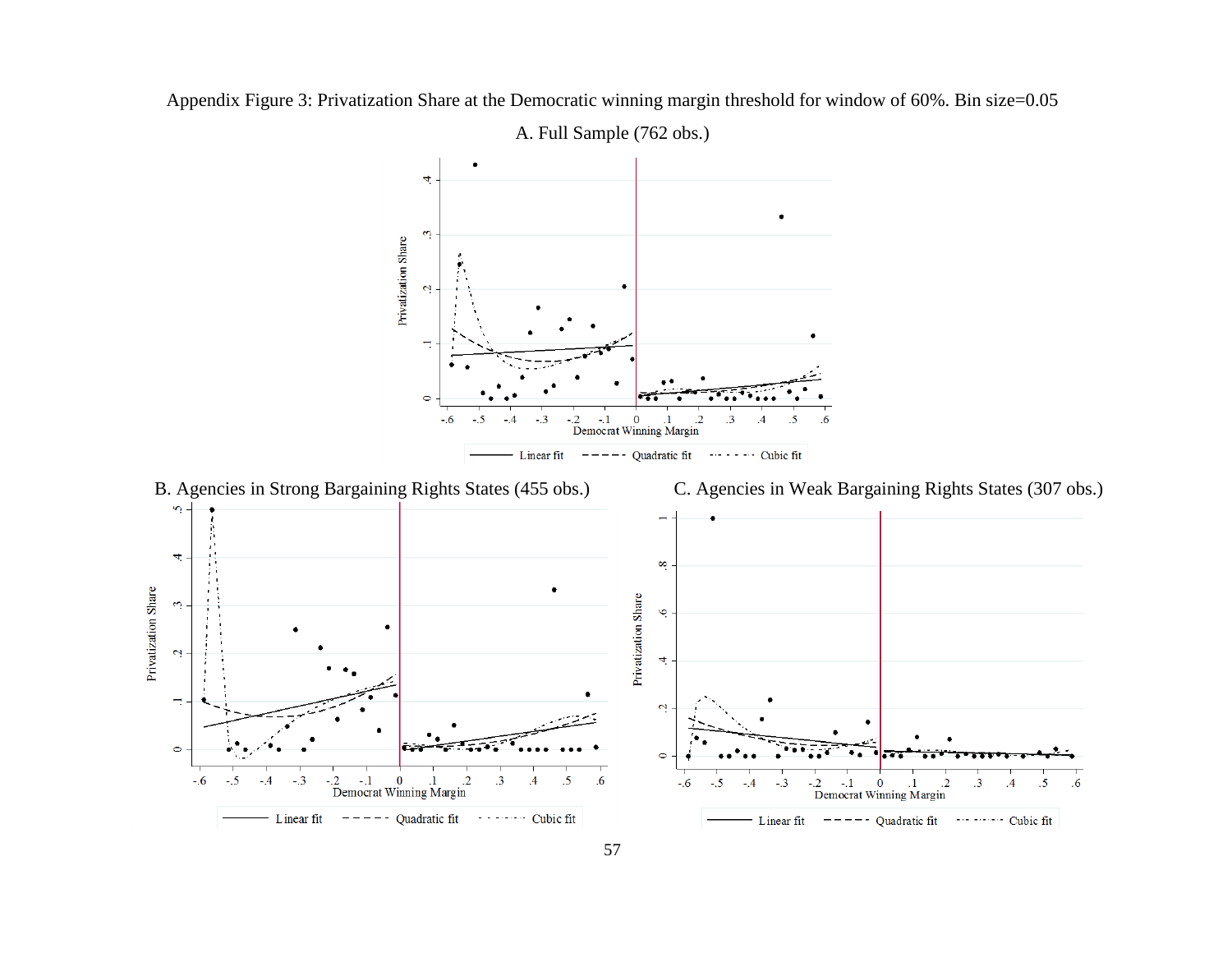|                                              | (1)                   | (2)                   | (3)                   | (4)                   | (5)           | (6)           | (7)           |
|----------------------------------------------|-----------------------|-----------------------|-----------------------|-----------------------|---------------|---------------|---------------|
|                                              | $[-0.7, 0.7]$         | $[-0.6, 0.6]$         | $[-0.5, 0.5]$         | $[-0.4, 0.4]$         | $[-0.3, 0.3]$ | $[-0.2, 0.2]$ | $[-0.1, 0.1]$ |
| A. OLS Results                               |                       |                       |                       |                       |               |               |               |
| Priv. share                                  | $-0.235***$           | $-0.244***$           | $-0.252$ ***          | $-0.271$ ***          | $-0.272$ ***  | $-0.283$ ***  | $-0.448$ ***  |
|                                              | (0.059)               | (0.063)               | (0.066)               | (0.065)               | (0.071)       | (0.082)       | (0.103)       |
| <b>B.</b> Fuzzy RD Results                   |                       |                       |                       |                       |               |               |               |
| Priv. share                                  | $-0.817$              | $-1.023$              | $-2.431$              | $-3.509$              | $-3.457$      | $-3.144$      | $-9.770$      |
|                                              | (0.667)               | (0.695)               | (1.518)               | (2.885)               | (3.201)       | (3.298)       | (21.751)      |
| C. Fuzzy RD Results with Democrat*StrongBarg |                       |                       |                       |                       |               |               |               |
| Priv. share                                  | $-1.177$ <sup>*</sup> | $-1.234$ <sup>*</sup> | $-3.099$ <sup>*</sup> | $-3.144$ <sup>*</sup> | $-2.571$ **   | $-2.630$      | $-2.907$      |
|                                              | (0.697)               | (0.721)               | (1.795)               | (1.606)               | (1.234)       | (1.752)       | (2.601)       |
| Year & State FE                              | Y                     | Y                     | Y                     | Y                     | Y             | Y             | Y             |
| UZA & Agency Controls                        | Y                     | Y                     | Y                     | Y                     | Y             | Y             | Y             |
| Obs.                                         | 804                   | 762                   | 702                   | 648                   | 554           | 425           | 256           |
|                                              |                       |                       |                       |                       |               |               |               |
| D. Local Polynomial (CCT) Results            |                       |                       |                       |                       |               |               |               |
| Priv. share                                  | $-2.284$ <sup>*</sup> | $-2.285$ <sup>*</sup> | $-2.350$              | $-2.341$              | $-7.604$      | $-2.754$      | 0.088         |
|                                              | (1.248)               | (1.366)               | (1.497)               | (1.480)               | (14.462)      | (4.053)       | (1.454)       |
| Obs.                                         | 445                   | 420                   | 386                   | 386                   | 264           | 207           | 126           |

APPENDIX TABLE 1: Labor Cost, Varying Windows around Threshold

Note: Dependent variable is log(labor cost per VMT). Includes dominant transit agencies. All regressions include the second-order polynomials of democratic winning margin and their interactions with democratic mayor dummy. Panel B uses only the democratic mayor discontinuity in the first stage. Panel C uses both the democratic mayor as well as its interaction with Strong Bargaining Rights State indicator to account for heterogeneous discontinuity effects in the first stage. Panel D employs local polynomial RD estimation with robust confidence intervals developed by Calonico, Cattaneo and Titiunik ("CCT") (2014). Panel D estimate use a triangular kernel and CCT bandwidth selector. UZA & Agency Controls listed in Table 4. Cluster standard errors at the UZA level are in parentheses.<sup>\*</sup>  $p < 0.10$ , \*\*  $p < 0.05$ , \*\*\*  $p < 0.01$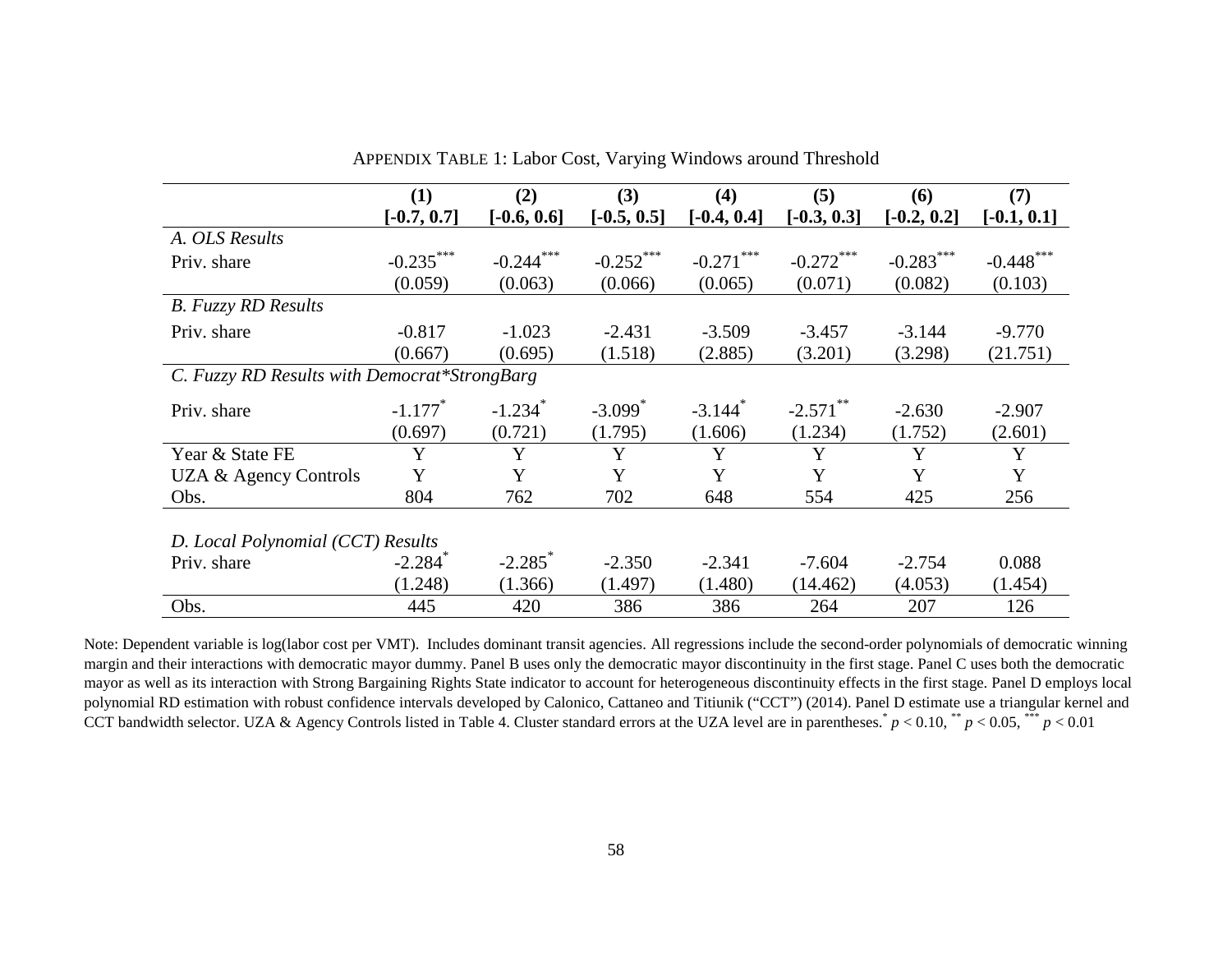|                                           | (1)          | (2)                     | (3)                    |
|-------------------------------------------|--------------|-------------------------|------------------------|
|                                           | <b>OLS</b>   | <b>OLS</b>              | <b>OLS</b>             |
| Bartik IV*Home Price                      | $-0.396$ *** | $-0.345***$             | $-0.222$ <sup>*</sup>  |
|                                           | (0.147)      | (0.120)                 | (0.134)                |
| Ln (Weekly low skill wage)                |              | $0.184***$              | 0.142                  |
|                                           |              | (0.079)                 | (0.112)                |
| Road congestion index                     |              | $-0.379***$             | $-0.364$ **            |
|                                           |              | (0.133)                 | (0.150)                |
| <b>House Price</b>                        |              | $-0.004$                | $-0.018$               |
|                                           |              | (0.015)                 | (0.019)                |
| Union share*StrongBarg $(d)$ <sup>1</sup> |              | 0.470                   | 0.693                  |
|                                           |              | (0.318)                 | (0.540)                |
| Ln(population density)                    |              | 0.101                   | $0.214***$             |
|                                           |              | (0.063)                 | (0.084)                |
| Dominant TA $(d)^2$                       |              | $-0.143***$             |                        |
|                                           |              | (0.048)                 |                        |
| Independent agency $(d)^3$                |              | 0.021                   | 0.049                  |
|                                           |              | (0.049)                 | (0.094)                |
| City agency $(d)^3$                       |              | 0.041                   | 0.054                  |
|                                           |              | (0.056)                 | (0.114)                |
| Ln(number of buses)                       |              | $-0.002$                | $-0.021$               |
|                                           |              | (0.015)                 | (0.021)                |
| Ln(average bus age)                       |              | $-0.073***$             | $-0.018$               |
|                                           |              | (0.025)                 | (0.029)                |
| Share of CNG buses                        |              | $-0.061$                | $-0.180$ <sup>**</sup> |
|                                           |              | (0.065)                 | (0.080)                |
| Share of hybrid buses                     |              | $-0.461$ <sup>***</sup> | $-0.594$ <sup>**</sup> |
|                                           |              | (0.122)                 | (0.281)                |
| Year & State FE                           | Y            | Y                       | Y                      |
| Observations                              | 3706         | 3706                    | 1444                   |
| $R^2$                                     | 0.216        | 0.283                   | 0.386                  |
| F-Statistic for excluded IV               | 7.28         | 8.21                    | 2.76                   |

APPENDIX TABLE 2A: Transit Agency Privatization Share Estimates: First Stage of the IV Approach

Note: The dependent variable is privatization share. (3) uses only observations in the RD analysis, thus agencies in  $(3)$  are dominant. (*d*) denotes a binary variable. Standard errors are clustered at the UZA level.<sup>\*</sup>  $p$  $< 0.10$ , \*\*  $p < 0.05$ , \*\*\*  $p < 0.01$ .<br><sup>1</sup> Omitted category is weak bargaining rights state.

 $^2$  Omitted category is non-dominant transit agency.<br> $^3$ Omitted agency-type category is "Other", which includes state DOT or subsidiary agencies.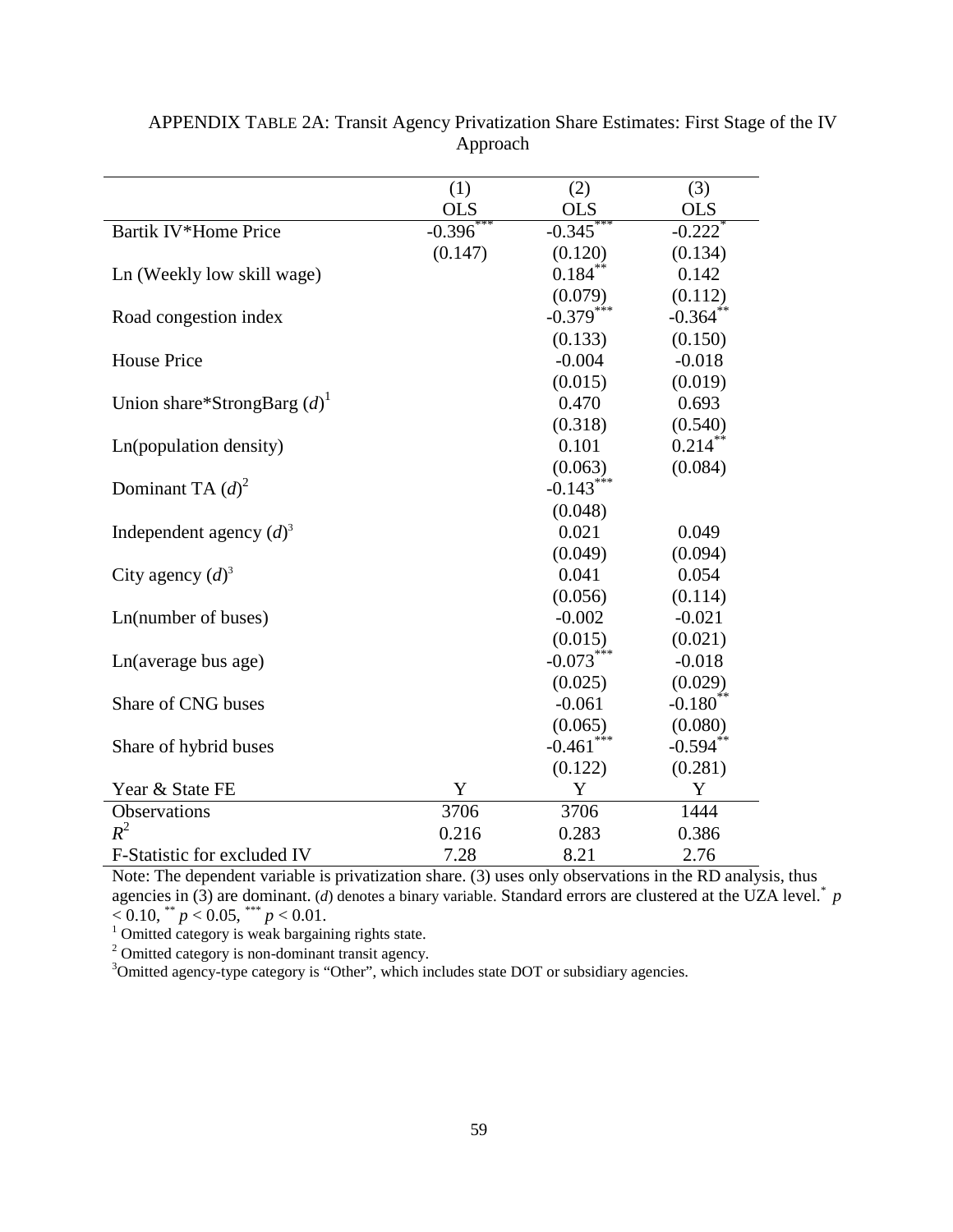|                                   |             |              | (3)        | (4)                | (5)                   |
|-----------------------------------|-------------|--------------|------------|--------------------|-----------------------|
|                                   | <b>OLS</b>  | <b>OLS</b>   | <b>GMM</b> | <b>GMM</b>         | <b>GMM</b>            |
| Privatization share               | $-0.309***$ | $-0.226$ *** | $-0.457$   | $-0.900^{\degree}$ | $-1.254$ <sup>*</sup> |
|                                   | (0.059)     | (0.050)      | (0.217)    | (0.232)            | (0.652)               |
| Year & State FE                   |             |              |            |                    |                       |
| UZA & Agency Controls             |             |              |            |                    | Y                     |
|                                   |             |              |            |                    |                       |
| <b>Observations</b>               | 3706        | 3706         | 3706       | 3706               | 1444                  |
| $R^2$                             | 0.441       | 0.615        | 0.229      | 0.249              | 0.277                 |
| Reduction from 100% privatization | 26.7%       | 20.3%        | 38.2%      | 60.4%              | 76.9%                 |

# APPENDIX TABLE 2B: Transit Agency Labor Cost Per Mile Estimates: IV Approach

Note: The dependent variable is log(labor and material costs per VMT). Columns (3)-(5) estimated using GMM with the IV being the Bartik IV \*UZA Home price. (5) uses only observations in the RD analysis, thus agencies in (5) are dominant. UZA & Agency Controls listed in Table 4. Standard errors are clustered at the UZA level.<sup>\*</sup>  $p < 0.10$ ,  $*$   $p <$  $0.05$ , \*\*\*  $p < 0.01$ .

Because equation (7) takes the semi-logarithmic functional form and the privatization rate ranges from 0 to 1, a consistent estimator for the percentage impact from full privatization (e.g., privatization going from 0 to 1) on the labor cost is  $\left[\exp\left(\hat{\gamma} - \frac{var(\hat{\gamma})}{2}\right) - 1\right]$ . The values in the final row represent the expected cost reduction from an agency going from 0% privatized operations to 100%.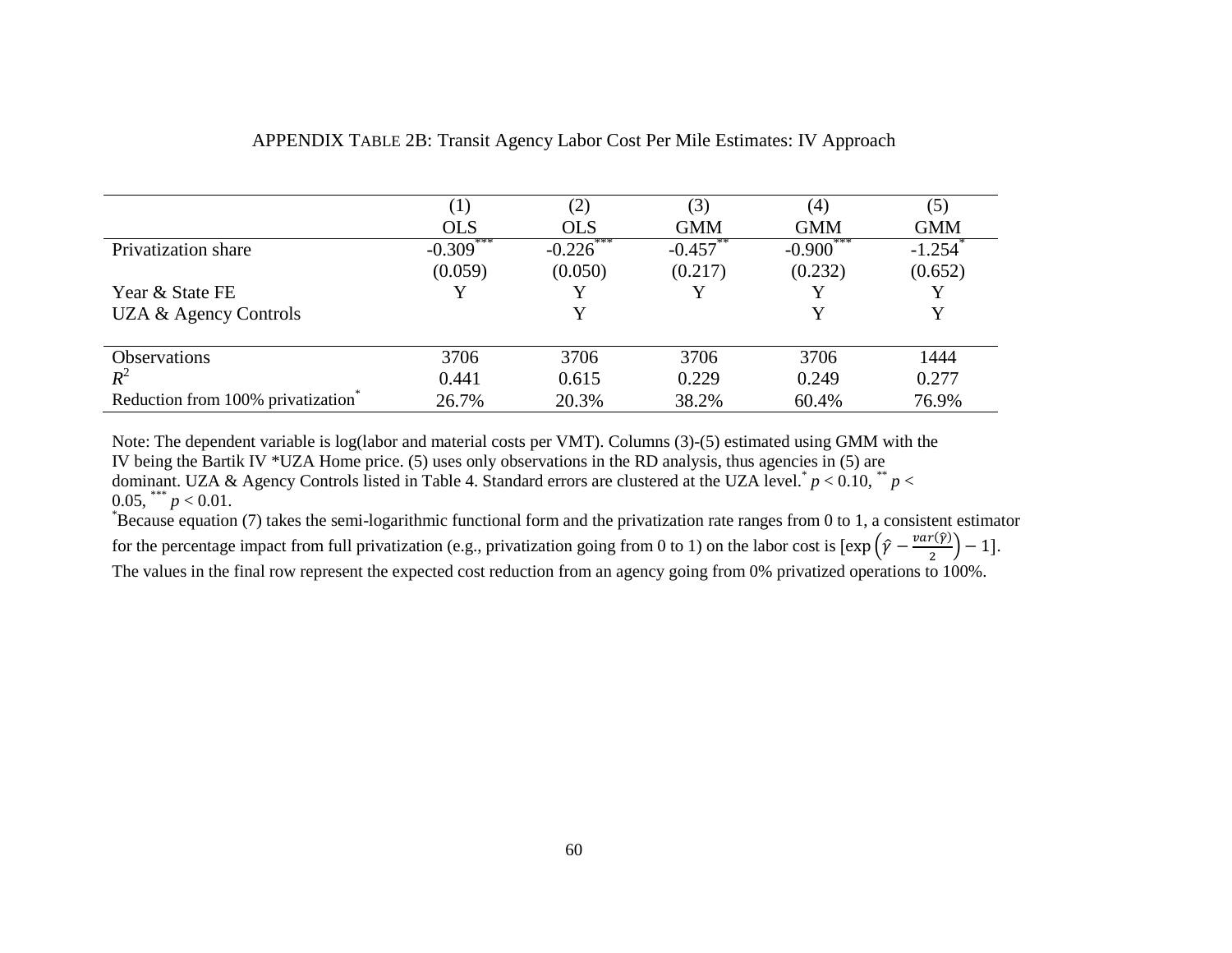|                                           | (1)           | (2)                   | (3)         | (4)              |
|-------------------------------------------|---------------|-----------------------|-------------|------------------|
|                                           | NBReg         | <b>NBReg</b>          | NBReg IV    | <b>NBReg FRD</b> |
|                                           | (Full Sample) | (RD Sample)           |             |                  |
| Privatization share                       | $-0.262$      | $-0.507$              | 1.012       | $-2.852$         |
|                                           | (0.176)       | (0.379)               | (1.598)     | (4.123)          |
| Ln(Total VMT)                             | $1.479***$    | $1.714***$            | $1.343***$  | $1.504***$       |
|                                           | (0.245)       | (0.415)               | (0.291)     | (0.553)          |
| Hourly wage (low skill)                   | $1.162**$     | $1.130^{*}$           | $0.898*$    | 1.281            |
|                                           | (0.451)       | (0.645)               | (0.533)     | (0.903)          |
| Road congestion index                     | $0.883*$      | 0.988                 | $1.386^{*}$ | 0.048            |
|                                           | (0.462)       | (0.763)               | (0.716)     | (1.626)          |
| <b>House Price</b>                        | $-0.066$      | $-0.095$              | $-0.065$    | $-0.134$         |
|                                           | (0.038)       | (0.080)               | (0.038)     | (0.116)          |
| Union share*StrongBarg $(d)$ <sup>1</sup> | 1.370         | 1.122                 | 0.691       | 0.701            |
|                                           | (1.646)       | (2.539)               | (1.874)     | (0.677)          |
| Ln(population density)                    | 0.005         | $-0.001$              | $-0.127$    | 0.595            |
|                                           | (0.298)       | (0.507)               | (0.349)     | (1.159)          |
| Dominant TA $(d)^2$                       | 0.242         |                       | 0.430       |                  |
|                                           | (0.218)       |                       | (0.292)     |                  |
| Independent agency $(d)^3$                | $-0.509$ **   | $-0.614$ <sup>*</sup> | $-0.539***$ | $-0.479$         |
|                                           | (0.211)       | (0.346)               | (0.213)     | (0.396)          |
| City agency $(d)^3$                       | $-0.513***$   | $-0.707$              | $-0.568$ ** | $-0.543$         |
|                                           | (0.233)       | (0.385)               | (0.245)     | (0.437)          |
| Ln(number of buses)                       | $-0.204$      | $-0.465$              | $-0.065$    | $-0.290$         |
|                                           | (0.262)       | (0.451)               | (0.314)     | (0.531)          |
| Ln(average bus age)                       | $-0.113$      | $-0.239$              | $-0.034$    | $-0.279$         |
|                                           | (0.122)       | (0.173)               | (0.163)     | (0.206)          |
| Share of CNG buses                        | $-0.720$ ***  | $-1.051***$           | $-0.638***$ | $-1.471$         |
|                                           | (0.251)       | (0.532)               | (0.273)     | (0.976)          |
| Share of hybrid buses                     | $-1.080^*$    | $-0.647$              | $-0.479$    | $-2.105$         |
|                                           | (0.635)       | (1.005)               | (0.905)     | (2.789)          |
| Year & State FE                           | Y             | Y                     | Y           | Y                |
| Observations <sup>*</sup>                 | 2597          | 1030                  | 2597        | 1030             |
| <b>AIC</b>                                | 13952.129     | 6799.575              | 13955.070   | 6810.291         |

APPENDIX TABLE 3: Effect of Privatization on No. of Accidents

Note: The dependent variable is the number of annual non-fatal and fatal incidents reported by the transit agency. (*d*) denotes a binary variable. The IV in specification (3) is the Bartik IV \* UZA average housing prices. The fuzzy RD specification in (4) uses both the democrat mayor assignment variable as well as its interaction with state strong bargaining rights indicator in the first stage, and further controls for the cubic polynomials of democratic winning margin and their interactions with democratic mayor dummy. Standard errors clustered at the UZA level in parentheses.<sup>\*</sup>  $p < 0.10$ , \*\*  $p < 0.05$ , \*\*\*  $p < 0.01$ .<br><sup>1</sup> Omitted category is weak bargaining rights state.

 $2$  Omitted category is non-dominant transit agency.

<sup>3</sup>Omitted agency-type category is "Other", which includes state DOT or subsidiary agencies.

\* The sample sizes differ from those employed in the main fuzzy RD and IV analyses due to NTD data limitations on reported accidents. Our main results do not change substantially when we remove these agencies.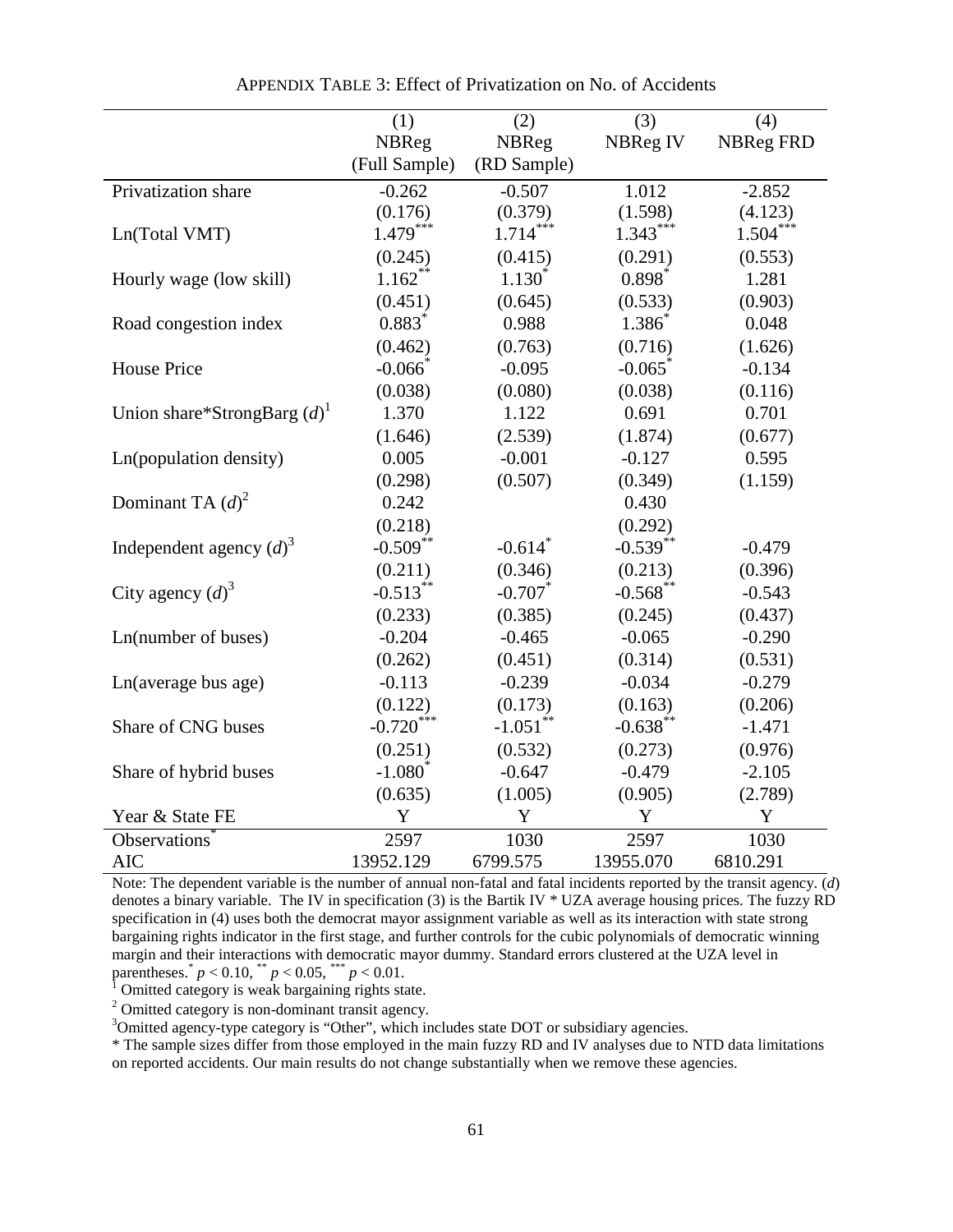|                           | $\left(1\right)$ | (2)                           | (3)     | (4)        | (5)            | (6)      |  |
|---------------------------|------------------|-------------------------------|---------|------------|----------------|----------|--|
| Estimator                 | <b>OLS</b>       | <b>FRD</b>                    | IV      | <b>OLS</b> | <b>FRD</b>     | IV       |  |
| Dependent Var             |                  | Log (Vehicle Miles Travelled) |         |            | Log(Ridership) |          |  |
| Privatization share       | $0.144***$       | 0.280                         | 0.264   | $-0.130$   | $-1.233$       | $-0.626$ |  |
|                           | (0.035)          | (0.420)                       | (0.205) | (0.084)    | (0.810)        | (0.532)  |  |
| Year & State FE           |                  |                               | Y       | Y          | Y              | Y        |  |
| UZA & Agency Controls     |                  |                               |         | Y          | V              | Y        |  |
| Observations <sup>®</sup> | 3672             | 1430                          | 3672    | 3672       | 1430           | 3672     |  |
| F-Stat for Excl. IV       |                  | 3.10                          | 6.04    | $- -$      | 3.10           | 6.04     |  |

## APPENDIX TABLE 4: Effect of Privatization on Total VMT and Ridership

Note: Dependent variable is log annual vehicle miles traveled in (1), (2) and (3), and annual ridership in (4), (5), and (6). Ridership is annual passenger miles divided by annual vehicle miles. All regressions include controls for log(fleet size) and log(average fleet age) as of 1997 to control for initial service demand conditions. The fuzzy RD specifications further control for quadratic polynomials of democratic winning margin and their interactions with democratic mayor dummy, and use both the democrat mayor assignment variable as well as its interaction with strong state bargaining rights indicator in the first stage. The fuzzy RD estimates are based on dominant agencies only. The IV in specifications (3) and (6) is the Bartik IV \* UZA average housing prices. UZA & Agency Controls listed in Table 4. Standard errors are clustered at the UZA level.  $p < 0.10$ ,  $p <$ 0.05, \*\*\*  $p < 0.01$ .

<sup>\*</sup>The sample sizes differ from those employed in the main fuzzy RD and IV analyses due to NTD data limitations on passenger miles traveled. Our main results do not change when we remove these agencies.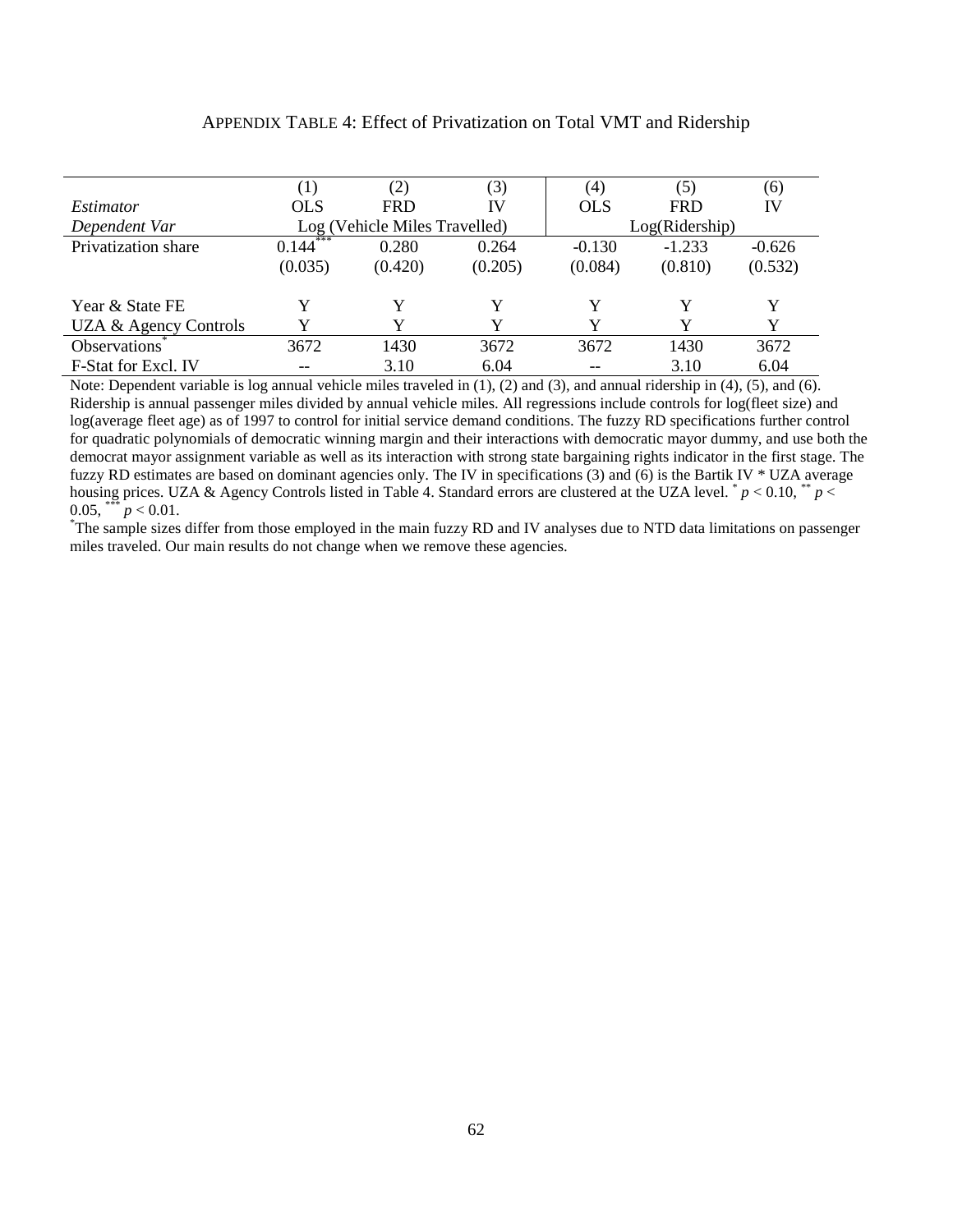|                                           | (1)         | (2)         |
|-------------------------------------------|-------------|-------------|
|                                           | <b>OLS</b>  | <b>OLS</b>  |
| Labor contract cycle                      | $0.016***$  | 0.042       |
|                                           | (0.005)     | (0.005)     |
| Hourly wage (low skill)                   | $-0.009$    | $-0.067$    |
|                                           | (0.032)     | (0.084)     |
| Road congestion index                     | 0.014       | 0.103       |
|                                           | (0.111)     | (0.134)     |
| <b>House Price</b>                        | $-0.001$    | $-0.004$    |
|                                           | (0.004)     | (0.006)     |
| Union share*StrongBarg $(d)$ <sup>1</sup> | $-0.100$    | 0.217       |
|                                           | (0.178)     | (0.357)     |
| Ln(population density)                    | $1.051***$  | $1.225***$  |
|                                           | (0.401)     | (0.163)     |
| Ln(number of buses)                       | $0.173***$  | $0.277***$  |
|                                           | (0.062)     | (0.040)     |
| Ln(average bus age)                       | $-0.036***$ | $-0.085***$ |
|                                           | (0.014)     | (0.020)     |
| Share of CNG buses                        | $-0.011$    | 0.049       |
|                                           | (0.043)     | (0.050)     |
| Share of hybrid buses                     | $-0.255***$ | $-0.237$    |
|                                           | (0.082)     | (0.333)     |
| Year FE                                   | Y           | Y           |
| Agency FE                                 |             | Y           |
| Observations                              | 130         | 140         |
| Adjusted $R^2$                            | 0.623       | 0.726       |

APPENDIX TABLE 5A: First Stage Regressions Using Contract Cycle as IV

Note: The dependent variable is privatization share. The data include 10 transit agencies for which we have union contract cycle data. Column (1) is estimated after first-differencing (FD) while column (2) uses transit agency fixed effects (FE). Contract cycle variable is defined as the number of labor contract cycles since 1998. (*d*) denotes a binary variable. \* *p*  $< 0.10$ , \*\*  $p < 0.05$ , \*\*\*  $p < 0.01$ .<br><sup>1</sup> Omitted category is weak bargaining rights state.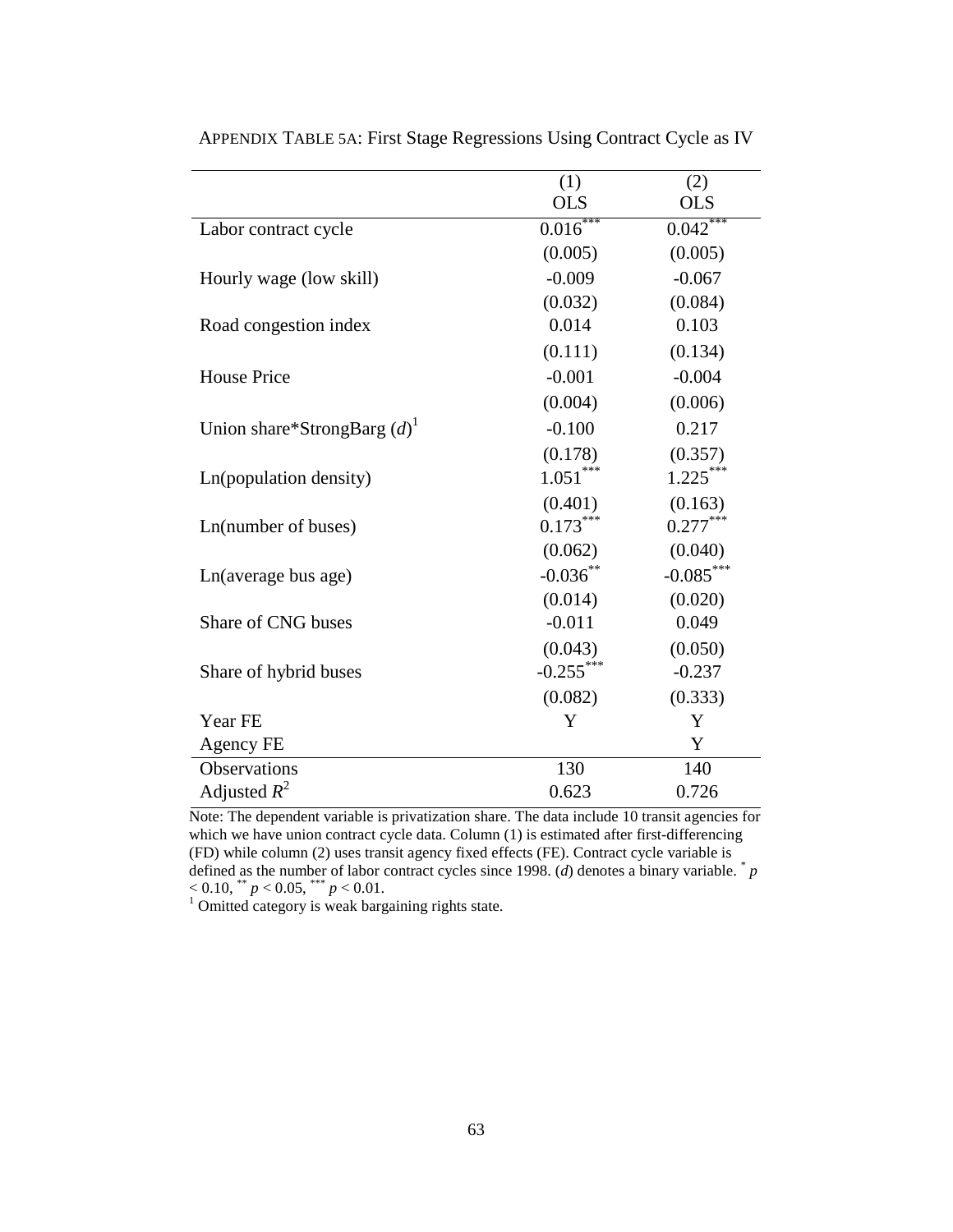| $\mu$ is the $\mu$ in the space of $\mu$ cost regression $\sigma$ sing |                 |                         | $\epsilon$ contract $\epsilon$ , cres as $\epsilon$ |                 |
|------------------------------------------------------------------------|-----------------|-------------------------|-----------------------------------------------------|-----------------|
|                                                                        | (1)<br>OLS w/FD | (2)<br>$OLS$ w/ $FE$    | (3)<br>GMM w/FD                                     | (4)<br>GMM w/FE |
|                                                                        |                 |                         |                                                     |                 |
| Privatization share                                                    | $-0.646$        | $-0.762$ **             | $-0.389$                                            | $-0.869$        |
|                                                                        | (0.129)         | (0.072)                 | (0.598)                                             | (0.141)         |
| Hourly wage (low skill)                                                | $-0.103$        | 0.020                   | $-0.099$                                            | 0.008           |
|                                                                        | (0.093)         | (0.116)                 | (0.098)                                             | (0.115)         |
| Road congestion index                                                  | 0.449           | $0.429***$              | 0.458                                               | $0.418***$      |
|                                                                        | (0.267)         | (0.139)                 | (0.273)                                             | (0.136)         |
| <b>House Price</b>                                                     | $0.014***$      | 0.003                   | $0.014***$                                          | 0.004           |
|                                                                        | (0.007)         | (0.006)                 | (0.007)                                             | (0.006)         |
| Union share*StrongBarg $(d)$ <sup>1</sup>                              | 0.065           | $-0.158$                | 0.092                                               | $-0.120$        |
|                                                                        | (0.292)         | (0.434)                 | (0.296)                                             | (0.428)         |
| Ln(population density)                                                 | 0.228           | $0.587***$              | $-0.033$                                            | $0.641***$      |
|                                                                        | (0.296)         | (0.145)                 | (0.698)                                             | (0.151)         |
| Ln(population)                                                         | $0.190***$      | $0.160$ **              | 0.143                                               | $0.203***$      |
|                                                                        | (0.057)         | (0.068)                 | (0.099)                                             | (0.081)         |
| Ln(number of buses)                                                    | 0.021           | $0.050***$              | 0.030                                               | $0.045***$      |
|                                                                        | (0.031)         | (0.019)                 | (0.041)                                             | (0.019)         |
| Ln(average bus age)                                                    | 0.009           | 0.059                   | 0.014                                               | 0.056           |
|                                                                        | (0.084)         | (0.052)                 | (0.085)                                             | (0.052)         |
| Share of CNG buses                                                     | $-0.893***$     | $-0.645***$             | $-0.840$ ***                                        | $-0.733***$     |
|                                                                        | (0.305)         | (0.207)                 | (0.302)                                             | (0.216)         |
| Share of hybrid buses                                                  | $-0.646$ ***    | $-0.762$ <sup>***</sup> | $-0.389$                                            | $-0.869***$     |
|                                                                        | (0.129)         | (0.072)                 | (0.598)                                             | (0.141)         |
| Year FE                                                                | Y               | Y                       | Y                                                   | Y               |
| Agency FE                                                              |                 | Y                       |                                                     | Y               |
| F-Stat for Excl. IV                                                    | $-$             | $-$                     | 7.22                                                | 59.79           |
| <b>Observations</b>                                                    | 130             | 140                     | 130                                                 | 140             |
| Adjusted $R^2$                                                         | 0.144           | 0.933                   | 0.137                                               | 0.932           |

APPENDIX TABLE 5B: Labor Cost Regression Using Contract Cycles as IV

Note: The dependent variable is log(labor and material cost per VMT). The data include 10 transit agencies for which we have union contract cycle data. Columns (1) and (3) are estimated after first-differencing (FD) and columns (2) and (4) include transit agency fixed effects (FE). The IV for privatization is the number of labor contract cycles since 1998. (*d*) denotes a binary variable.  $p' < 0.10$ ,  $p' < 0.05$ ,  $p' < 0.01$ .<br><sup>1</sup> Omitted category is weak bargaining rights state.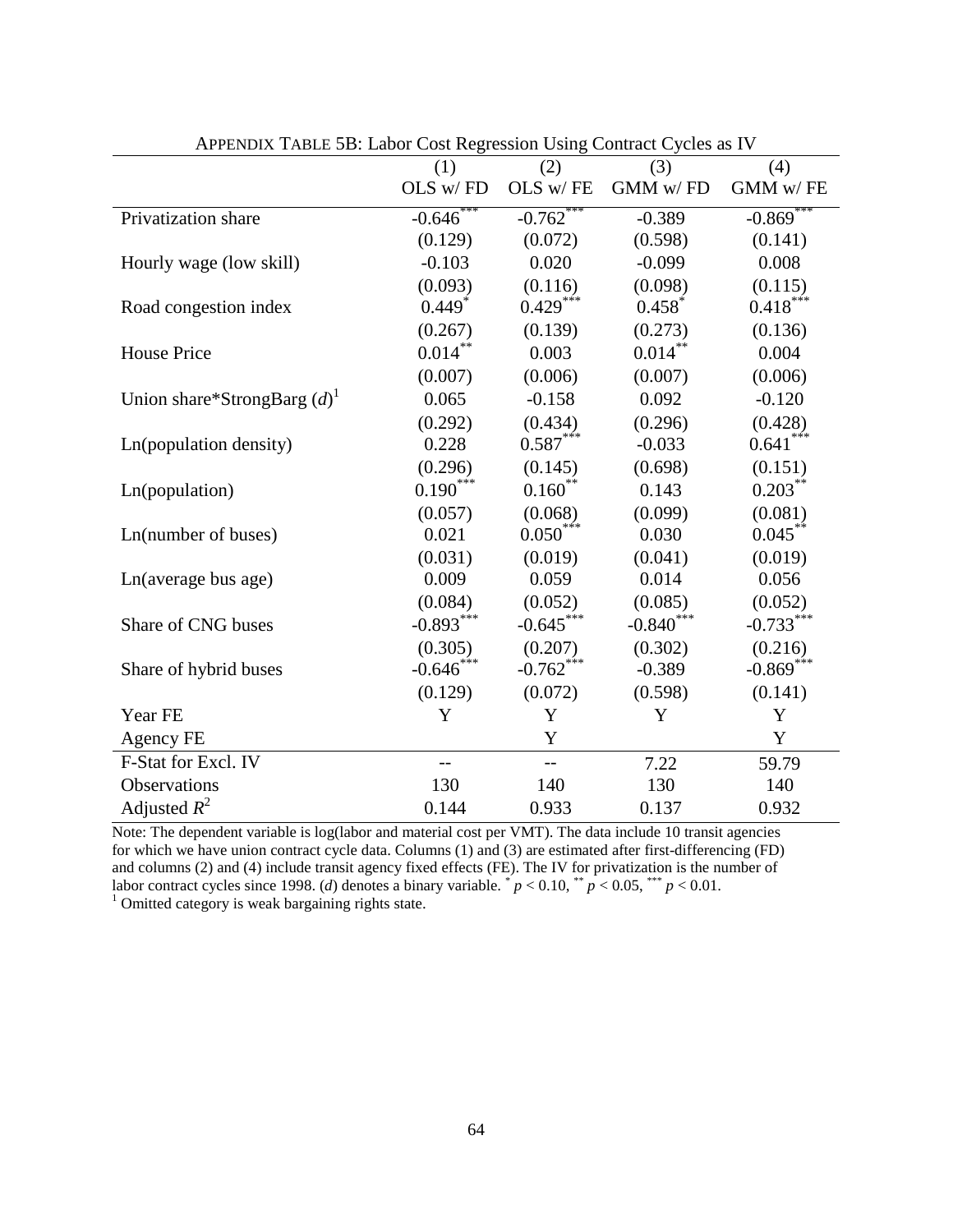|                                           | (1)                   | (2)                       |
|-------------------------------------------|-----------------------|---------------------------|
| Estimator                                 | <b>OLS</b>            | <b>OLS</b>                |
| Dependent Var                             | log(Bus cost per VMT) | log(Bus cost/Subway cost) |
| Privatization share                       | $-1.008$              | $-1.002$ <sup>*</sup>     |
|                                           | (0.115)               | (0.226)                   |
| Log(total cost per mile for subway)       | $0.248***$            |                           |
|                                           | (0.044)               |                           |
| Hourly wage (low skill)                   | 0.183                 | 0.117                     |
|                                           | (0.185)               | (0.236)                   |
| Ln(Nat. Gas price)                        | 0.017                 | $-0.016$                  |
|                                           | (0.014)               | (0.027)                   |
| Ln(Diesel price)                          | $-0.326$              | $-1.529$ <sup>**</sup>    |
|                                           | (0.282)               | (0.558)                   |
| Road congestion index                     | 0.093                 | 0.049                     |
|                                           | (0.202)               | (0.296)                   |
| <b>House Price</b>                        | 0.012                 | 0.052                     |
|                                           | (0.015)               | (0.030)                   |
| Union share*StrongBarg $(d)$ <sup>1</sup> | $-0.118$              | 0.925                     |
|                                           | (0.579)               | (0.900)                   |
| Ln(population density)                    | 0.244                 | $-0.462$                  |
|                                           | (0.302)               | (0.365)                   |
| Independent agency $(d)^2$                | $-0.223$              | $-0.803***$               |
|                                           | (0.218)               | (0.179)                   |
| City agency $(d)^2$                       | $-0.753***$           | $-0.745***$               |
|                                           | (0.136)               | (0.238)                   |
| Ln(number of buses)                       | 0.024                 | 0.087                     |
|                                           | (0.048)               | (0.073)                   |
| Log(average bus age)                      | 0.001                 | $-0.176$                  |
|                                           | (0.065)               | (0.099)                   |
| Share of CNG buses                        | $-0.254***$           | $-0.236$                  |
|                                           | (0.070)               | (0.122)                   |
| Share of hybrid buses                     | $-0.191$              | $-0.550$                  |
|                                           | (0.179)               | (0.395)                   |
| Year & State FE                           | $\mathbf Y$           | $\mathbf Y$               |
| Observations                              | 140                   | 140                       |
| $R^2$                                     | 0.977                 | 0.953                     |

APPENDIX TABLE 6: Effect of Privatization on Bus Costs per Mile Using Subway as Control

Note: The dependent variable in (1) is log(total bus operating cost per VMT). The dependent variable in (2) is log(total bus operating cost per VMT / total subway operating cost per subway mile traveled). Total operating costs include labor and material costs, fuel costs, administration, and maintenance. (*d*) denotes a binary variable. The data include 10 transit agencies that run both a bus system and a subway system. Standard errors are clustered at the transit agency level.  $p < 0.10$ ,  $p < 0.05$ ,  $p < 0.01$ .<br><sup>1</sup> Omitted category is weak bargaining rights state.

<sup>2</sup> Omitted agency-type category is "Other", which includes state DOT or subsidiary agencies.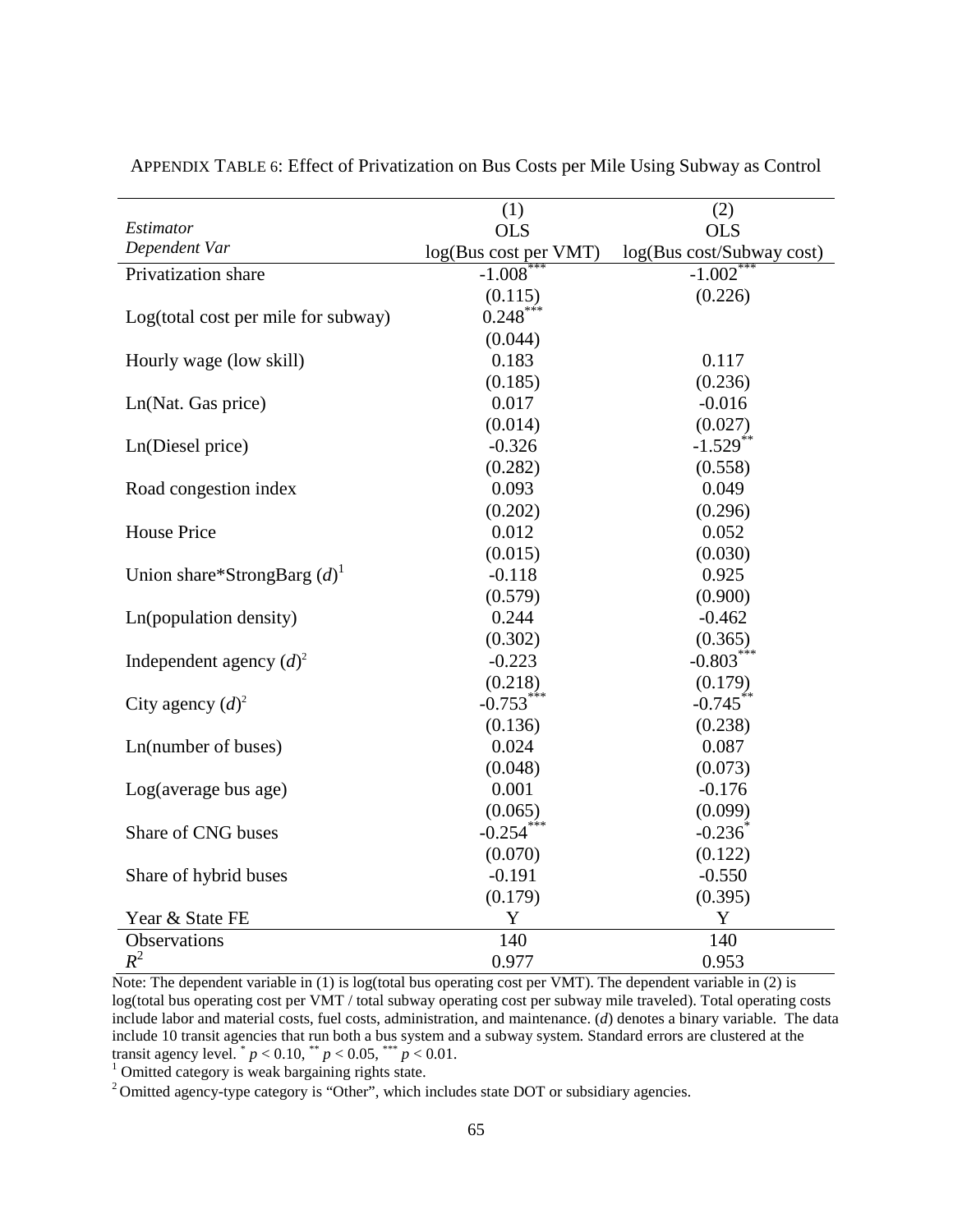| APPENDIX Table 7: Heterogeneous Treatment Effects of Privatization on |  |  |  |  |
|-----------------------------------------------------------------------|--|--|--|--|
| Labor Costs per VMT                                                   |  |  |  |  |

|                                             | (1)        | (2)        |
|---------------------------------------------|------------|------------|
|                                             | <b>OLS</b> | <b>GMM</b> |
| Privatization share                         | 0.596      | 1.866      |
|                                             | (0.206)    | (1.299)    |
| Privatization*StrongBarg $(d)$ <sup>1</sup> | $-0.463$   | $-1.320$   |
|                                             | (0.104)    | (0.659)    |
| Privatization share*transit size            | $-0.134$   | $-0.336^*$ |
|                                             | (0.042)    | (0.199)    |
| Year & State FE                             |            |            |
| UZA & Agency Controls                       | Y          | Y          |
| F State for Excl. IV                        |            | 10.95      |
| $R^2$                                       | 0.637      | 0.420      |
| <b>Observations</b>                         | 3706       | 3706       |

Note: The dependent variable is log(labor and material cost per VMT). Transit size is measured with log(fleet size). The IV for privatization share is the Bartik IV \* UZA average house prices. The IV for privatization share\*StrongBarg is Bartik IV\*UZA average house prices interacted with strong collective bargaining indicator. The IV for privatization share\*transit size is the Bartik IV\*UZA average house price interacted with transit size. (*d*) denotes a binary variable. UZA & Agency Controls listed in Table 4. Standard errors are clustered at the UZA level.  $p < 0.10$ ,  $p < 0.05$ ,  $p < 0.01$ .<br><sup>1</sup> Omitted category is weak bargaining rights state.